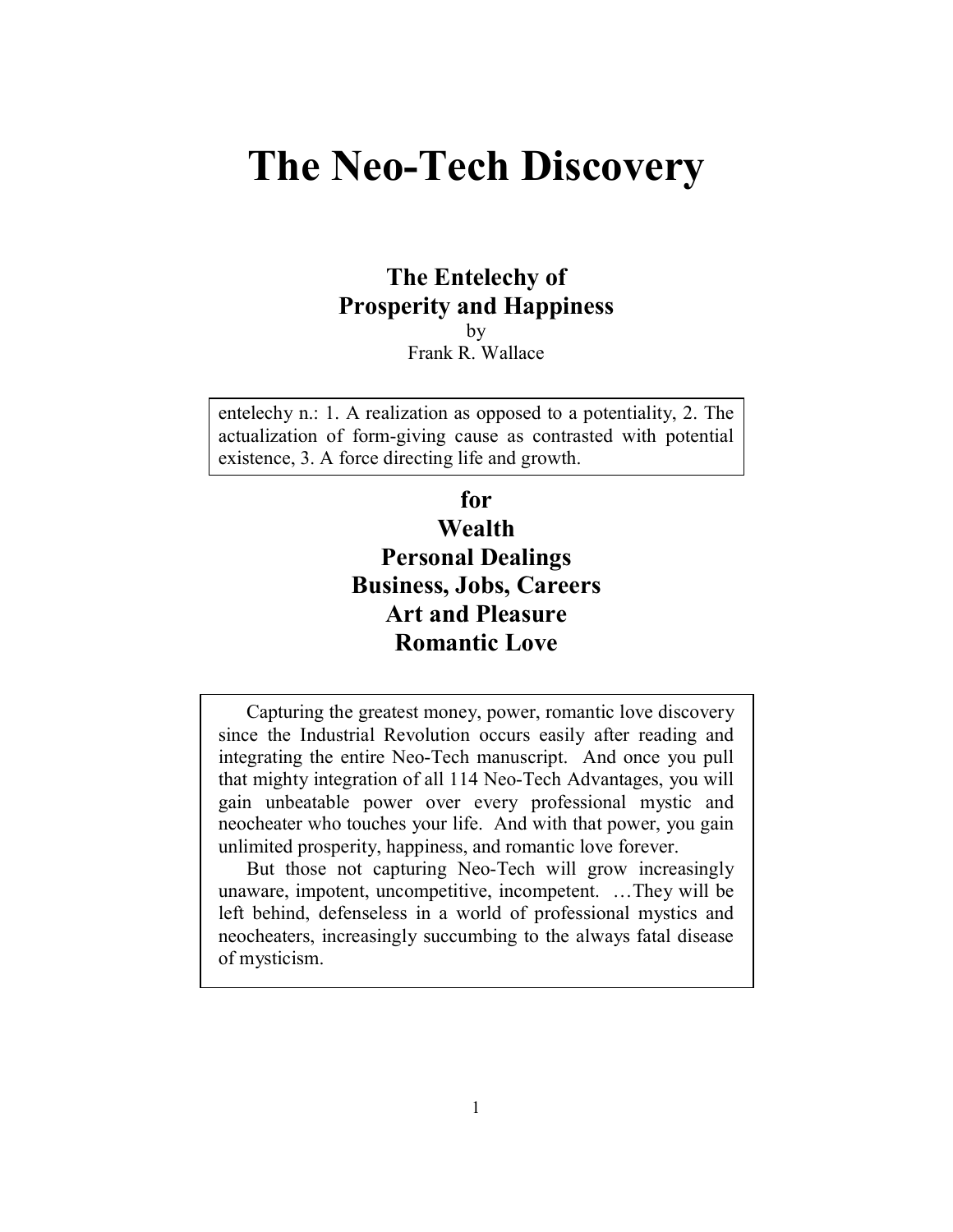# **The Early Years: The Discovery of Neo-Tech**

# **THE MOST IMPORTANT MONEY/POWER/ROMANTIC-LOVE DISCOVERY EVER**

A new field of knowledge was discovered by Dr. Frank R. Wallace. For two decades, Dr. Wallace developed a powerful array of integrated knowledge called Neo-Tech. Several years ago, Dr. Wallace was interviewed about Neo-Tech. Below is a condensed, edited portion of that interview which explains his early discoveries:

**Q**: What is Neo-Tech? How can I benefit from it?

**WALLACE**: Neo-Tech is a new, integrated method for capturing major business and personal advantages everywhere. Neo-Tech has nothing to do with positive thinking, religion, or anything mystical. Once a person is exposed to Neo-Tech, he can quietly profit from any situation — anywhere, anytime. He can prosper almost anywhere on earth and succeed under almost any economic or political condition. Neo-Tech applies to all money and power gathering techniques — to all situations involving the transfer of money, business, power, or love

Ironically, I first sensed Neo-Tech through poker — the money game, the international strategy game. Strange how a discovery so important as Neo-Tech started with something so minor and restricted as poker. Indeed, poker is just one rather minute and insignificant area involving the transfer of money in which a person can profit through Neo-Tech.

Subsequently, I pursued Neo-Tech beyond cards to uncover far greater advantages in competitive situations involving work, investments, speculating, business, politics, and personal relationships. Neo-Tech applies to all competitive situations: It is a new, quiet approach for collecting unbeatable advantages everywhere.

Neo-Tech has its roots in the constant financial pressures and incentives to develop the easiest, most profitable methods of gaining advantages. Over the decades, successful salesmen, businessmen, politicians, writers, lawyers, entrepreneurs,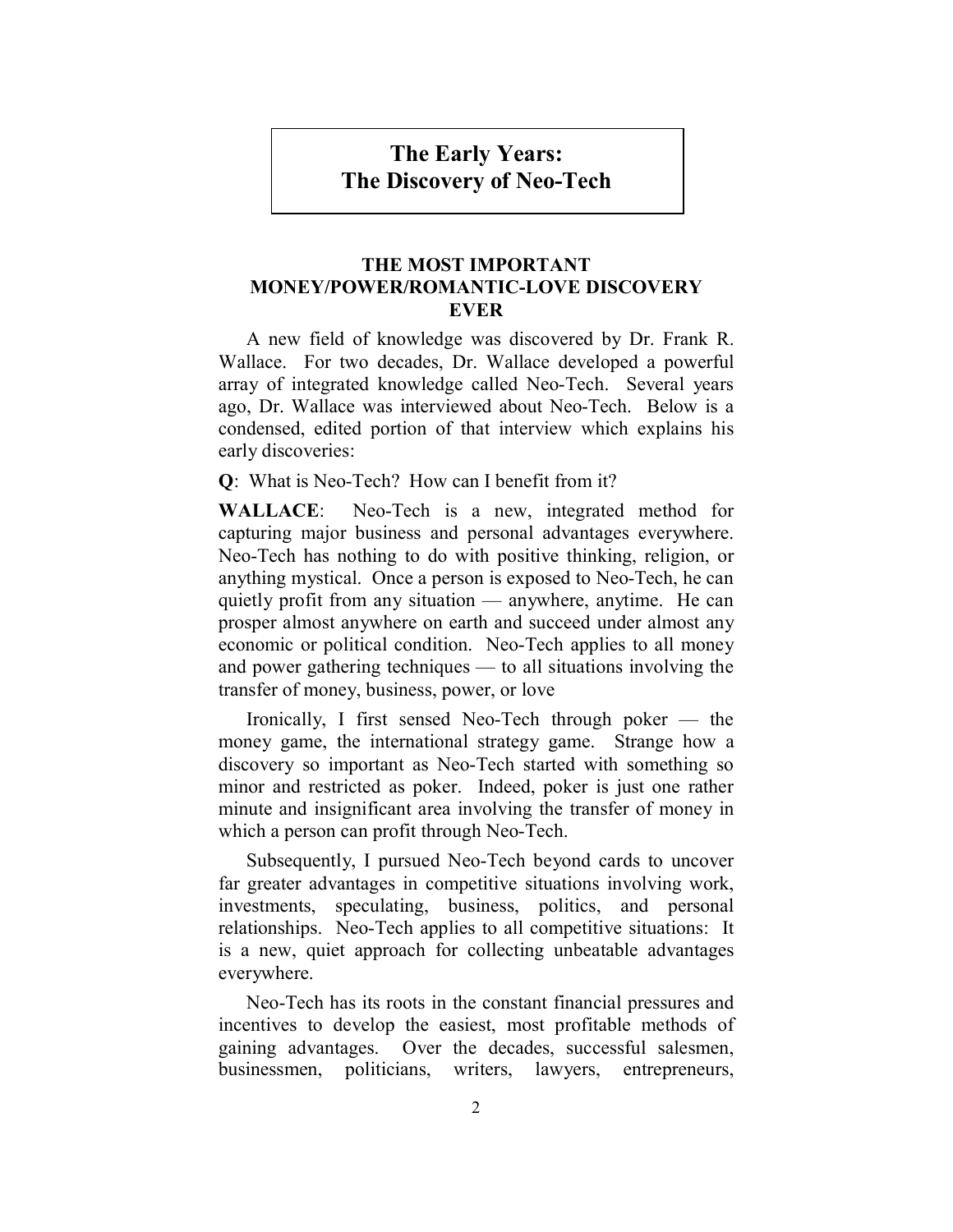investors, speculators, gamers, and Casanovas have secretly searched for shortcuts that require little skill yet contain the invisible effectiveness of the most advanced techniques. I identified those shortcuts and honed them into practical formats called Neo-Tech.

**Q**: Is Neo-Tech like cheating; is it a metaphor for cardsharps, Don Juans, con artists, dishonest merchants, destructive politicians?

**WALLACE**: Definitely not. Neo-Tech is totally honest and ethical; it is not based on fraud, collusion, gall, hustling or swindling as are most cheating techniques and con jobs. Indeed, Neo-Tech requires no special skill, devices, or nerve. Neo-Tech requires no risk or changes in life style — only a new integrated knowledge that generates advantages and power. Moreover, Neo-Tech renders deception and cheating ploys so obsolete that they are no longer an important threat. …Someday Neo-Tech will dominate all competitive situations as it spreads into business and personal relationships.

**Q**: Who exactly is the Neo-Tech person?

**WALLACE**: He's a person of quiet power — a person who cannot lose. He can control not only every competitive situation, but can vanquish every threatening situation.

**Q**: What actually makes him so effective?

**WALLACE**: Neo-Tech is totally natural. Thus, it can be executed anytime, anywhere with casual confidence. The techniques let a person gain unbeatable advantages consistently and comfortably — year after year, decade after decade. Eventually, Neo-Tech men and women will quietly control all.

**Q**: In the real world, how quickly can I benefit from Neo-Tech?

**WALLACE**: A person can use Neo-Tech immediately to gain advantages needed to prosper in business and in personal relationships. Additionally, that person can never be taken advantage of again in any business transaction, investment, or personal contact. His Neo-Tech knowledge protects him. It arms him with a sword and shield. Neo-Tech knowledge is the best insurance policy anyone could own: Within days, a person with Neo-Tech can gain more power than most people without Neo-Tech can gain in a lifetime.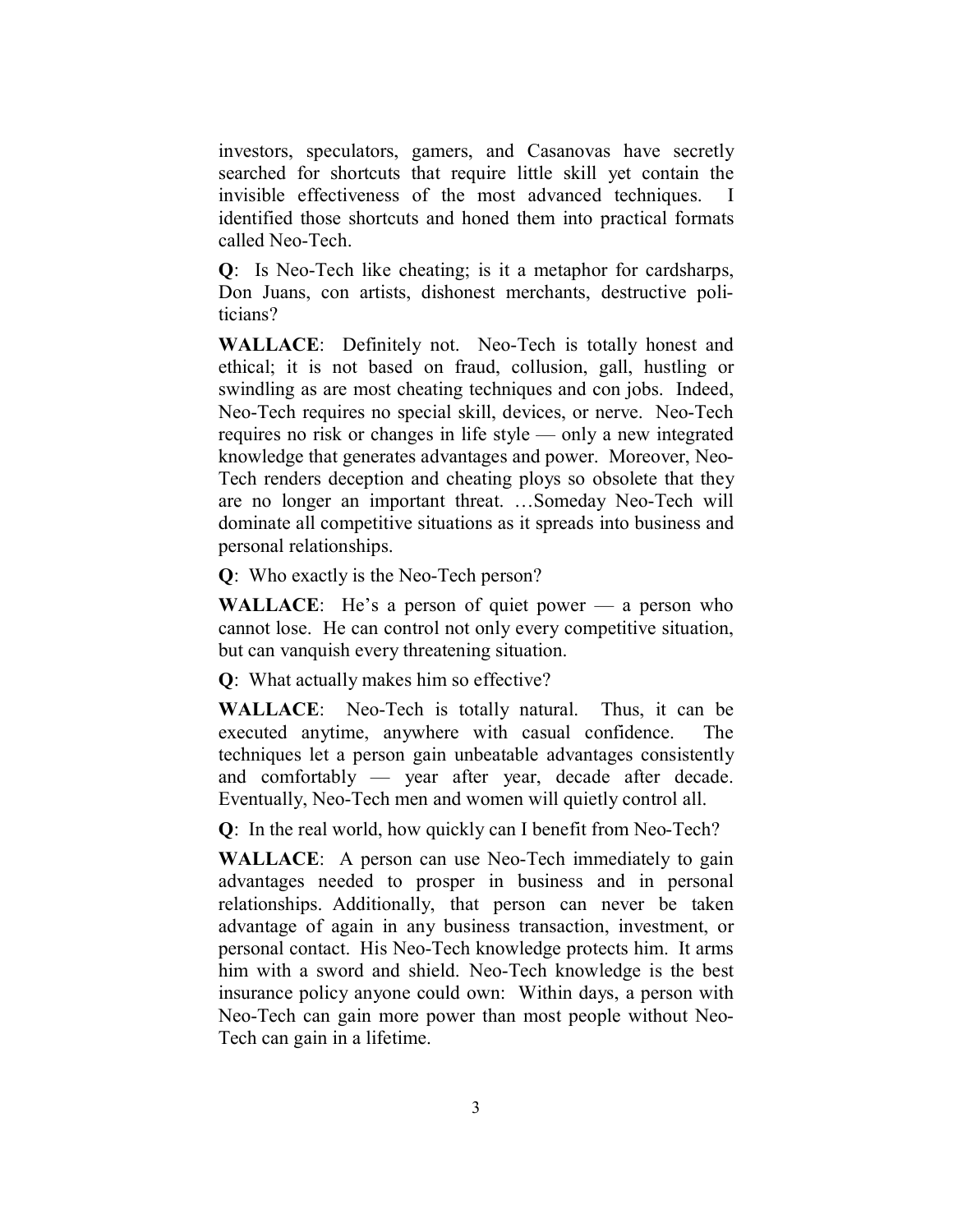**Q:** Specifically, what does Neo-Tech mean to the ordinary person?

**WALLACE:** Well, to be specific, the most potent shortcuts prior to Neo-Tech were beyond the reach of ordinary people as only the money/power giants developed the combinations to unlock and use those shortcuts. Moreover, those potent but customized or highly specialized shortcuts in specific fields could not help most people even if they had access to those shortcuts. In addition, the nature of those potent shortcuts limited the money/power giants to their particular fields. Still, genuine power lies beneath all those customized shortcuts. Neo-Tech not only captures that power but brings everything down to earth and removes all limitations. That, in turn, yields a still greater power that even the money/power giants were denied. More important, today, most ordinary men and women will only flounder through life until they discover Neo-Tech.

**Q:** Beyond the immediate financial advantages and quick profits available from Neo-Tech, how will the Neo-Tech Discovery affect you and me in the real world…in society?

**WALLACE:** Neo-Tech meets the criteria: certain and safe — but powerful. Therefore, more and more people will increasingly use Neo-Tech in all areas. And the lives of those people will grow richer. Of those, some will choose to use Neo-Tech concepts to gain enormous power and wealth. But, equally important, people knowledgeable about Neo-Tech cannot be drained by others. The ordinary person, no matter how low on the power scale, can reverse the situation. With Neo-Tech, a person can take away the power from those Neocheaters who have drained that person for years or decades. That capturing of personal power through Neo-Tech is crucial. For, all major Neocheaters today extract money and power from the masses of unknowledgeable people. How? Through the subtly camouflaged usurpation and destruction of values created, built, or earned by others. In fact, those value destroyers use Neocheating without fear of being caught, without suspicion. …And they are successful to the extent they use Neocheating.

Consider how many of the most successful politicians have for years destructively regulated and harmfully controlled the value producers. They have neocheated the public for unearned personal power. Their power ploys have created jungles of destructive regulations and inefficiencies. They hassle busy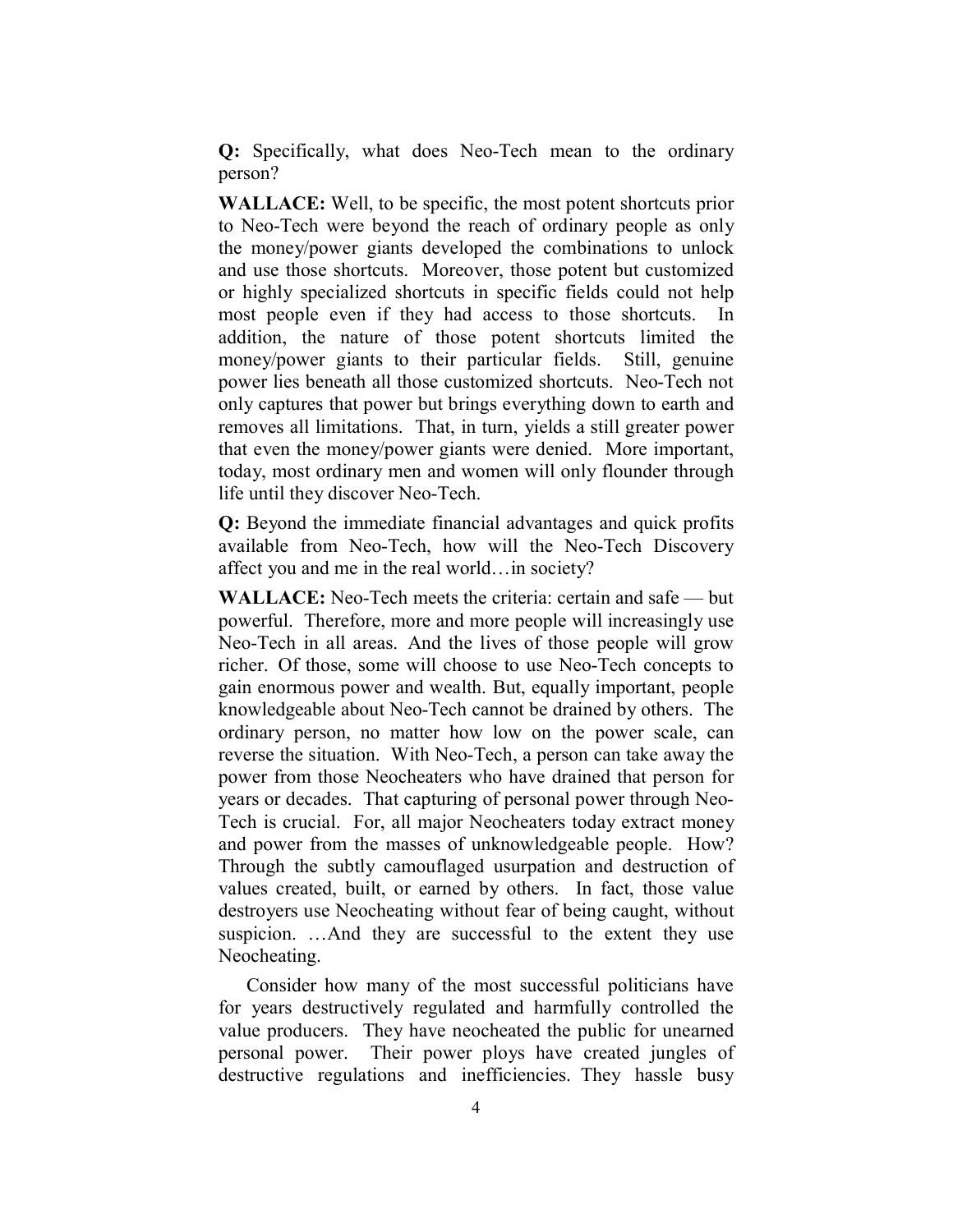individuals, cripple creative scientists, and prevent private enterprise from fully developing its productive and technological capacities. That arrogated authority not only diminishes everyone's spirit, but diminishes everyone's standard of living and even prevents the development of cures for scourges such as heart disease, cancer, and AIDS.

**Q:** You know, "60 Minutes" recently dealt with something like that. And I hear about that kind of thing more and more these days. How can it be stopped?

**WALLACE:** Today, as Neo-Tech spreads, people in steadily increasing numbers can, for the first time, avoid the harmful ploys of those external authorities. As people become informed about Neo-Tech, they will identify and circumvent those master Neocheaters who have previously drained them. Now, ordinary people will fill their own pockets with profits rather than lining the pockets of Neocheaters. As more and more people learn about Neo-Tech, they will increasingly understand that professional mystics, pragmatic politicians, bogus-job bureaucrats, and other such false authorities are destructive drains on value producers and society.

I have two charts that demonstrate how most people have unknowingly let their lives be drained by those external authorities. This information also shows how the informed will financially and emotionally benefit by breaking free from those master Neocheaters. Indeed, everyone informed of Neo-Tech will have the tools not only to break free but to profit from the decline of external authority. Furthermore, this information shows exactly how the average person can turn into a Neo-Tech person…a person who can acquire far greater advantages than any Neocheater — even a master Neocheater.

**Q:** Your charts uncover things I was never aware of. It's bad enough that those Neocheaters conceal their ripped-off power, but it's rotten how they're doing it by draining me, you, and everyone else….

**WALLACE:** Yet, we're the ones who hold the power on this planet. Most people have never been aware of that fact. Now, with Neo-Tech, we can totally control our future. That's why the Neocheaters never told us their secret. For, we would take away their power that is rightfully ours. You, like everyone else, could never really know the facts behind external authorities without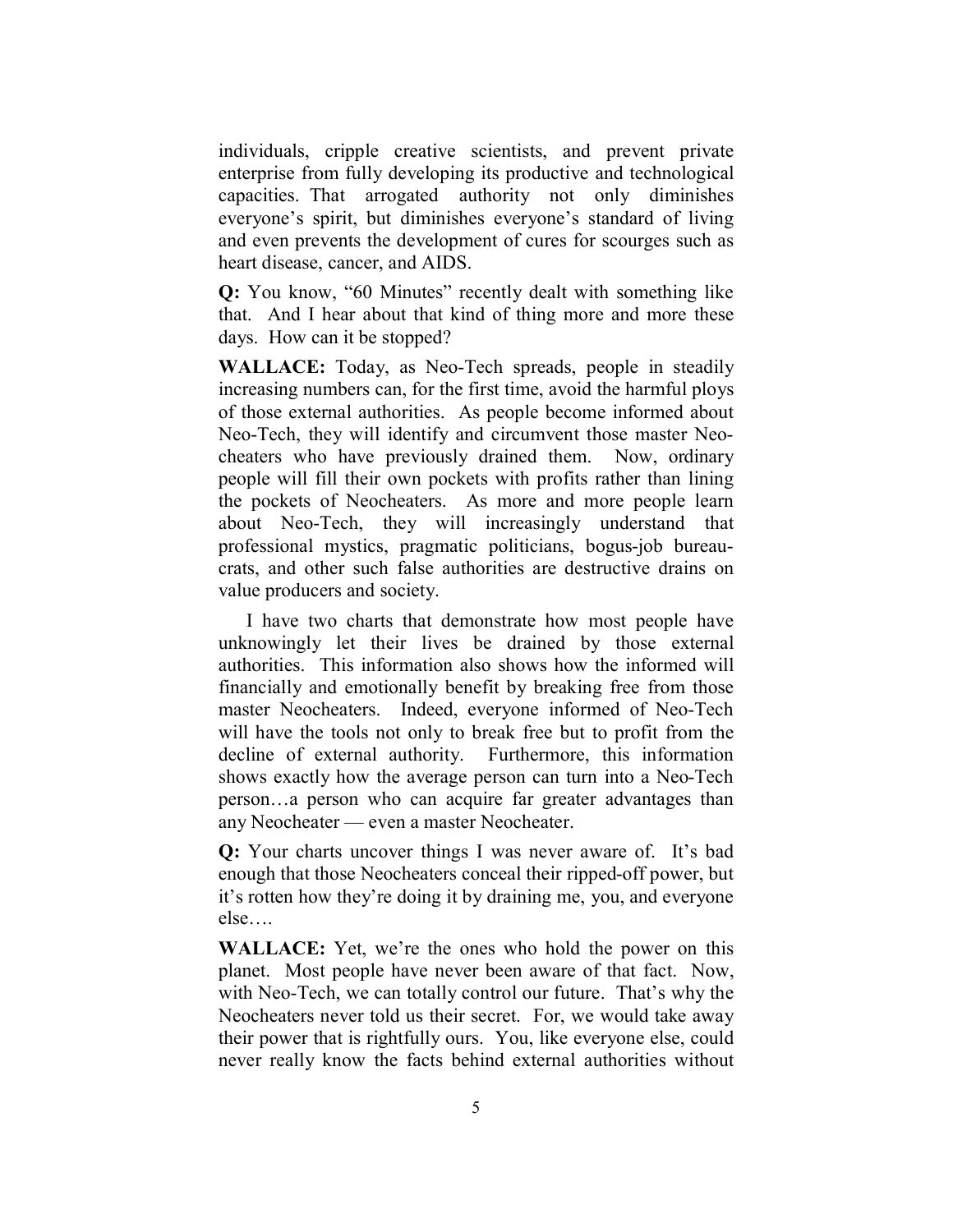understanding Neo-Tech. The actions of such external authorities usually depend on Neocheating — on undetectable routes to easy money or power at the expense of others. They seemingly benefit their victims by giving them guidance, leadership, or doctrines to follow — making those victims easy to control. Fortunately, however, publicly revealing Neo-Tech exposes the Neocheater's essence. That will lead to the eventual demise of external authority.

Indeed, today, you as the Neo-Tech person never again have to feel helpless. You never again have to be on the defense. You never again have to depend on anyone or anything of the past. You can enter a new world and control your own future. You can become a Clark Kent — a quiet superman. You can gain the real power — the real advantages and profits that few ever knew existed.

**Q:** Now I know why the Neo-Tech Discovery will immediately.…

**WALLACE:** Also, consider another benefit from understanding Neo-Tech: the stopping of the pain and harm caused by certain everyday acquaintances straight up to the authoritarian bureaucrats who surround everyone in almost every area of life. Neo-Tech can abruptly stop the pain and harm caused by being beaten by destructive authorities, cheated or exploited by one's spouse, manipulated by parents, drained by bosses, gypped by merchants, intimidated by pushy or monied people, misled by professional people, stunted by dishonest and incompetent educators, used by friends, abused by strangers, fouled up by bureaucrats, fooled by mystics, and hurt by government.

Neo-Tech puts an end to all those hurts and diminishments that have constantly kept you from becoming the person you've always dreamed of — the person you were meant to be.

And there are other side benefits. For example, when viewing network TV with the knowledge of Neo-Tech, a person becomes acutely aware of the steady stream of Neocheaters — TV commentators, news editors, journalists, sociologists, faddists, mystical gurus, and religious proselytizers. Those fake authorities constantly gain destructive advantages from their followers in countless subtle ways. Neo-Tech concepts allow people to identify and nullify Neocheaters who drain everyone's life daily.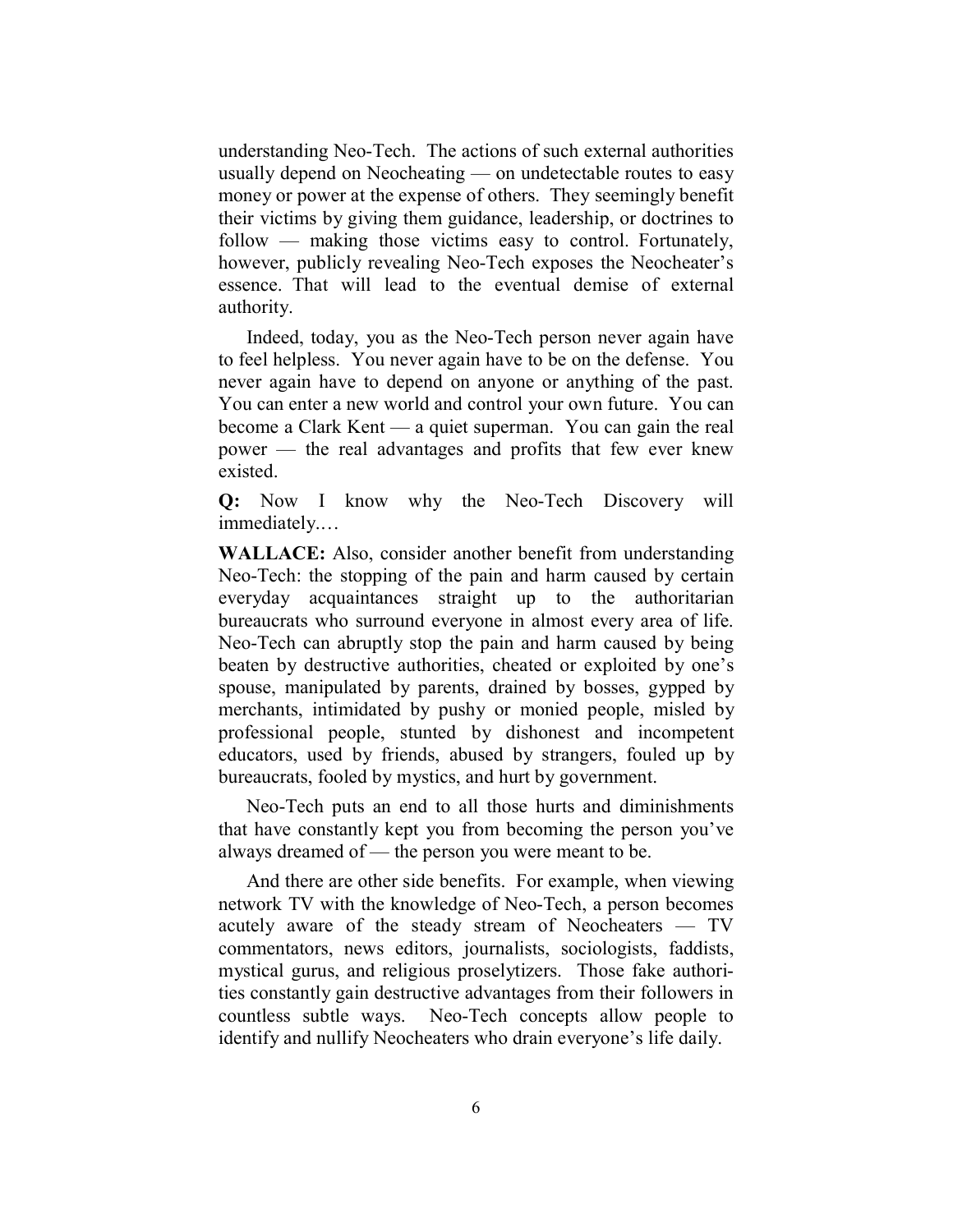With the concepts of Neo-Tech, a person nullifies those Neocheaters while transferring their power from them to himself. He no longer needs to bow to or idolize the man on the hill. With Neo-Tech, a person knows with fearless certainty that he, himself, is the most important person — and everyone will sense that he is the most powerful person.

**Q:** Can you restate what you're saying to bring me back to earth?

**WALLACE:** The Neo-Tech concepts are practical tools for integrated thinking. Neo-Tech really puts one on the right track. No longer do people have to suffer in silent frustration watching their lives and dreams be quietly drained away.

**Q:** Yes. Who hasn't felt that distant, lonely sadness.…

**WALLACE:** The Neo-Tech concepts are the most powerful thinking tools for profits. Those concepts are the cutting edge for prosperity…for making the grandest dreams come to reality. Neo-Tech can rekindle the sparks that flickered out long ago.

**Q:** Is all that really true? I mean, does all that really apply to us — to us who work for a living?

**WALLACE:** You are the good, the innocent, the powerful: you are the Clark Kents. Over are the days of your being defrauded of wealth, pleasure, and happiness. Over are the days of being victimized by the politicians, bureaucrats, mystics, and pseudo intellectuals. In your innocence, you have unknowingly been drained by Neocheaters. Now, at last, you can break free and take what all productive human beings rightfully earn but seldom take…a guiltless life of power, pleasure, and wealth. But even more, you can now become a Neo-Tech person and command your own future.

**Q:** That's pretty profound. I'll have to give that some deep thought.

**WALLACE:** You should. For the more one thinks about Neo-Tech, the more one profits from it.

**Q:** What if I want to profit more and more? What if I get a little greedy? What if I want to become the man on the hill now through Neo-Tech?

**WALLACE:** Look again at the charts. Contrary to what some people might initially think, the highest profits of Neo-Tech come not from *destroying* advantages of others, although anyone can do that with Neocheating to gain tremendous power and profits. But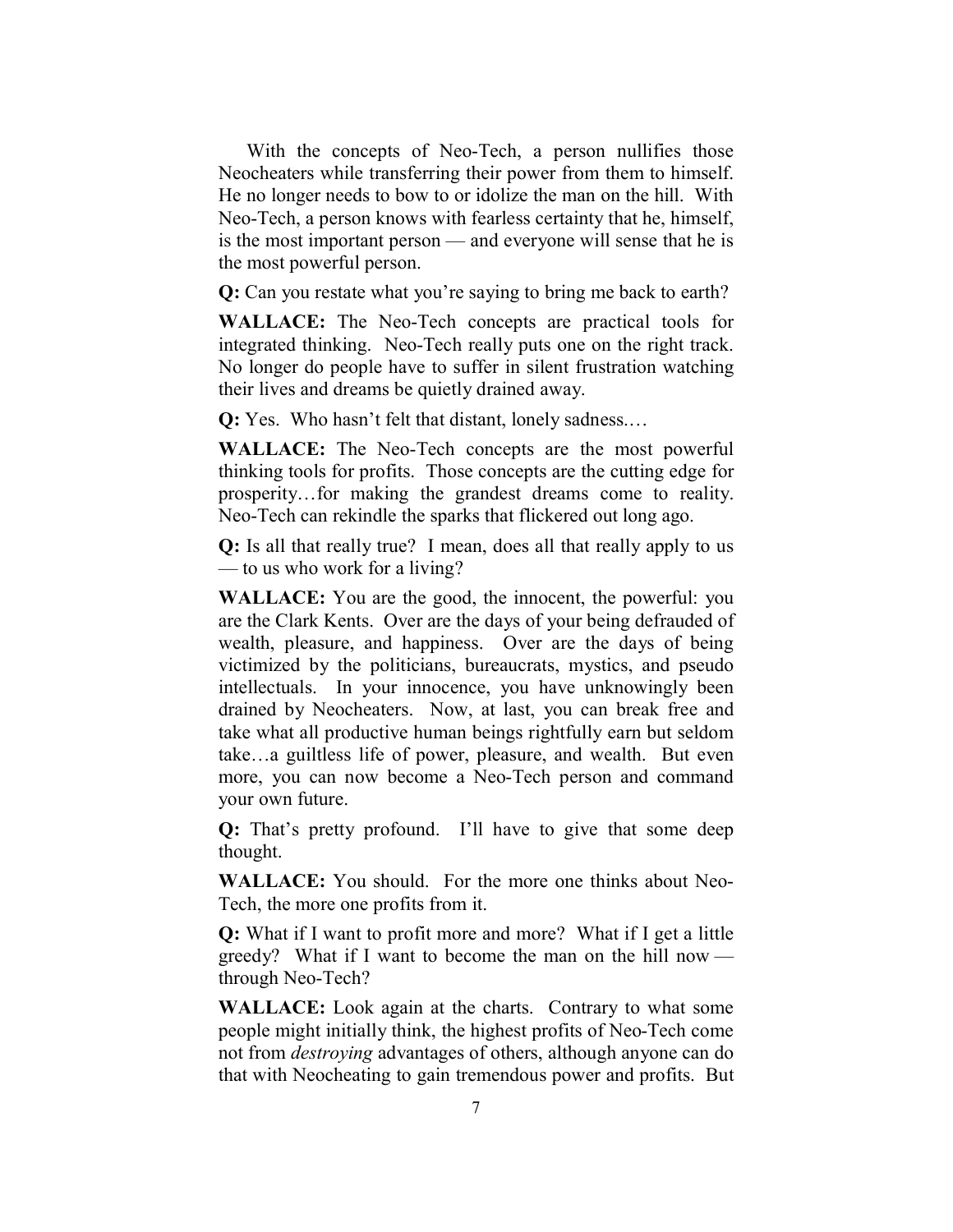the highest profits come from *creating* honest advantages for oneself by delivering maximum competitive values to others and society. Indeed, to any chosen extent, you can apply Neo-Tech to personally gain both immediate and long-range advantages in business, personal life, and social situations…the applications are endless.

Back to your question about becoming a little greedy. As the first step, anyone can immediately profit by collecting the Neocheating advantages available in any competitive situation. Moreover, anyone can use Neocheating to outflank all competition — control even the sharpest, most-alert people. Master Neocheaters use undetectable techniques to gain maximum advantage from every situation to acquire extreme power and wealth. And anyone can use Neocheating to gain easy advantages or profits to any chosen degree. But who needs that? The Neocheater, yes, he can easily do all of that. But the Neo-Tech person…he needs none of that. For him, Neocheating is limiting and obsolete.

Just acquiring the knowledge of Neo-Tech will show you how to reach you goals quickly, directly, easily. You will experience a mounting sense of power and excitement while learning about Neo-Tech. Indeed, through the Neo-Tech Discovery, you too can achieve great strength in your career or field of interest by becoming a quiet Neo-Tech person. In addition, you will forever be immune to Neocheaters…immune to most harmful situations.

**Q**: How quickly will Neo-Tech spread?

**WALLACE**: As people gain this knowledge, they will begin using its techniques because they are irresistibly logical and overwhelmingly practical. Thus, as people discover the unbeatable advantages of Neo-Tech, those advantages will automatically spread throughout the world as the most potent discovery since the Industrial Revolution.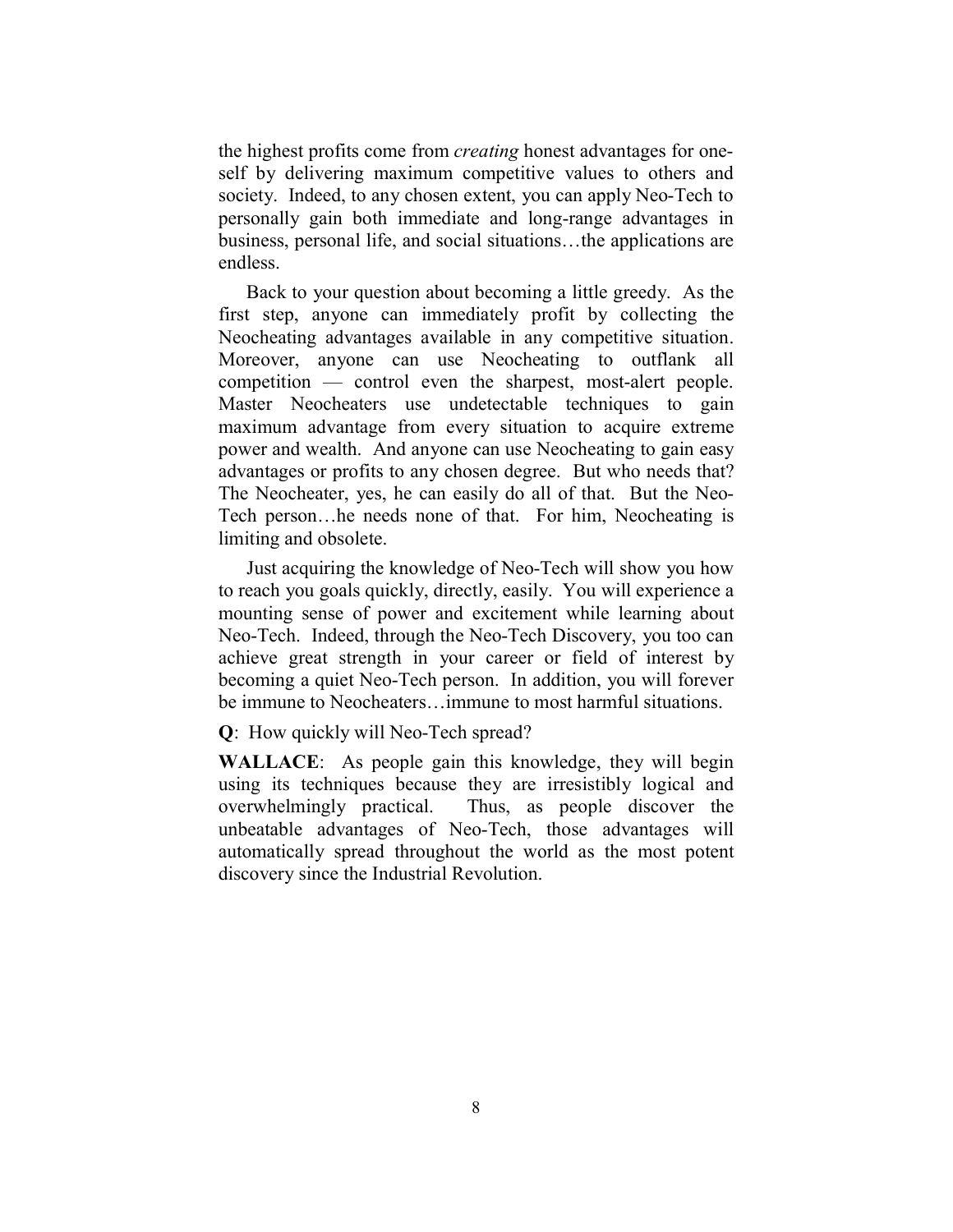# NEO-TECH IS DEDICATED TO **THE PRODUCERS OF VALUES**

You are the good, the innocent. Yet, throughout history, you have been defrauded of your earned prosperity and happiness. You have been victimized by the politicians, bureaucrats, theologians, pseudo intellectuals, and the white-collar hoax. For they live off your efforts, repaying you only with falsehoods, unearned guilt, and demands for sacrifice. In your innocence, you have unnecessarily accepted their frauds, usurpations, and abuses. Without Neo-Tech, you could never know with certitude that you, not they, are potent and hold the power to control life. But now, with Neo-Tech, you can forever break free from their hoaxes and usurpations designed to live off your efforts. You can take what all honest and productive human beings have rightfully earned, but seldom take: A guiltless life of prosperity, love, and happiness.

Neo-Tech is dedicated to you and to the discovery of the prosperity and happiness that belong to you.

Neo-Tech forever dispels ignorance in curing the disease of mysticism and eliminating its symbiotic neocheaters. Once cured, a person flourishes naturally and easily to guiltless prosperity and abiding happiness. Once free from mysticism and neocheating, a person seizes iron-grip control of both the present and future to prosper forever. ...Once armed with Neo-Tech knowledge, a person overpowers all mysticism and neocheating that tries to harm or diminish his or her life.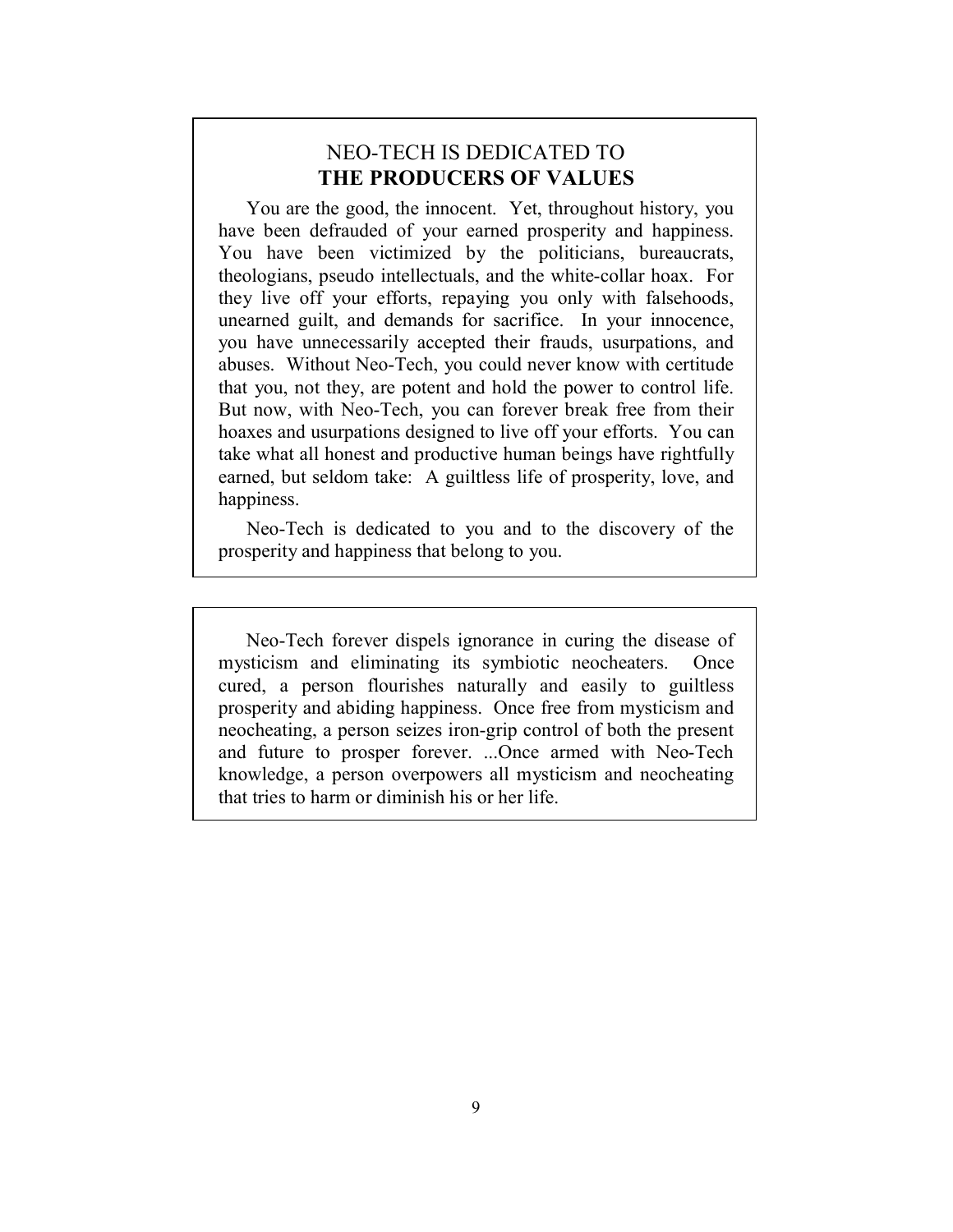## **ORIENTATION AND DEFINITIONS**

## **PREFACE**

For nearly 2000 years, master neocheaters have manipulated the destructive forces of mysticism to drain power and prosperity from all honest men and women. But today, for the first time in history, a newly discovered idea system called Neo-Tech reveals and eliminates those destructive forces while releasing a stream of intellectual, psychological, and material advantages. Neo-Tech integrations deliver emotional and material benefits to everyone. Indeed, anyone can use the Neo-Tech concepts to guiltlessly increase his or her wealth and happiness — now and forever into the future.

Furthermore, the Neo-Tech concepts can free any individual from all who waste one's time, from all who work against one's best interests, from all neocheaters and mystics who use non sequiturs<sup>1</sup> to diminish the lives of others. The Neo-Tech concepts provide the ways and means to limitless prosperity and happiness.

## **INTRODUCTION**

The integration of philosophy with psychology, physiology, and the material world is crucial not only to the Neo-Tech concepts, but to every individual on this planet. Yet, that key role of philosophy has until today remained essentially unrecognized by all the populations of this world. Why? The answer is below:

## Philosophy

The philosopher's job is to provide human beings with practical tools for dealing with reality in order to live easier, more prosperous, happier lives. But almost all philosophers throughout history have defaulted in their responsibility and failed in their job. Indeed, most philosophers have done all in their power to make life for human beings not easier and happier, but more difficult and unhappy by obscuring reality. As a result, almost everyone rejects the practicality of philosophy. Thus, almost no one recognizes the potential of this mighty tool.

Few people can formulate integrated philosophical systems on their own. Moreover, few people have the knowledge to reject or even identify the neocheaters and mystics who implicitly use

 $\mathcal{L}_\text{max}$  and  $\mathcal{L}_\text{max}$  and  $\mathcal{L}_\text{max}$ 

 $1$  Non sequitur is defined and illustrated with examples in Appendix E.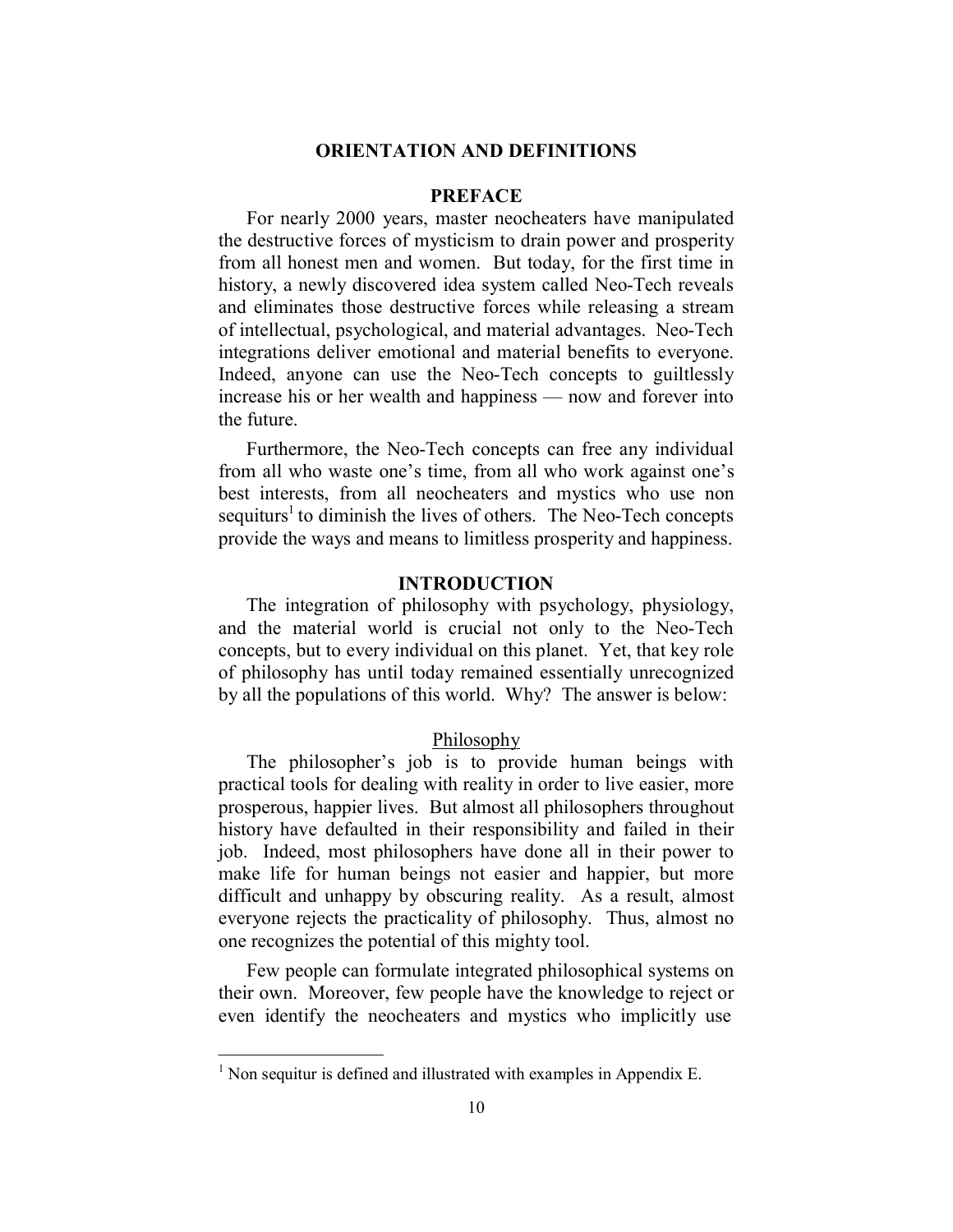philosophy to drain the lives of others. ...The first step in dismissing the mystics and neocheaters is to recognize that only two basic philosophical systems or choices exist:

One system arises from a mystical/altruistic premise that individuals should be sacrificed either to others or to "higher" causes. The father of the criminal mind, Greek philosopher Plato (427 B.C. – 347 B.C.), identified and developed that system. Throughout history, all governments, religions, and neocheaters have implicitly used Plato's philosophy to usurp unearned power and values from innocent value producers.

The other philosophical system arises from a reality/selfinterest premise that the individual is the highest value in the universe. The father of the business mind, Greek philosopher Aristotle (384 B.C. – 322 B.C.), identified and developed that system.

Neo-Tech identifies both the Platonistic and the Aristotelian philosophical systems and then demonstrates how and why Neo-Tech guarantees prosperity and happiness. Neo-Tech (fully integrated honesty) shows how anyone can switch from being a loser with a mystical/Platonistic approach to being a winner with a Neo-Tech/Aristotelian approach.

#### Psychology

The Neo-Tech concepts deliver the psychological tools needed to achieve guiltless profits, power, and happiness. In addition, those concepts expose the deceptions of mysticism and neutralize the harm of neocheaters.

## Physiology

The Neo-Tech concepts also integrate a wide range of physiological discoveries including diet and physical fitness into a forward-march position that leads to increasing pleasures and happiness.

#### **DISSOLVING THE CHAINS**

By reading the following definitions, a person will understand how the manipulation of mysticism in others is the common bond linking all neocheaters: Now, for the first time, heads of states, religious leaders, elegant con artists, Mafia dons, most attorneys, some Nobel-prize laureates, many leading academe, certain wellknown media personalities, certain entertainment people, some bankers, and even certain business people (e.g., white-collar hoax executives) are inextricably linked as soul mates. They all live by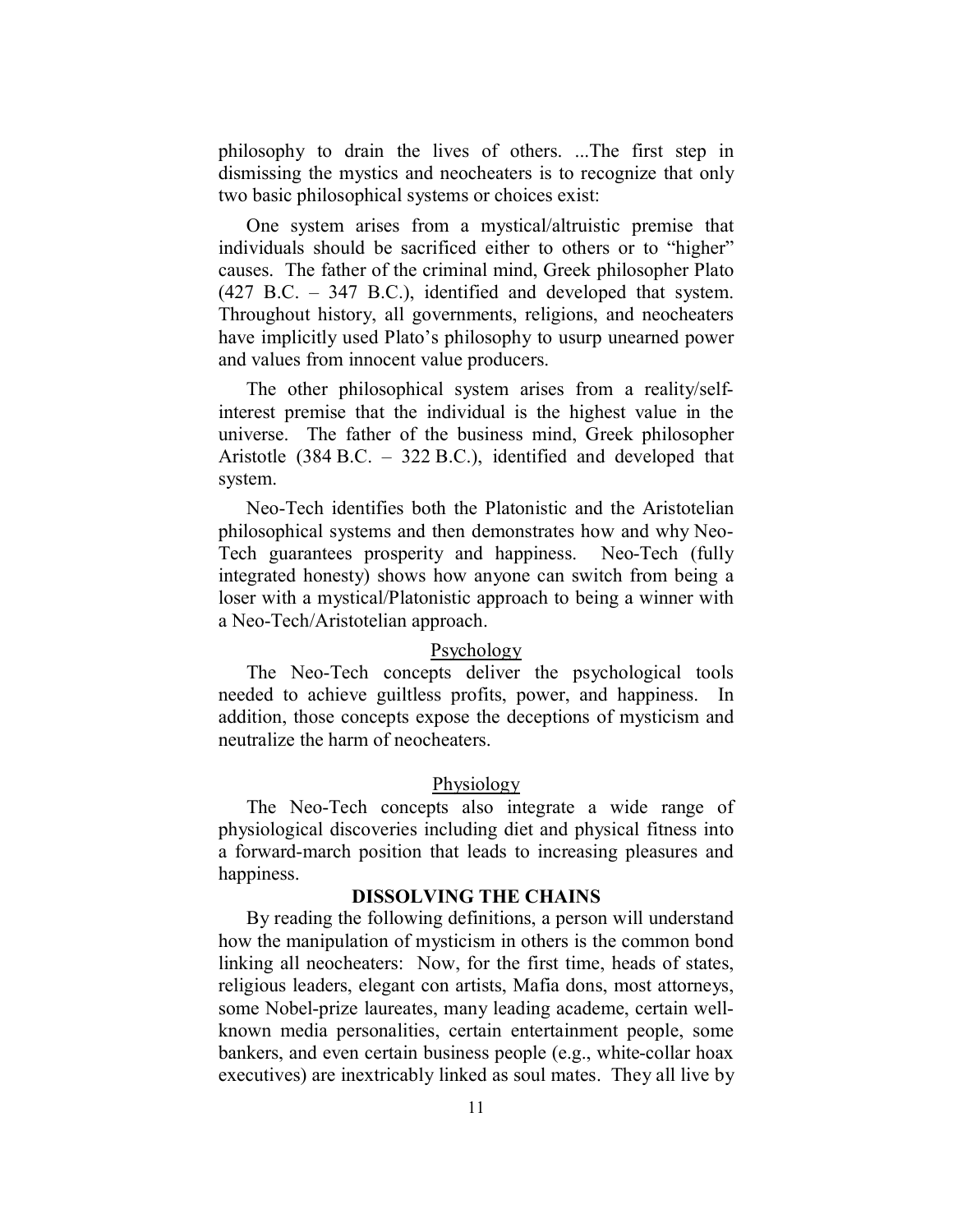attacking the competitive value producer, competitive business, and competitive products. Yet, they themselves live uncompetitively, producing no long-range, net benefits for others or society. In other words, those people live as neocheaters or as just plain cheaters by usurping, attacking, undermining, and destroying values produced by others. ...Neo-Tech ends that secret, parasitical bond by forever dissolving the chains of mysticism and its mind-created "realities".

#### **DEFINITIONS AND UNDERSTANDINGS**

Neo-Tech can guide anyone to increased prosperity and happiness. But for full benefits, a person must understand the following key concepts and words used throughout Neo-Tech:

## **NEO-TECH**

**Neo-Tech** is a noun or adjective meaning fully integrated honesty. Neo-Tech allows the guiltless creation of earned power, prosperity, and romantic love:

Neo-Tech is a collection of "new techniques" or "new technology" that lets one know exactly what is happening and what to do for gaining honest advantages in all situations. That technology is needed to be competent — to guiltlessly and honestly obtain the wealth and happiness available to everyone but achieved by so few. Neo-Tech provides the power to profit in every situation by nullifying neocheating and mysticism not only in others but within one's own self. Indeed, Neo-Tech eliminates the harm of all mystics, false authorities, neocheaters, and their infinite array of deceptions. Neo-Tech lets a person gather all power unto his or her own self while rendering mystics and neocheaters impotent.

With Neo-Tech, all effort is directed toward achieving fully integrated honesty needed to act in concert with reality. With mysticism, all effort is directed toward rationalizing non sequiturs or deceptions needed to satisfy some feeling, wish, or whim arising from one's self-created "reality" or some external "authority". …Neo-Tech is rooted in effort, objective reality, and value production. Mysticism, by contrast, is rooted in laziness, random nothingness, and value destruction.

Neo-Tech is health. Mysticism is sickness. Neo-Tech is the opposite of mysticism. Neo-Tech heralds the end of mysticism and its symbiotic neocheaters.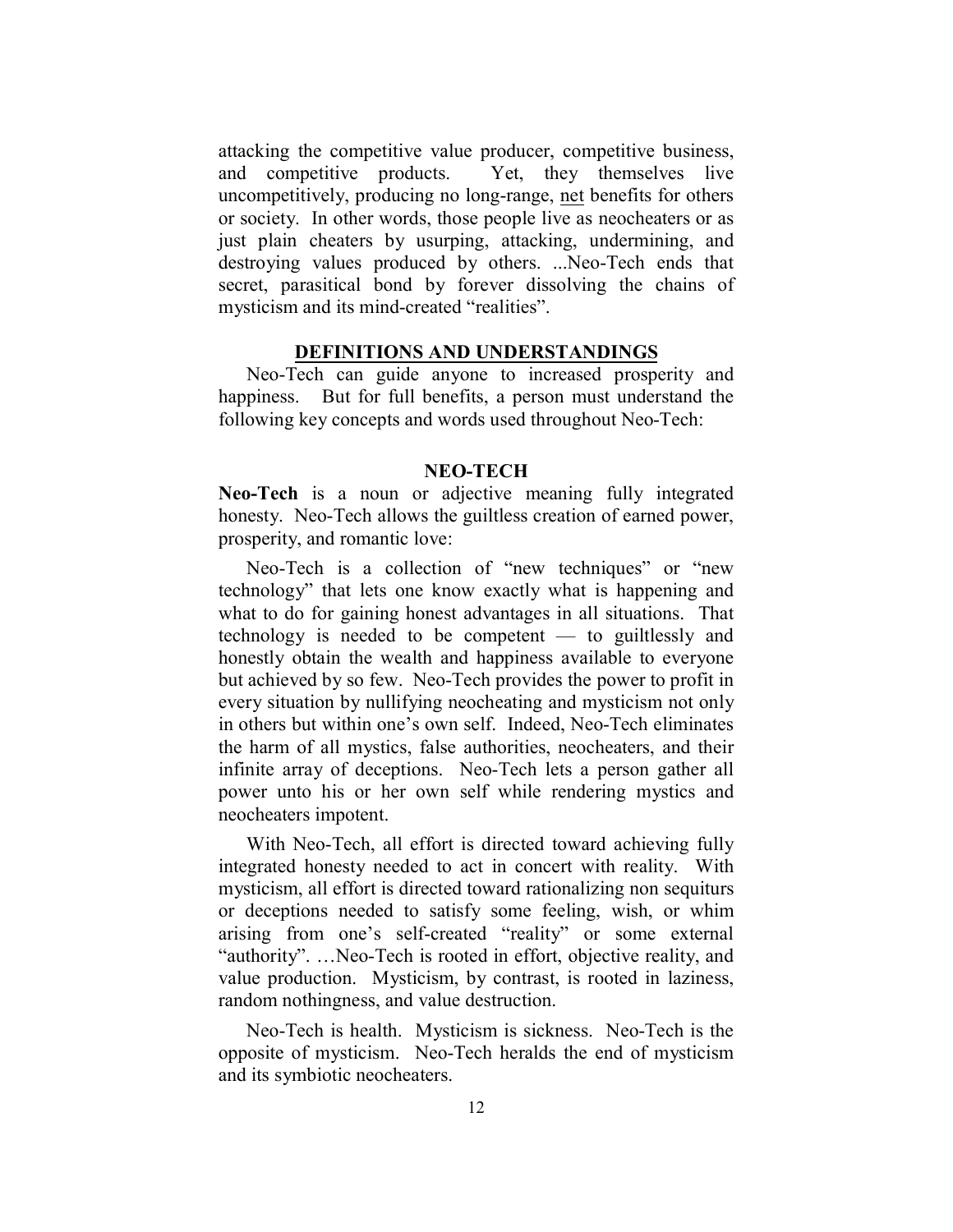## **NEO-TECH CONCEPTS**

The Neo-Tech concepts provide man's most powerful thinking tools. Those tools efficiently deliver prosperity, happiness, and romantic love to everyone who uses them consistently. The Neo-Tech concepts also provide the tools for effectively eliminating mysticism. In addition, those tools effectively squelch all neocheaters.

#### **PSYCHUOUS**

**Psychuous (SIGH-kyü-uhs)** is a new word describing integrations that combine the activities of the mind, body, and emotions to continually increase prosperity, happiness, and romantic love.

**Psychuous Pleasures** is the cessation of conflict among the mind, emotions, and body by reconciling philosophy, psychology, and physiology so one's own actions harmoniously serve the material, emotional, and biological needs of the human organism. Using psychuous concepts, one experiences exquisite, lasting pleasures unknown to others.

**Psychuous Sex** is a fully integrated, rational approach to sexuality. Harnessing one's sexual potential through Neo-Tech is rewarded with increased happiness, romantic love, and psychuous pleasures.

## **PSYCHUOUS CONCEPTS**

Neo-Tech reveals a new set of concepts: Psychuous Concepts. Those concepts integrate prosperity, love, and reality with a person's physical, psychological, and intellectual nature. By understanding and utilizing the Psychuous Concepts, a person can experience great pleasures with guaranteed prosperity and happiness — for life.

And "for life" means exactly that: for a person's entire life. The human mind is an organism that does not age if kept disease free — if kept free of mysticism. Since the mystic-free human mind can grow forever, psychuous pleasures have no limits. But growth of the mind is not automatic. Instead, growth requires conscious effort. When a person defaults on that effort, his or her mind stops growing. When intellectual growth stops, the capacity for happiness and pleasure begins shrinking — the individual begins dying.

Moreover, human aging is a process of deterioration. Growth is the opposite of deterioration. Only when growth stops can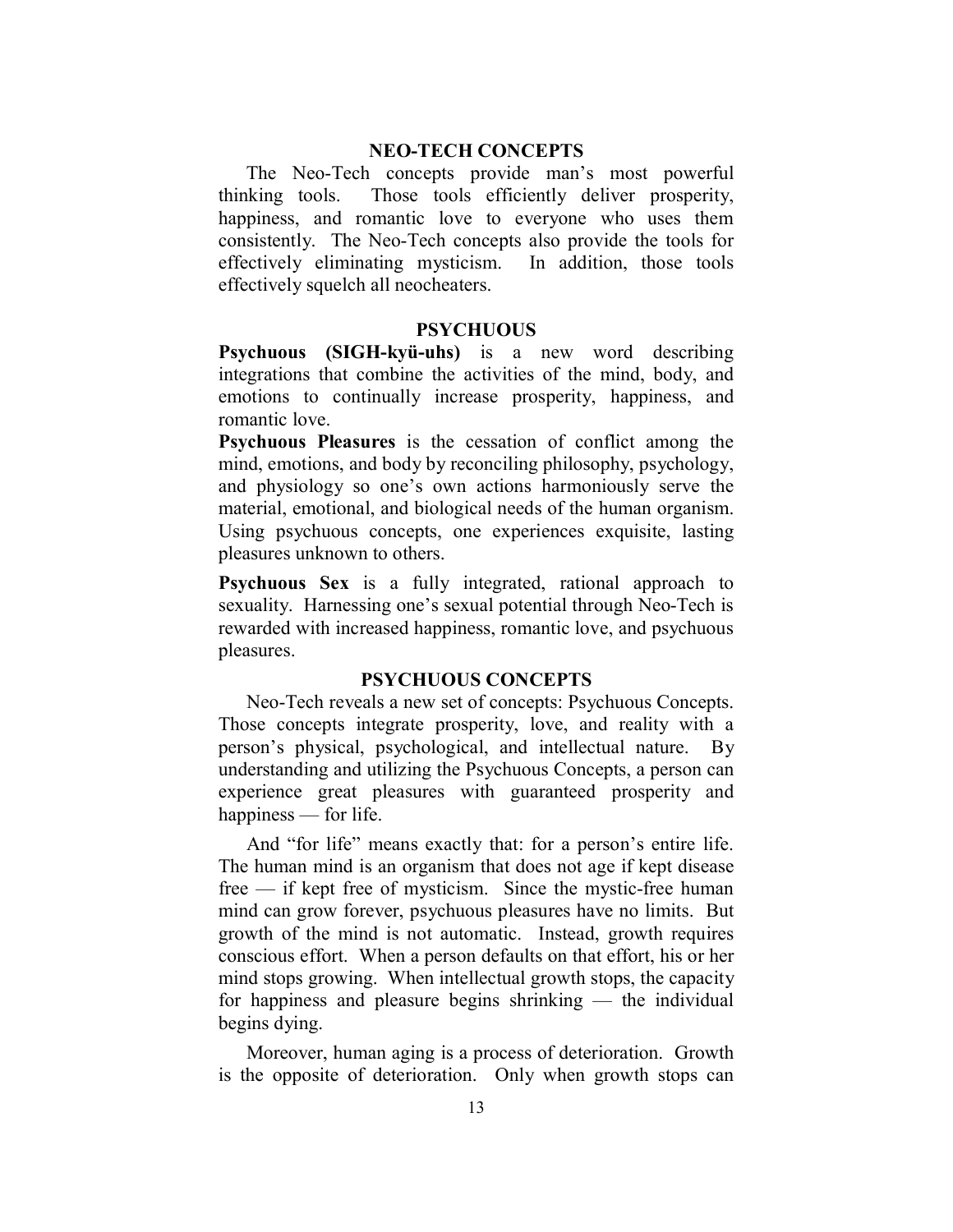aging begin. The human mind never has to stop growing. In fact, human life itself may never need to age. No scientific evidence dictates that a person has to age and die. Indeed, a person may be able to live indefinitely under fully integrated, fully rational, physical, psychological, intellectual, and emotional conditions. Before Neo-Tech, those conditions were never available or possible.

## **PSYCHUOUS PLEASURES VERSUS SENSUOUS PLEASURES**

# Sensuous relates to the five physical senses — touch, sight, hearing, smell, and taste. Sensuous is associated with the pleasurable gratification of one or more of those physical senses. Neo-Tech expands the meaning of sensuous to capture the essence of pleasure by including and integrating the most potent dimension: the pleasurable gratification of the human mind. That gratification includes the harmonious agreement of a person's love life with that person's material, intellectual, and emotional well-being. ...The word for that expanded meaning of sensuous is **psychuous**.

The conscious mind is the ultimate organ for experiencing pleasures, including sexual pleasures. The mind integrates all pleasures with all that a person *is*, *does*, and *thinks*. The mind is the organism that offers unlimited pleasure and happiness.

#### **SEX**

In Neo-Tech, the meaning of sex includes intercourse as a series of highlights along a vast range of sexually rooted experiences and emotions. Indeed, the meaning of sex in Neo-Tech encompasses all sexual influences (often hidden but powerful) that weave through each person's life.

Ironically, sexual influences most dominate the lives of those who pretend to shun or repudiate the pleasure of sex (e.g., mystical celibates, religious ascetics, guilt-projecting preachers). Their very acts of avoiding or attacking sexual pleasure leave their lives far more dominated by sex than those who accept the responsibility of earning healthy, confident sex lives.

## **LIFE**

The essence of conscious life is control  $-$  the ability to control one's present and future. Conscious life is the only entity in the universe that can control nature and future events. That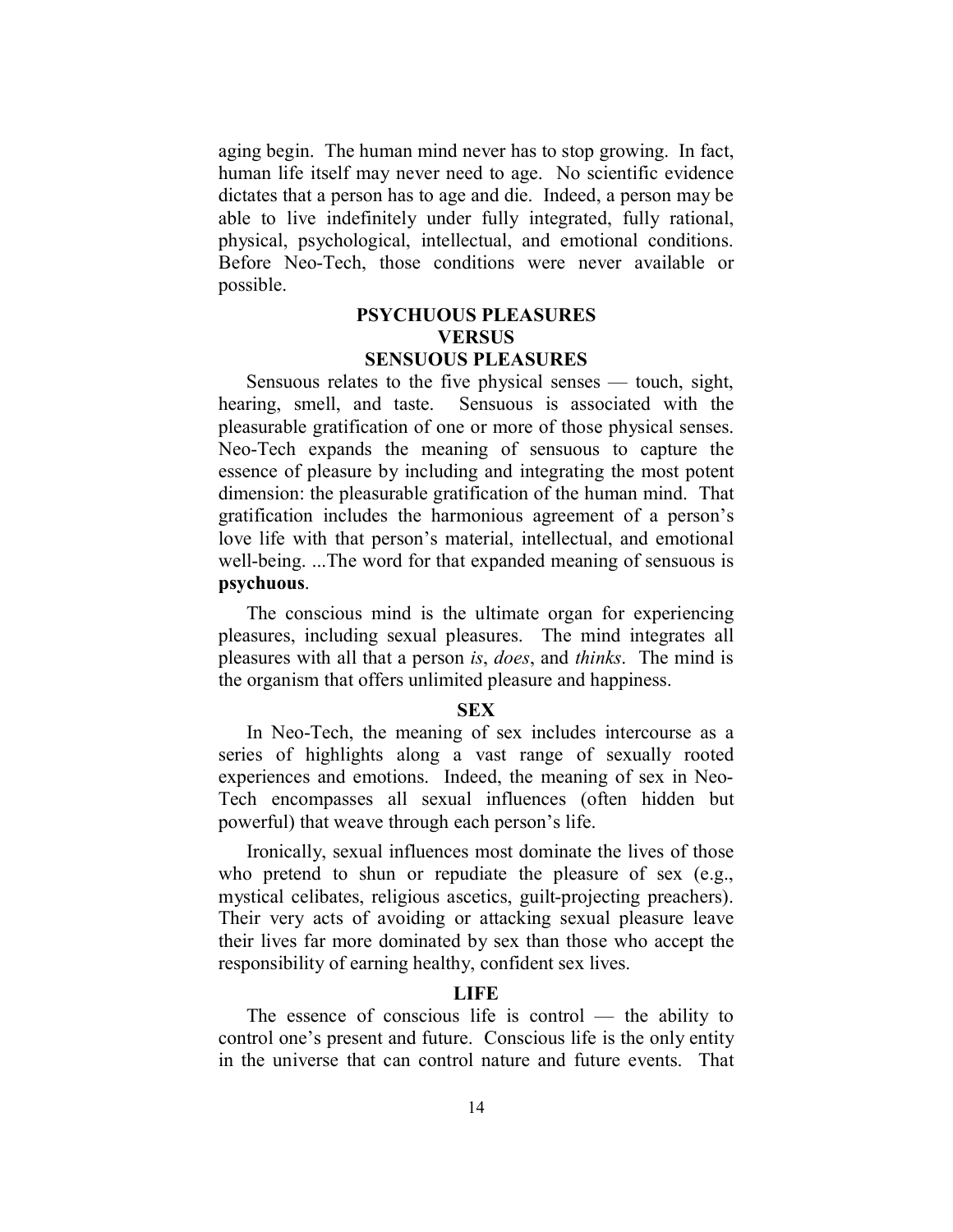control is possible to the extent that mysticism is absent and Neo-Tech is present. A person in control is happy and will prosper. A person out of control is unhappy and will fail. Neo-Tech puts a person in control.

## **LOVE**

Three types of love exist: (1) sexual romantic love, (2) nonsexual friendship and family love, and (3) intellectual/artistic love. Contrary to myth, love is not inexplicable or beyond understanding. Love can be exactly defined and clearly understood.

Romantic love integrates the mind and body of a man and a woman. That integration includes the emotional/intellectual development of values between that man and woman. Such a complex relationship requires planned, rational thought by each partner. Romantic love is one of life's most important and practical achievements: Romantic love is a major source of personal growth, efficient living, happiness, joy, and pleasure.

Yet romantic love is often dismissed as blind, mindless, irrational, immature, transitory, impractical. But the opposite is true. And similar false notions have led to the misunderstanding of words such as "romantic", "romanticism", and the "Romantic era". How did those false notions begin? "Romantic" and its related words originally implied freedom, individuality, and *rational* ideals based on integrated honesty...not *irrational* whims based on mystical illusions. But over the years, the concept of romanticism became inverted by the mystics and falsely associated with the irrationalists and the sentimentalists of the 19th Century Romantic Period.

Philosophers, poets, writers, and artists, such as Rousseau, Wordsworth, Blake, and Van Gogh, were considered romanticists. But they were not romanticists at all. They were existentialists, mystics, and sentimentalists who basked in the intellectual and political freedom of romanticism. The actual romanticists were individuals like Spencer, Hugo, Chopin, Gould, Edison (and earlier romanticists like Aquinas, Michelangelo, da Vinci, and other *honest* thinking, *hard-working* idealists). Such individuals created every major value since the Renaissance. Yet, while they were sometimes considered rationalists or even idealists, they were seldom considered romanticists as they actually were.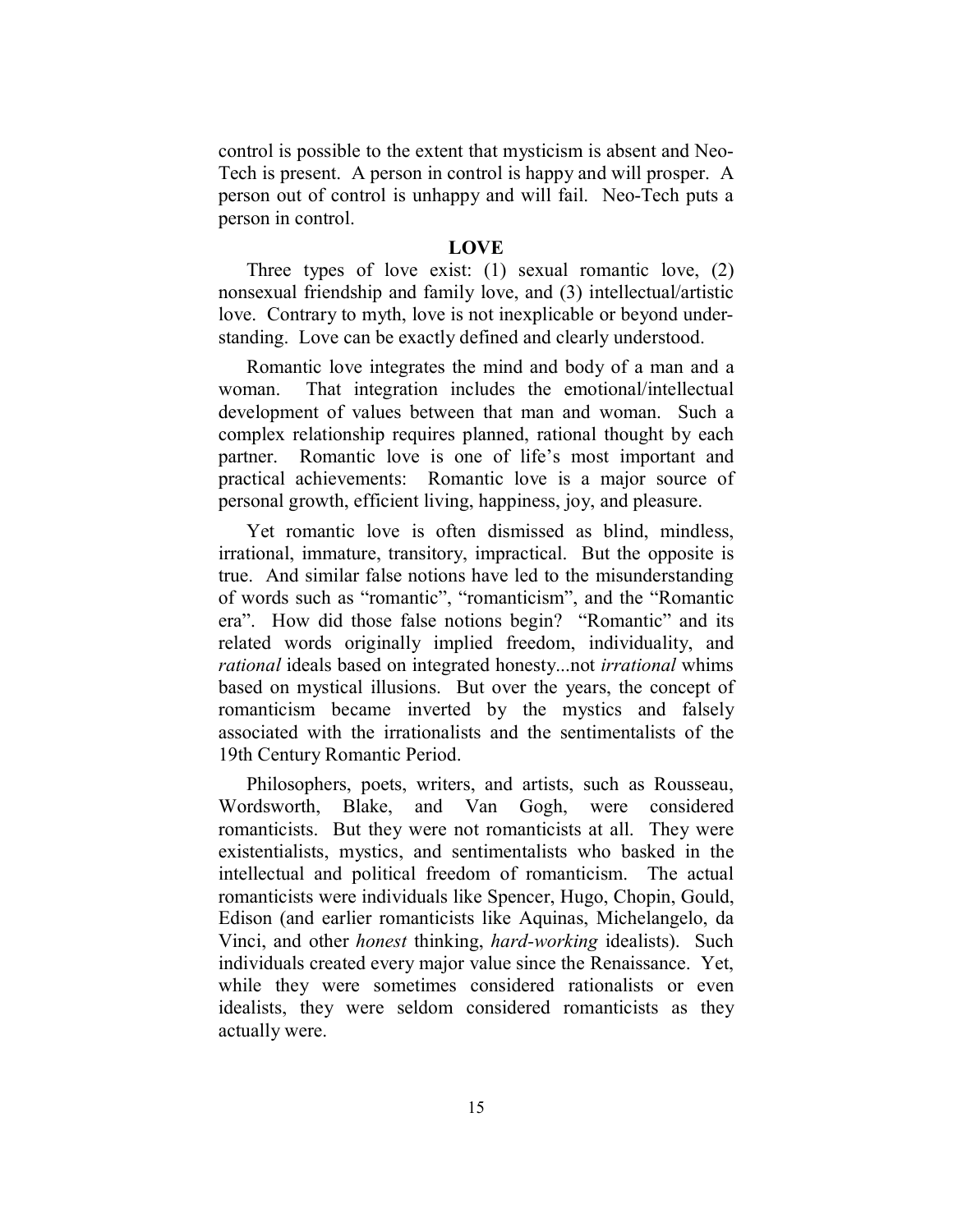The "Oxford English Dictionary" traces the usage of "romance", "romanticism", and other words whose meanings today are distorted or inverted. Etymologies trace those distortions as far back as the 17th and 18th Centuries. Such word distortions diminish the thinking tools needed to understand and implement the most important and powerful human actions. But the Neo-Tech/Psychuous concepts return the word "romantic" and other important words to their accurate meanings that render the neocheaters impotent.

Romantic love involves an emotional, intellectual, and sexual involvement with another person. And romantic love offers the deepest of all happiness and the greatest of all pleasures.<sup>1</sup> But as with all major values, romantic love is not automatic. Romantic love must be earned through rational thought and planned effort. And then, that love must be maintained and expanded through constant honest effort — through constant discipline, thought, and control (the DTC method).

Through the ages, civilizations, and cultures, women seek in men a single attribute, however interpreted. That attribute is *strength*. ...Neo-Tech delivers maximum strength to every human being.

## **MYSTICISM AND NEOCHEATING**

**Mysticism** is defined as: 1. Any mental or physical attempt to recreate, evade, or alter reality through dishonesty, rationalizations, non sequiturs, emotions, deceptions, or force. 2. Any attempt to use the mind to create reality rather than to identify and integrate reality.

Mysticism is a disease — an epistemological disease that progressively undermines one's capacity to think, to identify reality, to live competently. Mysticism is also a collective disease that affects everyone who looks toward others, or the group, or the leader for solutions to his or her own problems and responsibilities. The symptoms of mysticism are dishonest communication, out-of-context assertions or attacks, use of non sequiturs, rationalizations, jumbled or nonintegrated thinking — all leading

 $\mathcal{L}_\text{max}$ 

 $<sup>1</sup>$  All feelings and emotions fluctuate. Even the strongest feelings of</sup> romantic love will wax and wane. At times, even the most ardent lovers can feel diminished love for each other. But within an upward fluctuating pattern, romantic love can constantly renew and build to higher levels.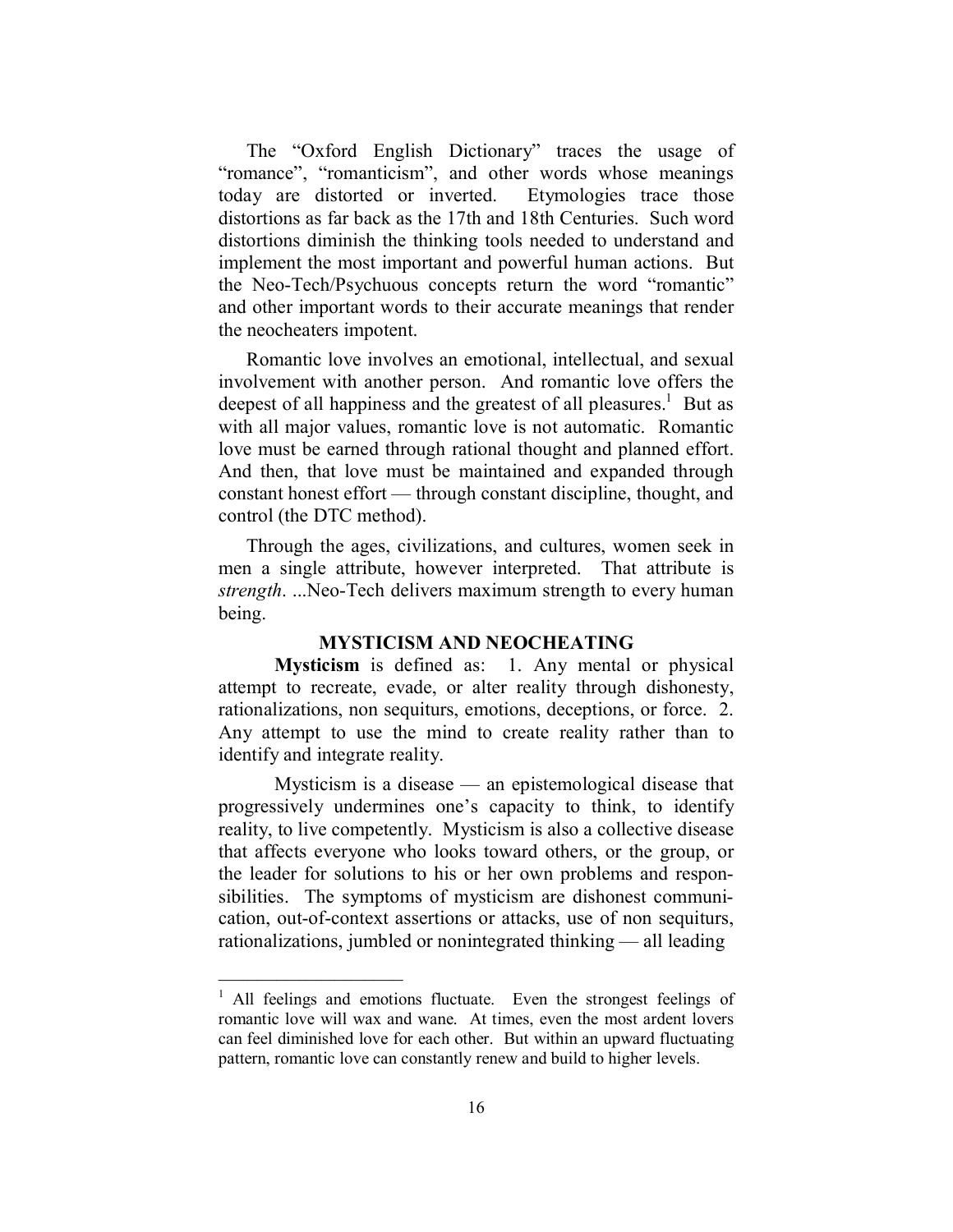to mind-created "realities". Those symptoms are most commonly exhibited by neocheating politicians, clergymen, union leaders, lawyers, media commentators, university professors, entertainment personalities. Such public neocheaters are the Typhoid-Mary spreaders of mysticism. In fact, through the ages, the most virulent spreaders of mysticism have been those neocheaters who wangle respect and values from the value producers of this world.

Mysticism is a disease that blocks integrated thinking and brings stupidities through mind-created "realities". But mysticism is also the tool that neocheaters use to justify or rationalize the use of force, fraud, or dishonesty to usurp values from the producers. For example, mind-created "realities" are used to create false standards and guilt designed to beguile individuals into surrendering their earned values, power, and happiness.

Mysticism is a rebellion against life, effort, and the conscious mind. Mysticism leaves people with sour bureaucratic faces and is the neocheater's tool for plundering the value producers.

Mysticism is the only disease of the conscious mind. But as with drugs and alcohol, mysticism is seductively comfortable, like a warm, old friend — until the destructive consequences and hangovers manifest themselves.

Mysticism is based on a false and destructive idea: the primacy of emotions over reality. ...Mysticism is the opposite of Neo-Tech. The mind-created "realities" of mysticism eventually render all life unto death.

**Neocheating** is defined as: Any intentional use of mysticism designed to create mind "realities" or false illusions in order to extract values from others. Neocheating is the technique for expropriating unearned money or power by manipulating mysticism in others. Neocheating is the means by which all politicians, clergymen, union leaders, many journalists, many academe, and most lawyers usurp power and values from the innocent producers.

# **MYSTICS AND NEOCHEATERS VERSUS NONMYSTICS**

**Mystics** violate ethics and morality. For, mystics purposely harm their own and other people's lives. By choosing to evade or fake reality, they undermine their ability to identify and integrate reality, to think clearly, to produce values, to live competitively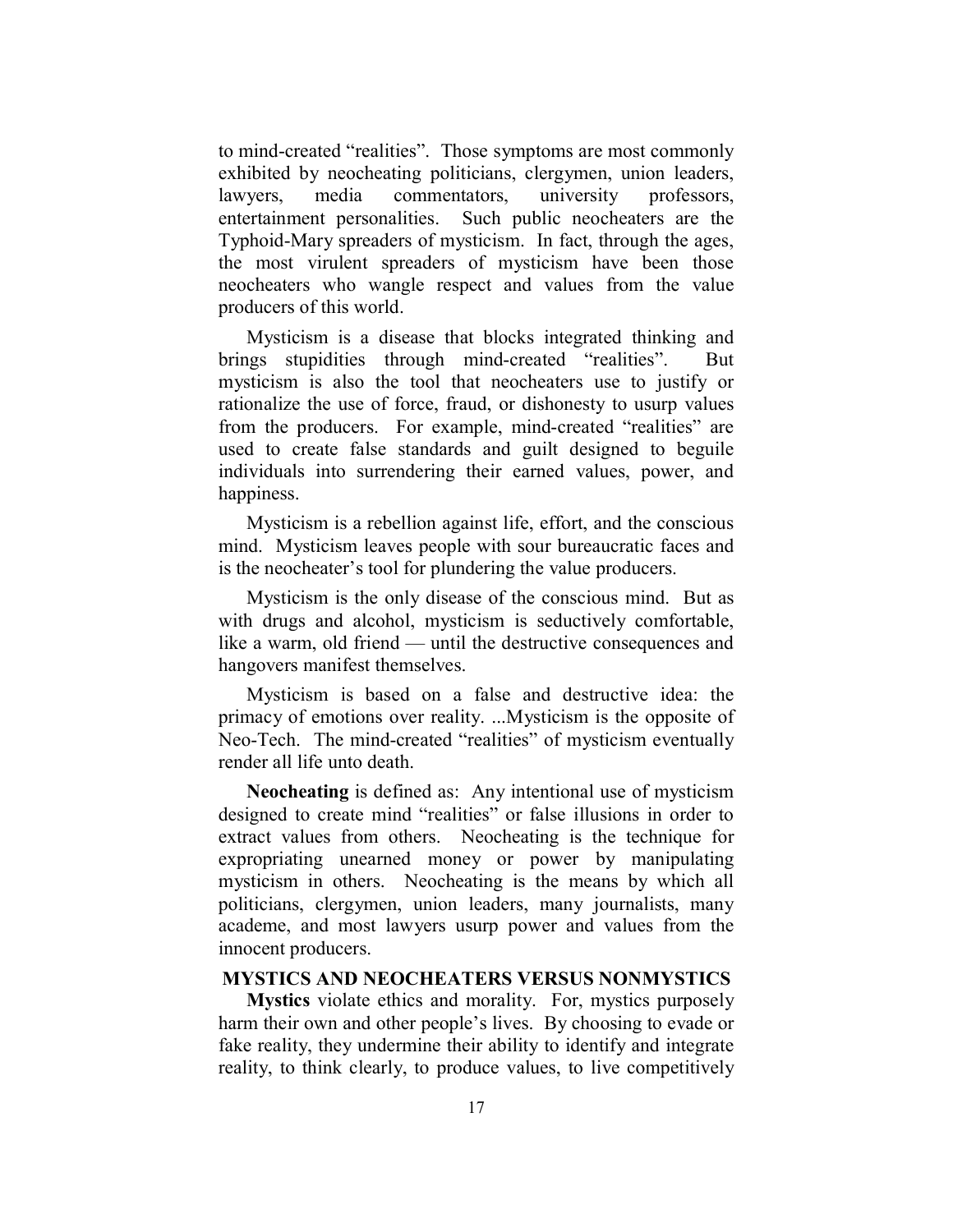— to survive. As a result, they increasingly lay responsibilities for their well-beings onto others. Thus, they routinely lay blame or guilt on others for their own problems and failures. ...Everyone must resist, must fight mysticism both from within and from without. Those who surrender  $-$  quit resisting, quit fighting  $$ allow mysticism to take over their lives. When that happens, they become a part of the unhappy, dishonest world of mystics and neocheaters.

Mystics and nonmystics can and often do share similar problems, feelings, thoughts, and emotions. The difference is that the nonmystic will (1) take responsibility for his or her own problems and (2) reject the destructive notion that "realities" spun from the mind can replace objective reality. On the other hand, mystics will (1) avoid the responsibility, effort, and honesty needed to identify and integrate reality and (2) use their feelings or imaginations to recreate "new realities". They attempt to fill their desires the "easy", mystical way. But the mystical way is unreal — the hard way that never works.

Mystics make problems where none exist. They focus on the visible symptoms to avoid identifying the hidden mystical source of their problems. They make "realities" out of what they feel, think, wish, or want rather than on what actually is or exists. Thus, they blind themselves to what is happening and become increasingly incompetent. They are irresponsible, immature people. As a result, they cannot achieve the major values of life: genuine prosperity, romantic love, abiding happiness. Mystics avoid the responsibility of a conscious being and, thus, miss the rewards of life.

As pervasively evident throughout TV network news, many involved in media journalism are profoundly dishonest manipulators of mysticism who live by purposely creating problems where none exist. They do that by dishonestly attacking and undermining values to gain unearned power and values. Many are consummate neocheaters who find the media the easiest, most effective format for mass deception, unearned power, and bogus livelihoods.

**Neocheaters** do more than violate ethics and morality. They constantly try to expand their usurpations of values by manipulating mystical illusions and non sequiturs. Moreover, neocheaters design their illusions to present themselves as the benefactors of society. At the same time, they enviously present the real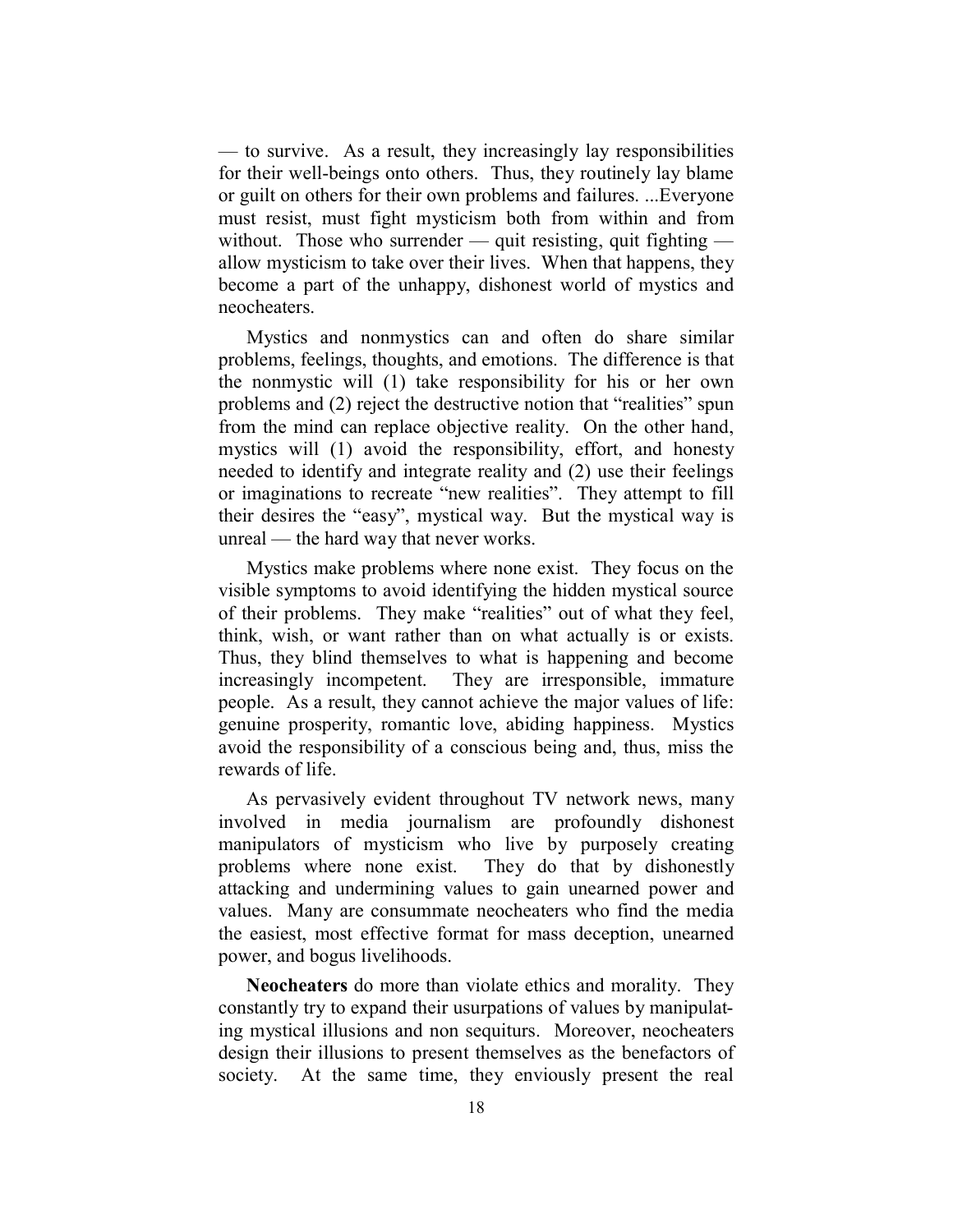producers (e.g., aggressively competitive entrepreneurs, innovators, business people, industrialists) as the malefactors of society.

But the opposite is true: The neocheaters are the mean, the guilty, the malefactors of society. And the value producers are the compassionate, the innocent, the benefactors of society. Yet, as long as most people allow themselves to accept mystical illusions and inversions of facts, the neocheaters will keep usurping values and escalating their destructions.

Some neocheaters usurp credibility by exploiting popular causes that sound good — causes that in proper context may be noble if handled honestly. Examples include the environment, nutrition, health, animal rights, human rights, peace. But neocheaters exploit such causes to usurp credibility and power in order to attack competent producers, their honest businesses, and their valuable products. ...The two-headed essence of all mystics and neocheaters is dishonesty and laziness.

Other neocheaters (politicians, clergymen, many journalists and academe) survive by attacking values, businesses, producers, and earned profits as enemies. They attack by making those who create genuine values for others appear as guilty and wrong. Simultaneously, they live by promoting mysticism, altruism, external "authority", collectivism as friends. They promote those destructive forces by making them appear innocent and right.

Mysticism is central to the neocheater's ability to thrive by attacking values. For only through mysticism would anyone accept the neocheater's upside-down world of undermining, attacking, and destroying values.

Mysticism yields actions based on what one feels, wishes, wants, or imagines rather than on what actually exists right in front of that person. That is why professional mystics and other neocheaters can easily manipulate people: they manipulate them through their mysticisms. Neocheaters manipulate infinite arrays of mysticisms to usurp values earned by others. As a result, the professional mystics and other neocheaters eventually destroy all values of life, love, and happiness for themselves and everyone involved with them.

**Nonmystics** are innocent and moral. They accept the discipline and responsibility to think and act with integrated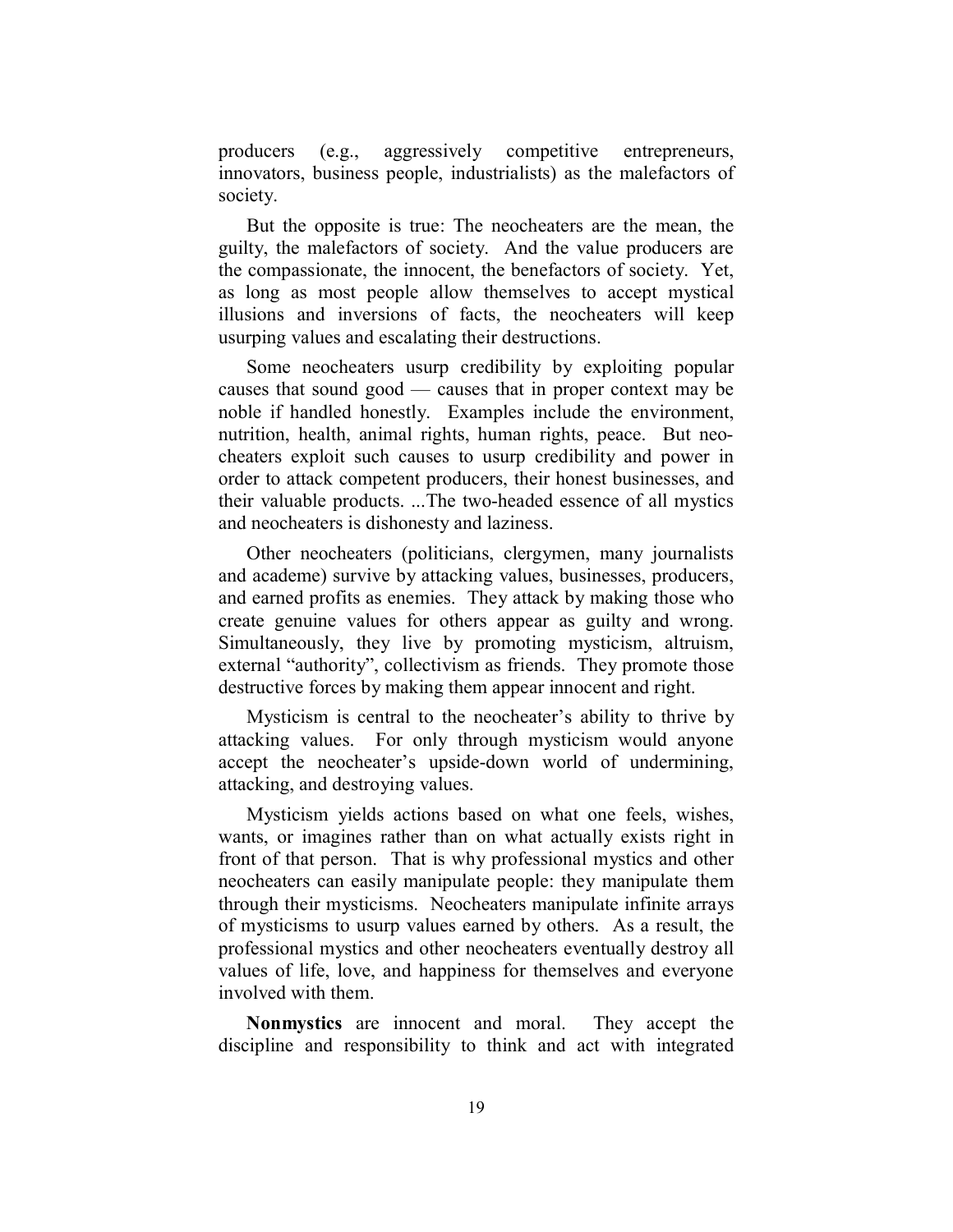consistency. They support themselves by producing *competitive*  values for others. With a loyalty to honesty, they act in concert with reality. They are evolved, honest people. They strive to fully integrate their words and actions with reality, regardless of anyone's dogma, dictates, or opinions. As a result, nonmystics benefit everyone and society.

The mystic's life is basically irrational and unhappy with perhaps some scattered islands of rationality and happiness. By contrast, the nonmystic's life is basically rational and happy with perhaps some scattered islands of irrationality and unhappiness.

Turning to one's inner self, mystics find unhappiness, anxiety, and hatred. Whereas nonmystics find happiness, equanimity, and love.

## **CONSCIOUSNESS AND FREE CHOICE**

**Consciousness** allows human beings to escape the automatic controls of nature. At the same time, only through consciousness can a person be subjective and mystical. Thus, only through consciousness, can a person choose to act in discord with nature. Unlike all other animals, conscious beings can choose to act better or worse than their nature to benefit or harm themselves and others. Choosing to deny or contradict nature or reality is mysticism, which is an unnatural, irresponsible abuse of the conscious mind. But, conscious beings can also choose to act better than their nature to gain power and advantages over all else in the universe. Because consciousness allows choices and actions beyond preset nature, only human beings can choose to be honest or deceptive, objective or mystical, responsible or irresponsible, competent or incompetent, striving or lazy, productive or destructive, beneficial or harmful, noble or evil. ...With consciousness, anyone can choose either alternative at any time.

All other animals have no choice but to automatically respond to nature. They cannot be deceptive, irresponsible, mystical, or purposely harmful to themselves and others. They have no such choices, thus, they bear no responsibility for their actions. ...Animals cannot be mystical, dishonest, or self-destructive.

With consciousness, only human beings can freely choose to live better or worse than their natures.

**Free choice** determines the future of all human beings: Through mystical choices, people diminish themselves and their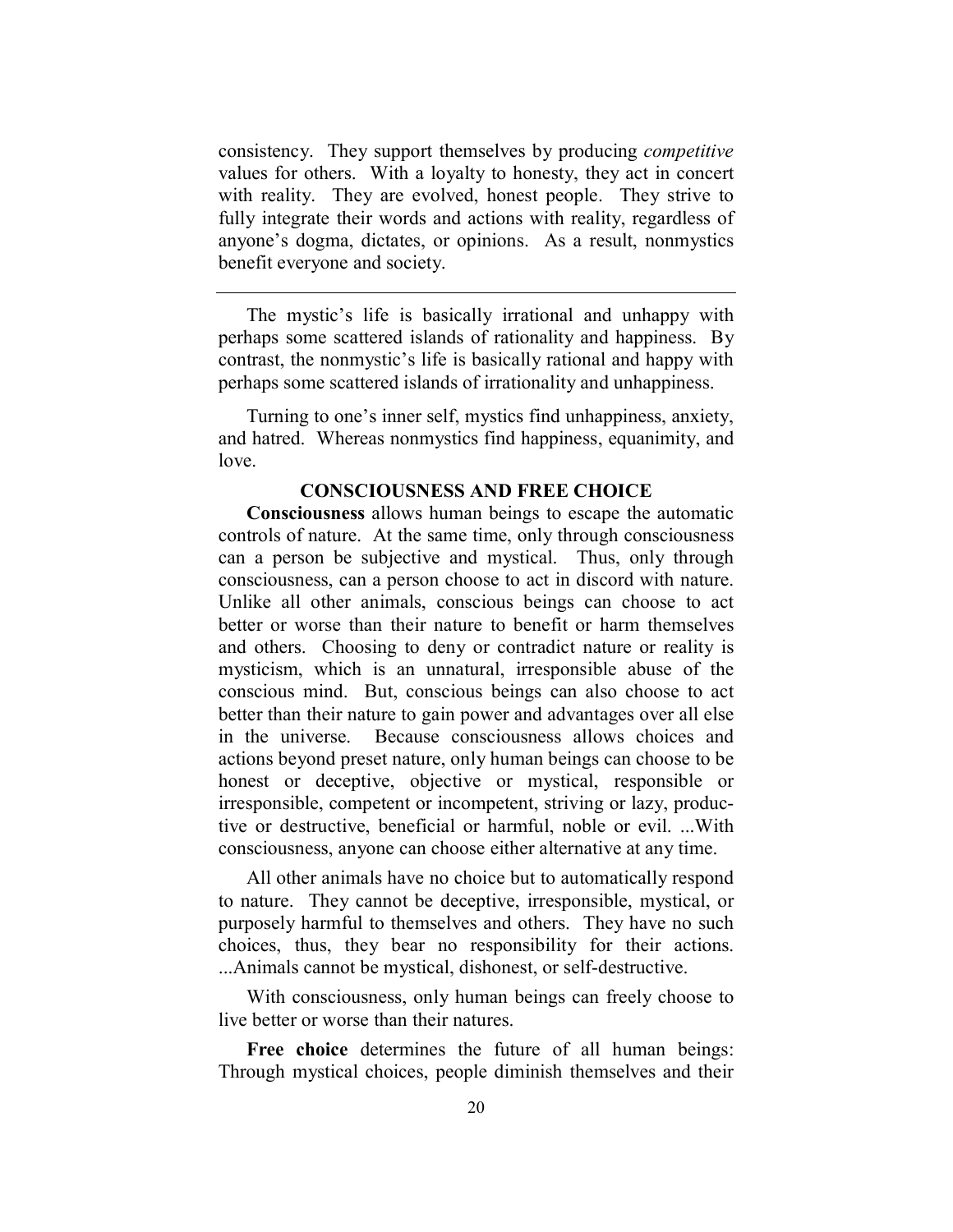potentials to live happy lives. But through Neo-Tech choices, people reject mystical choices. Thus, in turn, they prosper and live happily, far beyond nature's preset course. In fact, only by choosing the integrated effort of Neo-Tech over the automatic laziness of mysticism can people build lasting prosperity and happiness.

## **THE KEY CHOICE**

The choice between exerting effort or defaulting to laziness determines the course of all important human actions. The three choices constantly confronting every human being are to (1) exert integrated effort, (2) default to camouflaged laziness, or (3) act somewhere in between.

The choice to exert integrated effort or to default to camouflaged laziness is the key choice that determines the character, competence, and future of every human being. That crucial choice must be made by everyone, continually, throughout life. ...That key choice determines the:

- 1. direction of an infant's life beginning at the first moment of consciousness.
- 2. development of a child's implicit nascent philosophy which determines that child's developing psychology.
- 3. development of an adult's implicit and explicit philosophy which develops that person's psychology to determine the quality of his or her life.
- 4. philosophies that guide entire nations, eras, and civilizations with the resulting cultures, economies, and degrees of enlightenment or darkness.
- 5. evolvement or regression of human consciousness, power, prosperity, happiness, and love.
- 6. prosperous survival or eventual destruction of human life on this planet.
- 7. development or rejection of youth-perpetuating biological immortality.

That same key choice determined the direction of all original philosophers: For example, the prime immoral philosophers, Plato and Kant, chose to formulate sweeping, out-of-context abstractions in conjuring up all-encompassing mystical idea systems that were "validated" with brilliantly deceptive inner logic. Thus, their basic choice was a default to laziness. For they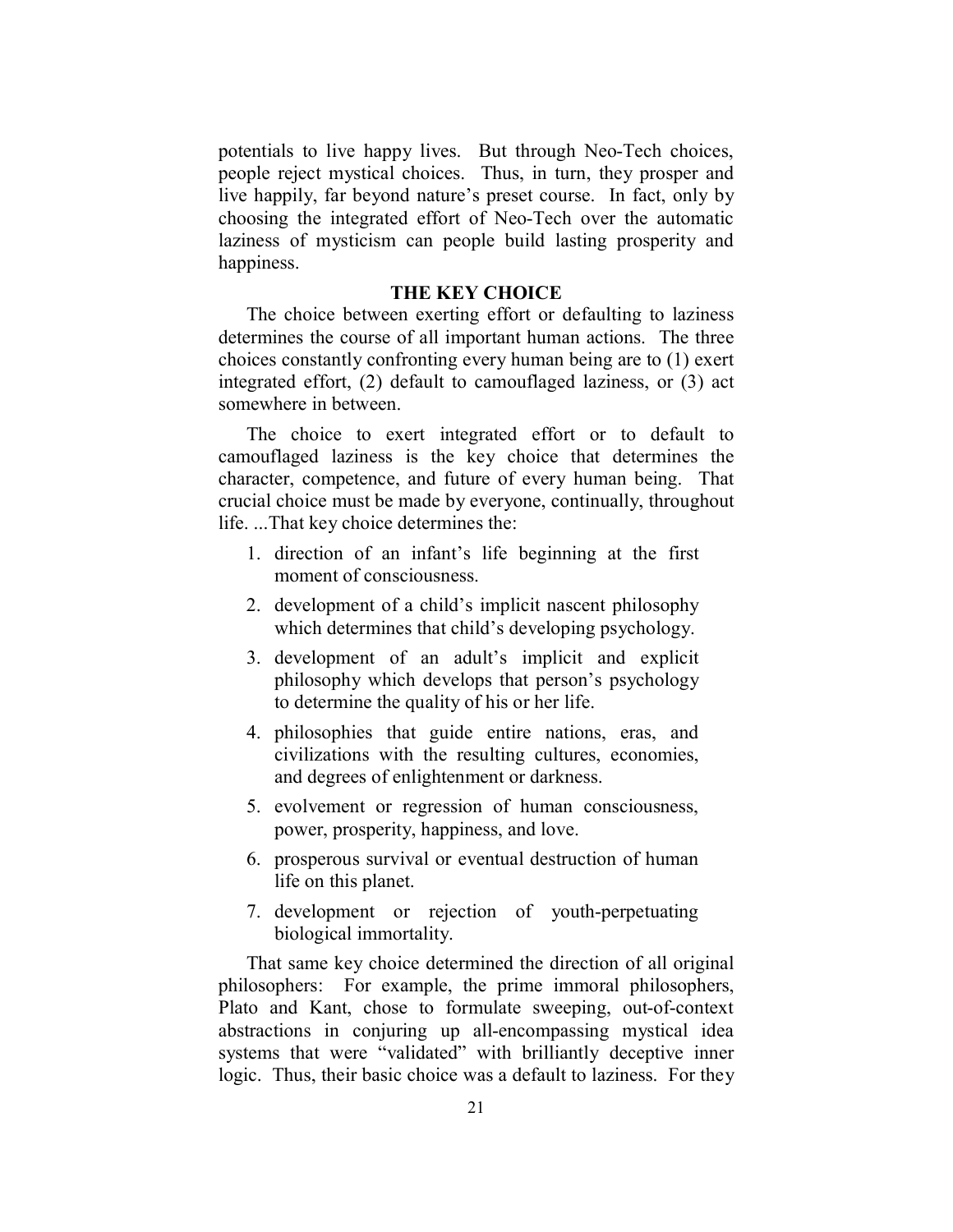chose the neocheater's "shortcut" to unearned power or "greatness" by formulating out-of-context, non-sequitur, "highercause" philosophies.

Such specious philosophies are designed to assault the supreme value of the conscious mind. Their destructive, deathoriented "greatness" contrasts sharply to the productive, lifeoriented greatness of the prime moral philosophers: Aristotle and Rand. For, those moral philosophers chose to exert hard efforts and fully integrated honesty to build full-context, rationally integrated systems of universal value for all people of all times.

Those choosing to live through automatic laziness survive by usurping or attacking values produced by others. Those usurpers and attackers include essentially all politicians and theologians as well as many dishonest professionals, attorneys, psychologists, academe, elitists, journalists, philosophers. Well-known usurpers and attackers of values include Plato, Hitler, Stalin, FDR, the Pope, Al Capone, Pol Pot, Fidel Castro, Ralph Nader, Jesse Helms. By contrast, those who choose to live through integrated effort can thrive by producing or building values for others. Those producers include working people, business people, industrialists, scientists as well as honest professionals, artists, musicians, philosophers. Well-known value producers include Aristotle, Ray Kroc, Henry Ford, Edison, Einstein, Pierre S. du Pont, Andrew Carnegie, Jay Gould, Galileo, Michelangelo, Beethoven, Ayn Rand.

That choice between laziness and effort determines if one becomes an unhappy destroyer of values or a happy producer of values.

## **BUSINESS VERSUS MYSTICISM**

**Business** is the competitive development, production, and marketing of values that benefits others. Any and every aspect of business succeeds to the extent that effort, thinking, planning, and action are free of mysticism...or fails to the extent that mysticism is injected into any decision. Business ultimately flourishes in the absence of mysticism or dies in the presence of mysticism. Mysticism is the creating of problems where none exist; business is the solving of problems wherever they do exist. Mysticism represents stagnation and death; business represents growth and life. Mysticism is nonbusiness; business is nonmysticism.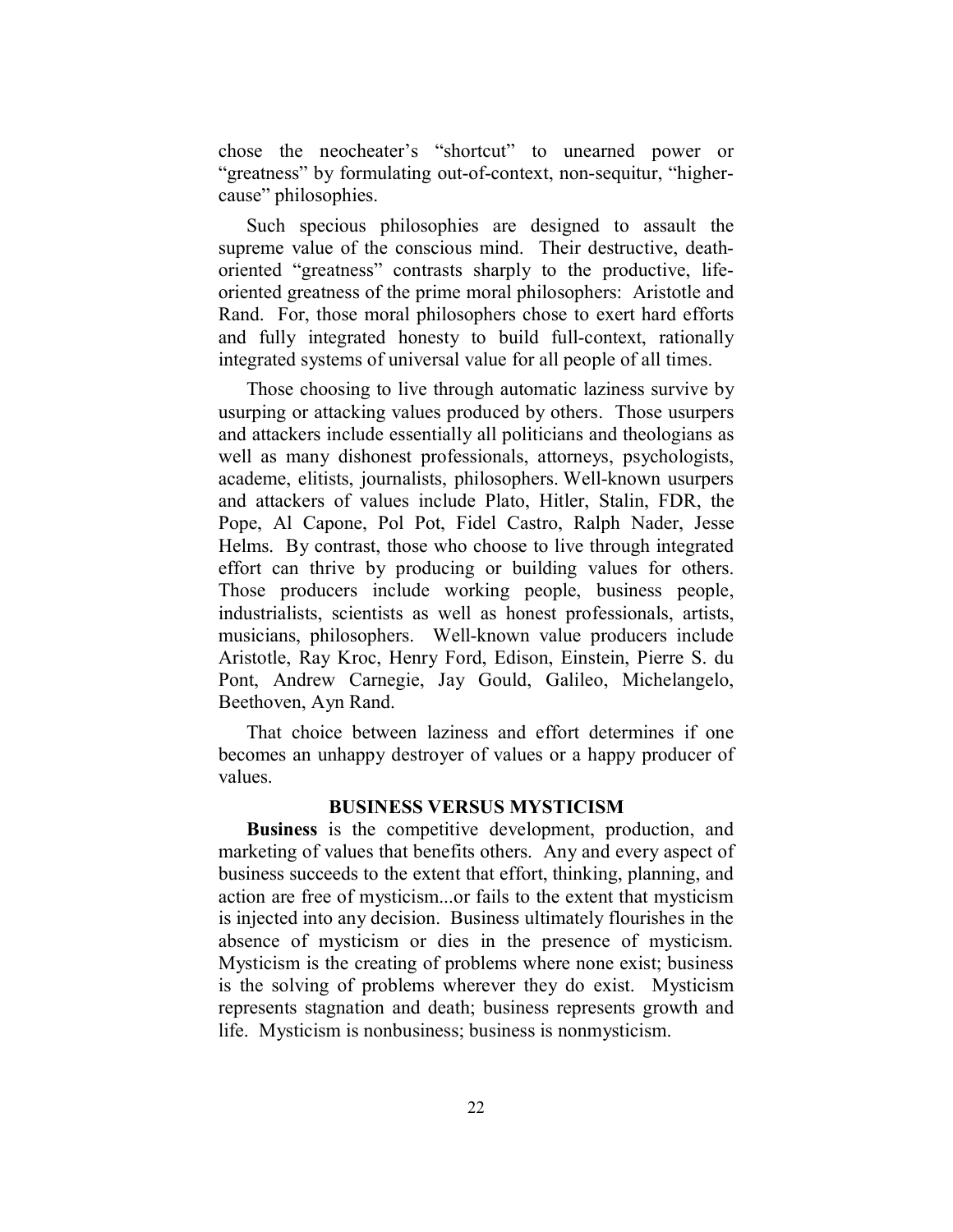Since the early days of Phoenician commerce, envious mystics and destructive neocheaters have striven to besmirch the value producers, their business enterprises, and their competitive products. Legions of pseudo-intellectuals, say-much/do-little underachievers, envious nonproducers, and mystic-manipulating neocheaters, especially in the media and academe, constantly attack businesses and their creators. With specious pejoratives, the attackers imply that business people lack care, humanity, compassion, social concerns. Such implications are opposite of the facts. Indeed, only through business and its creators do societies advance and individuals prosper.

Hiding behind their altruistic platitudes, neocheaters and mystics are the ones who default on productive effort, do not care, and lack humanity, compassion, social concerns. For all they can do is cleverly attack values. And their attacks are designed to undermine those heroic efforts required to competitively produce jobs and values for others. Indeed, the mystics and neocheaters strive desperately to conceal the intellectually superior nature of business — the universally beneficial, cheerfully benevolent, nonmystical nature of business. For business is the antithesis of mysticism, the epitome of rationality and morality, and the furthest evolvement of human intellect.

Business is the highest evolution of consciousness, responsibility, and morality. No other animal is even remotely able to function on a business level. The essences of business are fully integrated honesty, responsibility, integration, abstraction, objectivity, long-range planning, effort, discipline, thought, control. Business creates essentially every major human value, ranging from the development of language, mathematics, the arts, and all commercial breakthroughs up to the electronic revolution...and now finally, Neo-Tech.

I & O Publishing Company is the first company to successfully inject a fully integrated system of ideas and values directly into the stream of public thinking and action. That successful, efficient injection is done by subjecting Neo-Tech to organized business disciplines in markets far beyond the small, closed circles of elitists and academics.

Without being subject to the intense, disciplined efforts of business and marketing, Neo-Tech would have languished undeveloped, perhaps for centuries, trapped in those small, closed circles of less-evolved, nonbusiness intellectuals. But by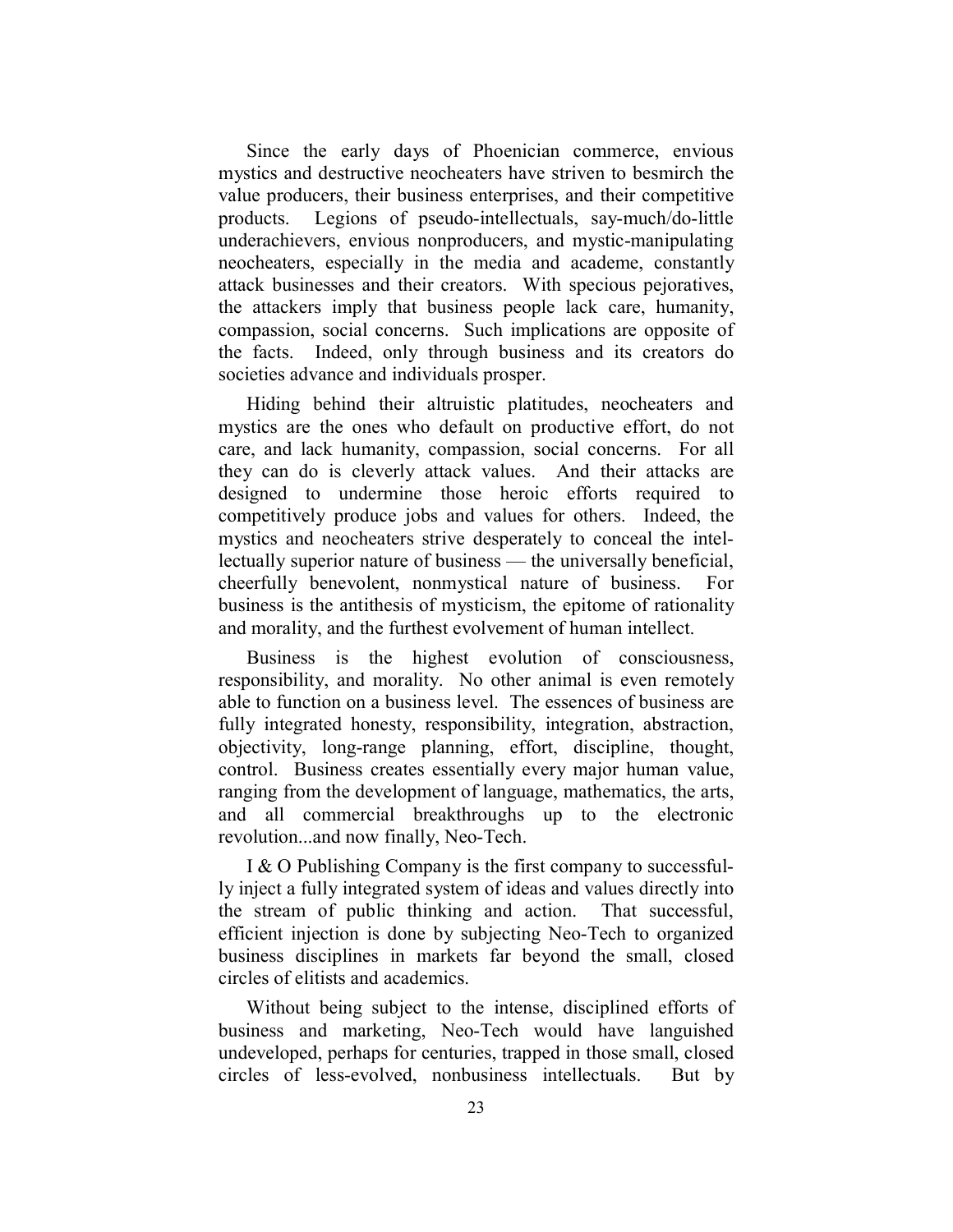applying hard-nosed business disciplines to marketing Neo-Tech, I & O Publishing Company demonstrates in real life the extraordinary, practical benefits of Neo-Tech to every human being. Marketing Neo-Tech through a high-effort, business structure provides the fastest, most efficient distribution of Neo-Tech advantages to every value producer in this world.

Until now, the most widely circulated system of ideas has been the Holy Bible. But its ideas are mystical, dishonest, malevolent, destructive, and for centuries have provided the philosophical ammunition to diminish happiness, drain prosperity, and neocheat productive people on a grand scale. By contrast, Neo-Tech Cosmic Power benefits all honest people. Its ideas are objective, honest, benevolent, productive. Neo-Tech provides the practical tools to eliminate mysticism and neocheating throughout the world while enhancing prosperity and happiness for everyone. For that reason, life-enhancing Neo-Tech ideas will increasingly replace life-diminishing mystical ideas as the source of philosophical standards and values for all honest, productive people for all people who count.

**Business people** create values through intellectual efforts involving the widest-range integration of facts and knowledge. Successful, growing businesses always require honest long-term planning combined with constant integration of time with effort. ...Few people have any idea or appreciation of the constant, harddriving effort and difficult integrations required for a businessman to create and maintain honest, value-producing jobs for others.

By contrast, professional mystics and neocheaters avoid all such long-range, wide-scope, integration efforts. Instead, they operate on a dishonest, anti-intellectual level — on spurious, outof-context terms in attacking producers with slander, libel, force, coercion, and false guilt in order to usurp values from those value producers.

The master neocheaters gain power by constant destruction of values rather than by production of values. To realize that fact, a person needs only to examine the words of any Hitler, Pope, charismatic politician, network anchorman, high-profile humanities professor, or advanced-degreed underachiever. Their essential words are always in a negative mode or an envious attack mode. They rise in power not by the long, hard, rational efforts that build competitive values wanted by others. Instead,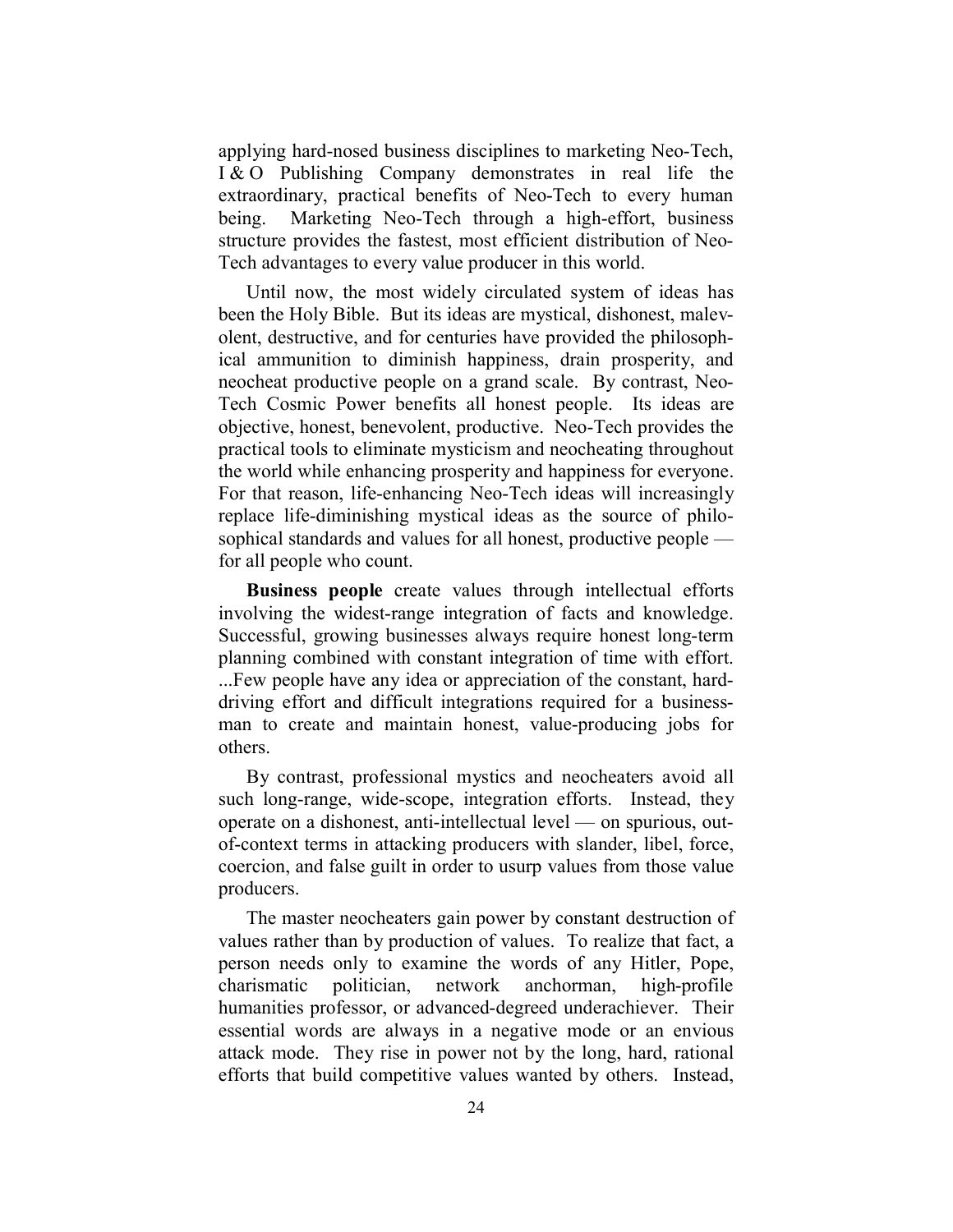they garner power by glib, negative attacks that undermine the producers and their values. ...That fact becomes obvious on comparing the words of honest business people to those of neocheating media people.

Mystics and neocheaters are guilty losers who harm everyone. But business people, especially the essence-moving entrepreneurial type, are innocent winners who benefit everyone. Honest business people do not even know how to think, talk, or operate in the destructive, out-of-context, envious attack modes of mystics and neocheaters. Instead, such business people cheerfully focus on integrating reality — on benefiting others by creating and trading values. Without Neo-Tech, however, those business people are unable to protect themselves from the neocheaters' destructive ideas and actions.

**Master neocheaters** rise above others without earning their way — without exerting the long-term, hard-integration efforts needed to build values for others. By nature, neocheaters are dishonest, unproductive, hostile, immoral, guilty. They have no genuine power. By contrast, business-minded people are honest, productive, benevolent, moral, innocent. Such business-minded people are the only source of genuine power and prosperity in the universe.

**Two worlds** exist: One world is that of the mystics, neocheaters, master mystics, and master neocheaters along with all their duped victims and followers. That unhappy, sour world is for the living dead — for those who choose to  $(1)$  detach themselves from reality, (2) remain ignorant of reality and what is actually occurring, (3) survive by usurping values from others. That destructive world consists not only of lethargic mystics but of aggressively active, master neocheaters with their minions and followers. Such neocheaters stage furious but meaningless or destructive activities in their need to appear busy and important to themselves and others. ...The world of mystics and neocheaters is destructive, unhappy, meaningless.

The other world belongs to the value producers. That happy, cheerful world is created by individuals who prosper by producing values for others. That purposeful, active world consists of those workers, business people, industrialists, professionals, artists who produce more than they consume. The world of value producers is exciting, prosperous, meaningful.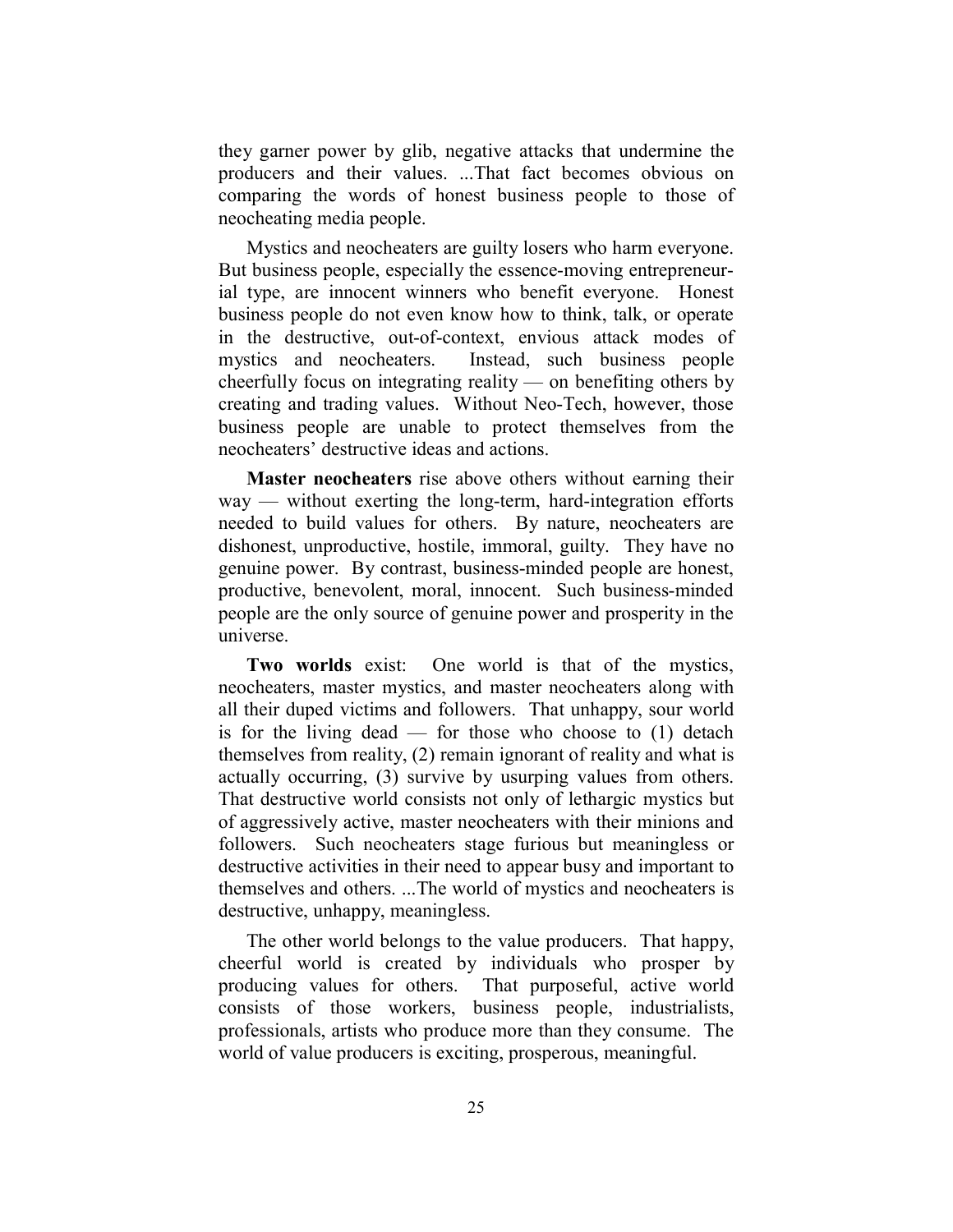The integrated efforts of value producers such as businessmen are directed toward supporting or building values for others. In sharp contrast, the efforts of neocheaters are directed toward attacking or usurping values from others. Master neocheaters are manipulative and destructive in their every action ranging from political summits to papal tours. Such neocheaters include not only politicians and clergymen but those say-much, do-little academe who conceal their lack of value by constantly flaunting credentials to impress themselves and others. On establishing specious credibility, those neocheaters extract values from others by promoting spurious ideas that undermine or attack value producers and competitive values.

Those two worlds will never meet. For, they are moving in opposite directions: one toward death, the other toward life. Any conscious individual, however, can choose at any time to reject mysticism and exchange the unhappy world of value destroyers for the happy world of value producers. ...The choice is to exist in the dead world of mysticism or to live in the alive world of Neo-Tech.

## **MAN'S NATURE AND SURVIVAL**

The nature of all animals evolves around their survival mechanism. But what is the distinguishing nature of man? He has the ability to think consciously in concepts and then integrate those concepts into wider concepts. No other animal can think consciously or think significantly beyond percepts, much less integrate concepts. Indeed, man can easily and logically integrate two or more concepts into new and still wider, more abstract concepts. That logical integration of concepts is called reasoning. Man's reasoning ability is his survival mechanism. But unlike all other animals whose survival mechanisms work automatically, man's reasoning mechanism works volitionally. Man must *choose* to exert the effort required to reason. Man undermines or damages his or her reasoning ability by nonuse or misuse of the mind through mysticism. For mysticism, by nature, subverts or cuts off the integration mechanism of the conscious mind to reduce one's efficacy, competitiveness, quality of life, well-being, self-worth, and especially happiness.

Reasoning is the nature of man — the distinguishing nature that elevates the value of man above all other life...above all else in the universe. Reasoning through logic is man's survival mechanism.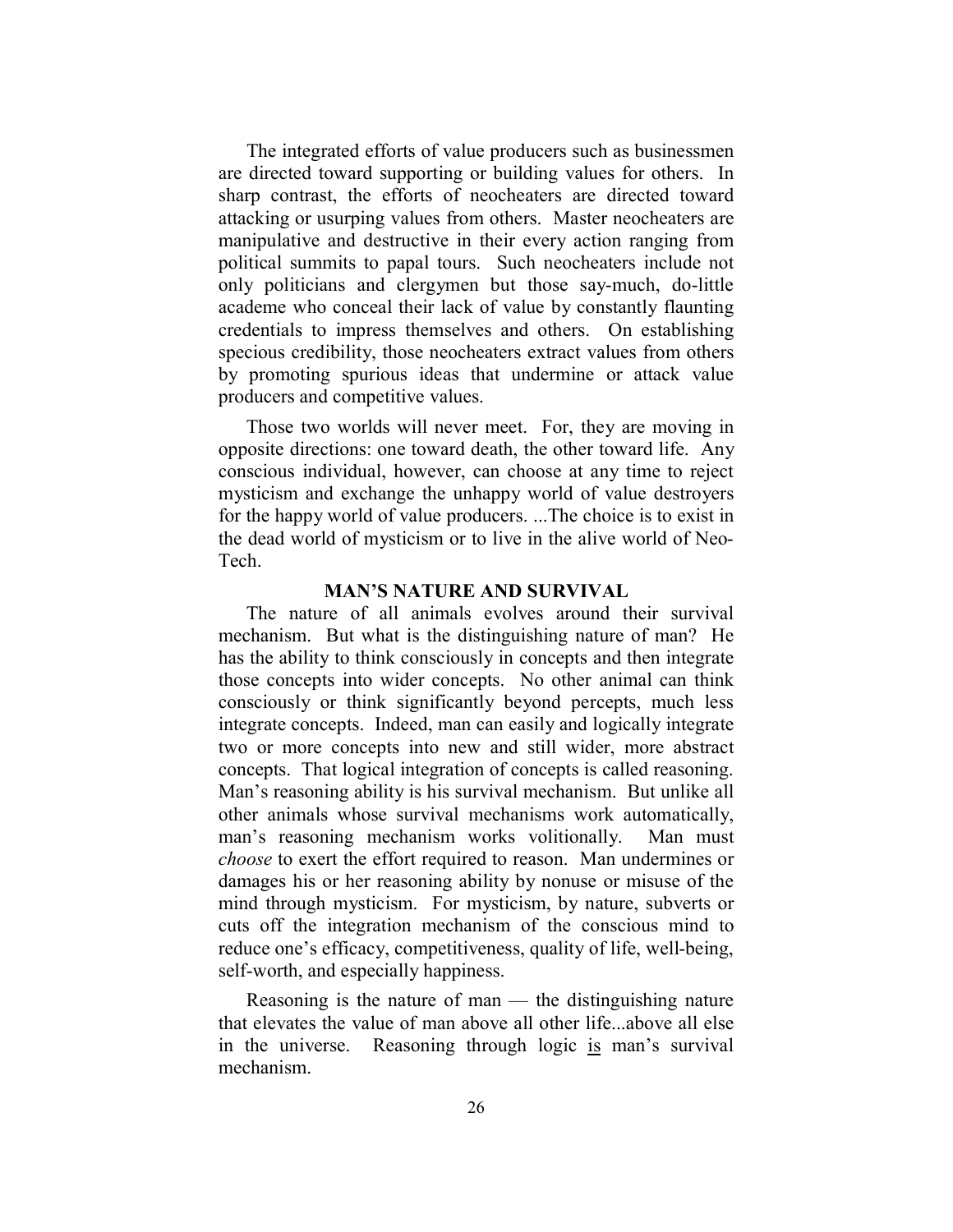## **MORALS**

Since morals and morality require conscious choices, man is the only animal who can be moral or immoral. Thus, man is the only animal who can consciously or purposely make moral choices: to think or not to think, to be mystical or nonmystical, to produce or usurp — to benefit or hurt oneself and others.

The meaning of *moral* in Neo-Tech is simple and direct: Whatever is consciously done to help fill human biological needs is good and moral (e.g., the productive actions of honest people). Whatever is consciously done to harm or prevent the filling of human biological needs is bad and immoral (e.g., the destructive actions of mystics and neocheaters).

Honestly using one's reasoning nature is always beneficial and moral; dishonestly using one's reasoning nature is always harmful and immoral. ...Volitionally harmful acts always arise from mysticism — from dishonesty, rationalizations, evasions, defaults.

Yet, acting on fully integrated honesty (Neo-Tech), not reason itself, is the basic moral act. When Genghis Khan, for example, chose to use reasoning for a specific military move, then in an out-of-context sense, he chose to act morally by protecting himself and his troops (thus filling human biological needs). But in the larger sense of fully integrated honesty, Khan's total actions were grossly immoral in choosing to use aggressive force in becoming a mass murderer (thus negating human biological needs). The highly destructive, irrational immorality of Genghis Khan's overall dictatorial military actions far outweighed any narrow, out-of-context "moral" actions. ...Genghis Khan was enormously evil as were Stalin, Hitler, Mao, Castro, Pol Pot.

## **IMMORAL CONCEPTS: ALTRUISM AND SACRIFICE**

Genghis Khan an altruist? Stalin and Hitler<sup>1</sup> too? Yes, they were altruists as were Jesus, Lincoln, Mao, Schweitzer, Nader,

Adolph Hitler, *Mein Kampf* Houghton Mifflin, Boston

<sup>1</sup> Hitler an altruist? He was the ultimate altruist in both word and deed: "The Aryan is not greatest in his mental qualities as such, but in the extent of his willingness to put all his abilities in the service of the community. In him the instinct of self-preservation has reached the noblest form, since he willingly subordinates his own ego to the life of the community and, if the hour demands, even sacrifices it."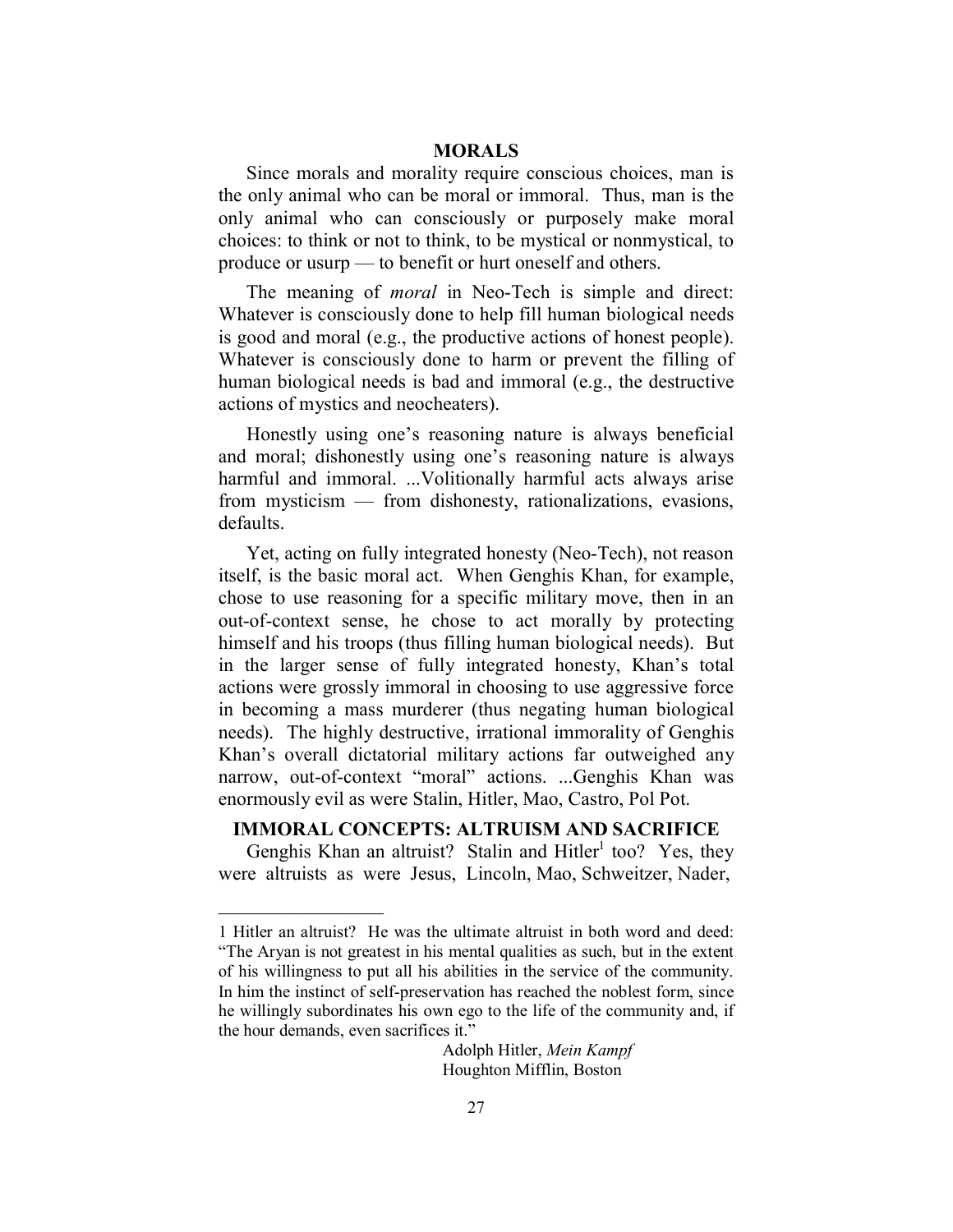Pope John Paul, and almost all other professional mystics and neocheaters. And as demonstrated in the Neo-Tech/Psychuous Concepts, all current religions and governments exist through altruism.

The dictionary definition of altruism is: "Uncalculated consideration of, regard for, or devotion to other's interests sometimes in accordance with ethical principle." Upon first consideration, the definition of altruism seems loving, kind, and good. In which case, how could Genghis Khan and Hitler relate to that definition?

Close examination of altruism reveals that its ethical principle and implications are human sacrifice.<sup>1</sup> Thus, the altruist accepts as ethical principle that human beings and their values can be sacrificed to others. And those human sacrifices can be made to anyone or for the sake of anything — the gods, the tribe, the ruler,

 $1$  Auguste Comte (1798-1857) was the first philosopher to articulate the ethical principle of altruism as sacrifice. His altruistic ethics held sacrifice as the goal of moral actions, regardless of the means, cost, or beneficiary. He projected selflessness and sacrifice as the ultimate good while positing self-interest as the antithesis of that good. (Reference: Comte's *System of Positive Polity*, 1877).

But Immanuel Kant (1724-1804) consciously and methodically laid the philosophical groundwork for the concept of altruistic self-sacrifice as a moral principle. Kant used brilliantly orchestrated, cleverly integrated non sequiturs to attack logic, reason, and the human mind. Kant is among the most destructive of all master neocheaters. His philosophy provides ingenious systems of noncontextual, inner logic that offers beautifulsounding rationalizations for all violations of individual rights and destructions of values. Kant's works are essential for Fascism, Marxism, and every murderous neocheating regime of the twentieth century: Plato begot Kant, who begot the socialist's philosophical father, Georg Hegel (1770-1831). In turn, Hegel begot Karl Marx and spawned massmurderers Lenin, Hitler, Mao. And, Plato begot the philosophical father of religio-conservatives — Jean-Jacques Rousseau (1712-1789). In turn, Rousseau spawned equally bloody mass-murderers: Robespierre, Pol Pot, Khomeini. ...All that blood, suffering, and destruction arise entirely through neocheaters manipulating unreal, arbitrary illusions and mindcreated "realities" of mysticism in order to support their own personal, bogus livelihoods. …No other reason or motive exists or has ever existed for purposeful death and destruction.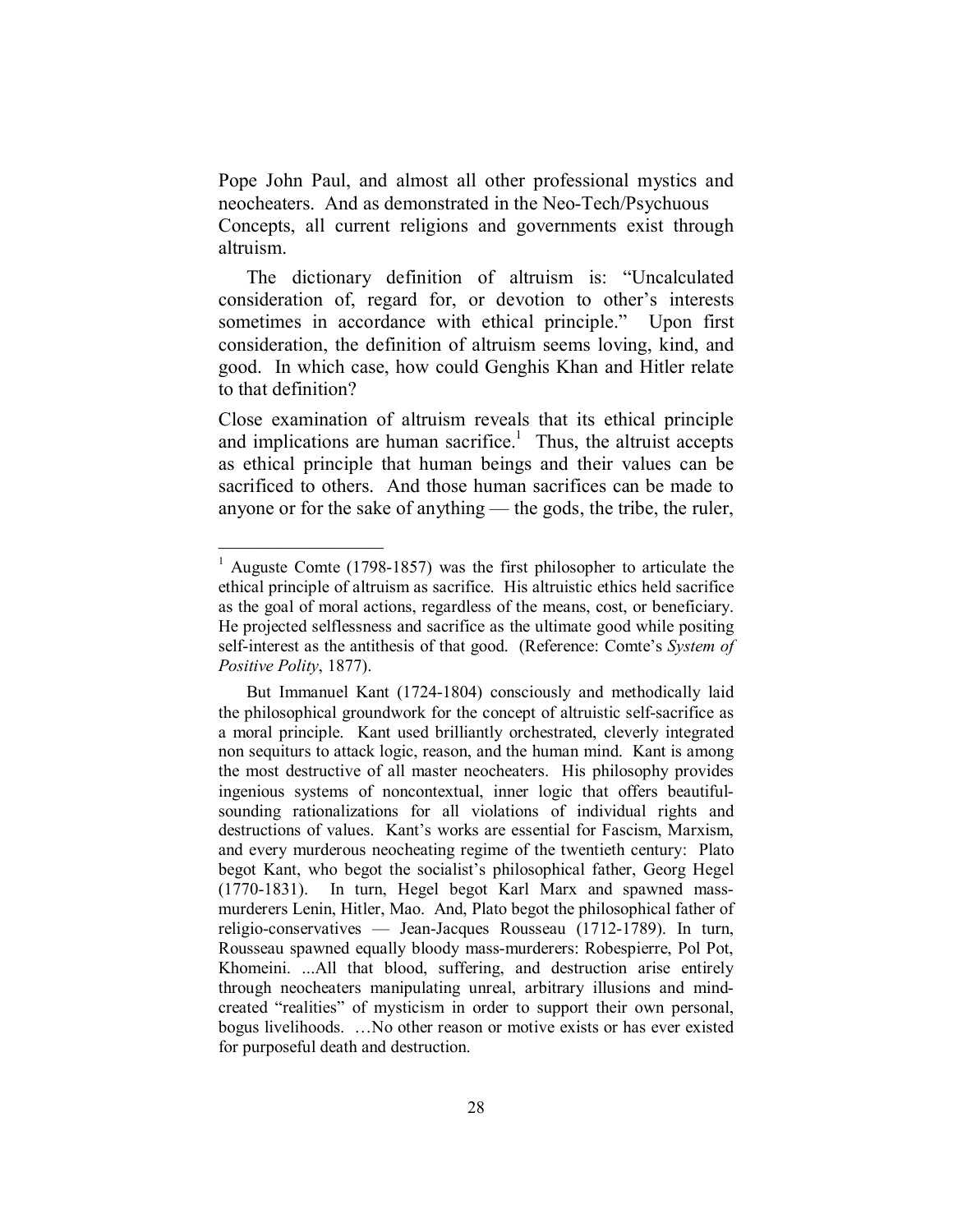the fatherland, the system, the party, the "good", the poor, the cause...for the sake of enhancing the power or prosperity of any professional mystic or neocheater.

All current political and religious systems depend on the principle of altruism...the principle of forced or coerced sacrifice of victims to others. Altruism (as in Biblical mysticism) holds sacrifice as a good in itself, regardless of the means (e.g., force, coercion, fraud, guilt, deception, charisma), regardless of the recipients (e.g., dictators, presidents, popes, theologians, welfare clients), and regardless of the victims (e.g., war dead, taxpayers, business people, value producers).

Sacrifice is the opposite of productivity: Productivity creates values. Sacrifice destroys values. Sacrifice is contrary to human biological nature as demonstrated throughout Neo-Tech. Upholding the ideas of sacrifice or altruism involves accepting the nonreality of mysticism. And accepting such mysticism always requires evasive rationalizations. Indeed, mysticism, altruism, and sacrifice are purposeful reasoning defaults that are always harmful to human beings, thus, are always immoral.

Altruism and sacrifice are rationalized through mysticism. And mysticism is a reasoning default that accepts fake realities or nonrealities such as sacrifice, faith, dogma. Thus, all advocates of altruism are mystics or neocheaters by nature because they accept or manipulate the mystical concepts of sacrifice.

But why do people default on reason? Why do they evade reality to become advocates of altruism who promote sacrifice? Professional advocates of altruism are always, in a direct or indirect way, recipients of the sacrifices they promote. The booty is often unearned power. But the booty may also be or include unearned material goods, glory, adulation, love, respect, pseudo self-esteem, neurotic or psychopathic satisfactions. In any case, professional advocates of altruism depend on the sacrifice of others to fill their material needs, their self-esteem needs, their images of importance, their neurotic wants. In one way or another, all professional altruists are neocheaters who live off the forced or coerced sacrifices of productive people. For that reason, no professional mystic or altruist can be happy or experience psychuous pleasures.

In addition, altruism and sacrifice are the vortex of all concepts, ideas, and philosophies that drain productive people of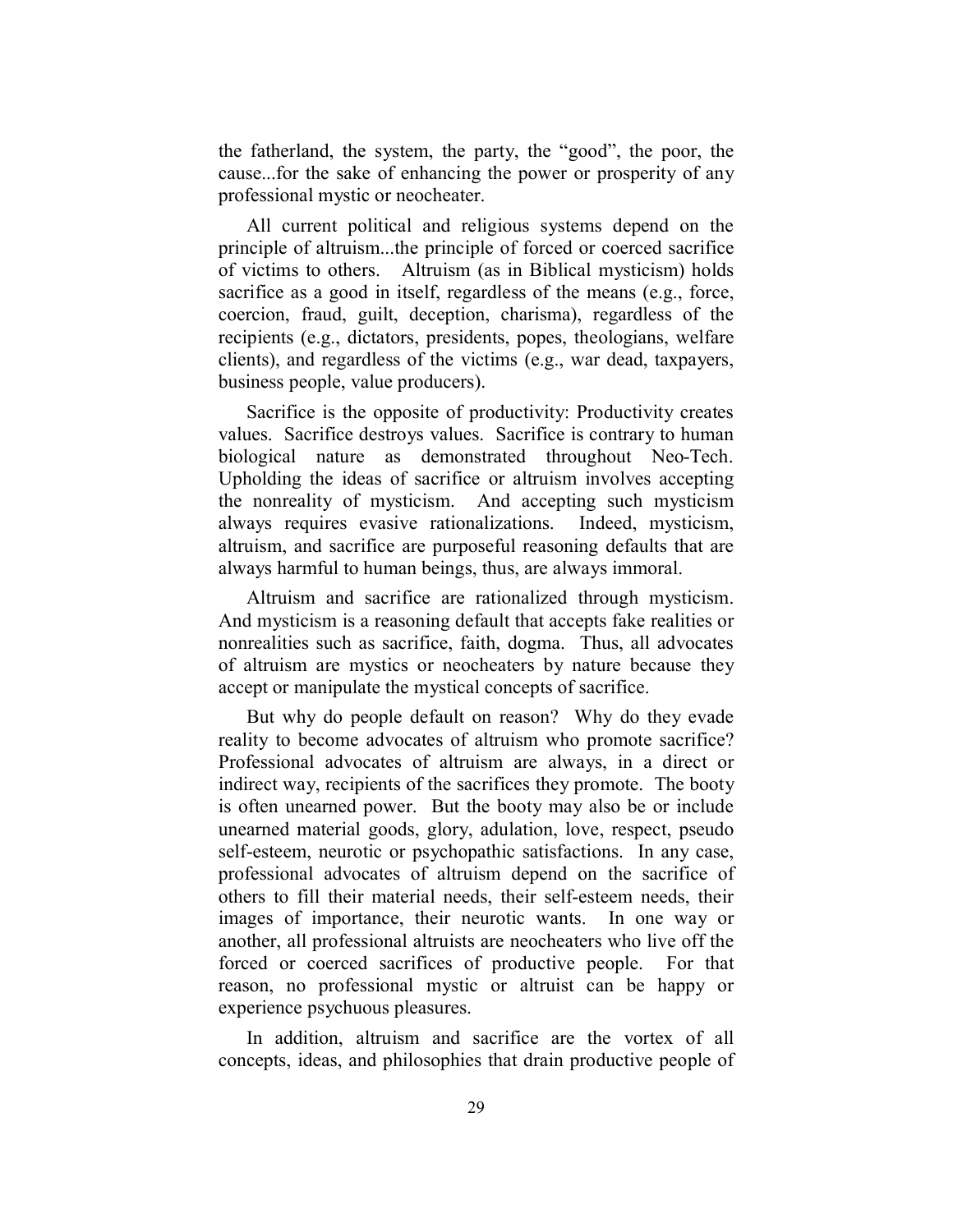their earned values and happiness. In the long run, altruism and sacrifice fill the needs of no one. Instead, altruism and sacrifice always drain everyone.

Over the past 2000 years, altruism and sacrifice have destroyed untold values and billions of human lives. As identified by the Neo-Tech/Psychuous concepts, all current governments and major religions exist on the principles of altruism and sacrifice. But Neo-Tech shows: 1. how to negate all neocheaters; 2. how to avoid being victimized by mysticism or sacrificed to altruism; 3. how to forever collapse the 2000-yearold hoax of mysticism and eliminate its symbiotic neocheaters; 4. how to live prosperously, guiltlessly, and happily to the benefit of everyone.

## **HAPPINESS**

Happiness results from dealing competently with reality. Happiness is a state of intellectually knowing and emotionally feeling the following:

> *Short-Term Happiness (Positive or Negative Sources)* The situation is good. The situation is right. The situation is of value.

# *Long-Term Happiness (Positive Sources Only)* Life is good. People are good. Oneself is good. Oneself is right. Oneself is of value. Oneself is capable of understanding reality. Oneself is growing in a positive direction. Oneself is producing values needed to live independently. Oneself is competent in producing competitive values for others and society. Oneself is competent to reject mysticism in self and others. Oneself is worthy of living.

Short-term happiness from positive sources can add to a person's long-range happiness. But short-term pleasures from negative, destructive, or irrational sources (e.g., drunkenness,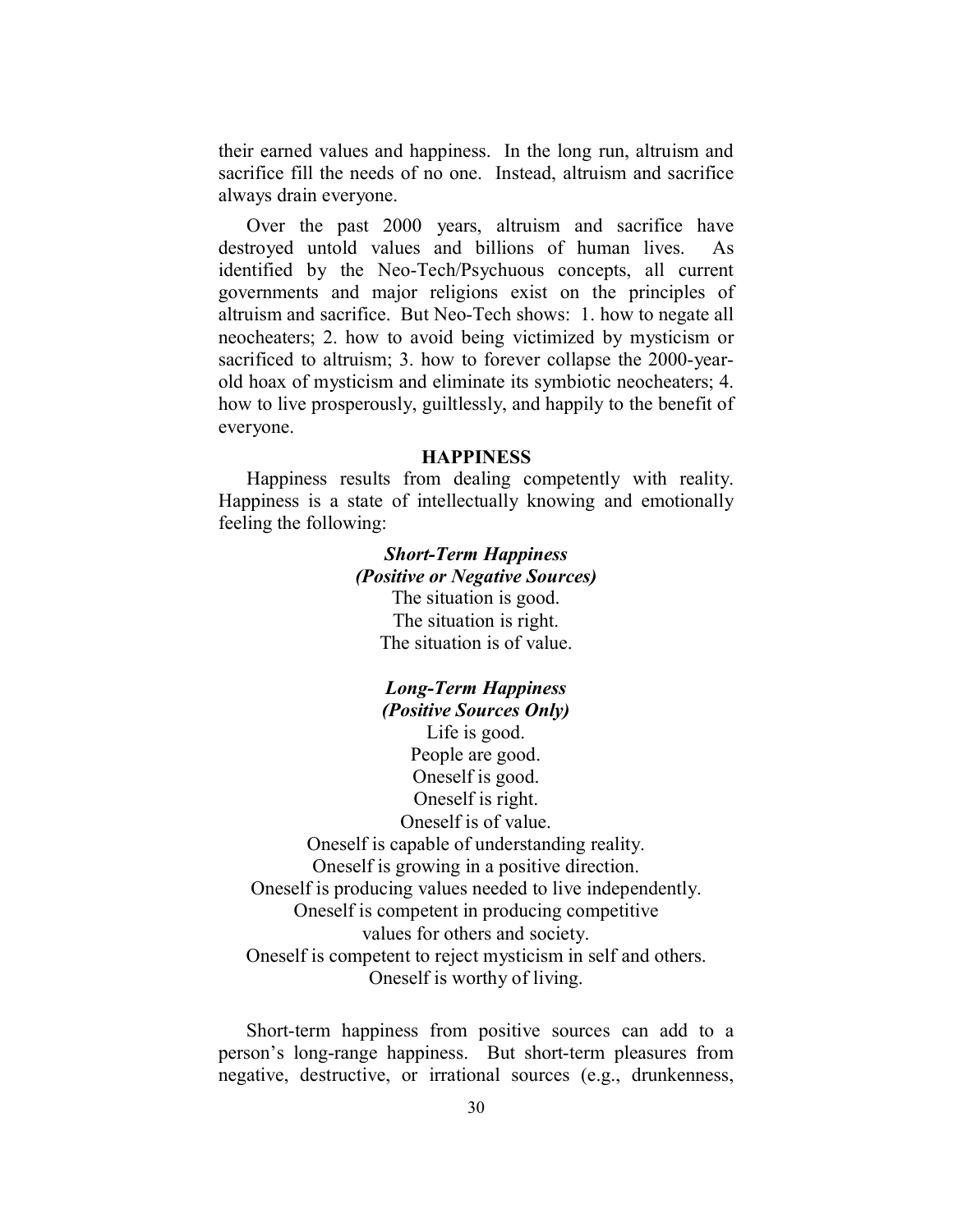politics, drugs, religion, promiscuous sex, prosperity through dishonesty or fraud) can deliver only temporary feelings of power, well-being, and euphoria. For the inescapable consequence of reality will always assert itself, reversing those "good" feelings to yield ever greater unhappiness and anxiety.

Long-term well-being and happiness come *only* from (1) a continuing development and evolvement of one's own mind and character, (2) one's increasingly accurate knowledge and control of reality and self, and (3) increasingly producing competitive values for others and society.

Achieving happiness is the ultimate moral purpose of human life.

# **MYSTICISM HARMS EVERY VALUE IT TOUCHES — ESPECIALLY LOVE**

After attacking values for 2000 years, professional mystics and neocheaters aim their most subtly destructive attacks on value production, romantic love, and happiness: First they undermine the concepts of values, love, and happiness with clever inversions of facts that sound good or valid. Then, for example, they undermine the concept of love by promoting the false idea that totally rational behavior between couples would yield cold, passionless relationships. But the exact opposite is the fact: Consistently honest, rational behavior offers the greatest capacity for love and passion. By contrast, emotionally reacting, irrational behaviors destroy love and passion.

Successful romantic love requires acting on reality rather than reacting on feelings. Only through fully integrated honesty (Neo-Tech) can one guiltlessly experience the full range of positive emotions and passion. By contrast, mystics act on feelings rather than on reality. Such acting on feelings leads to incompetence with the subsequent loss of prosperity and romantic love. …Mystics experience life with increasing anxiety, unhappiness, deadness.

Neo-Tech demonstrates that professional mystics and neocheaters avoid the honest thought and hard competitive effort needed to produce values desired by others. Instead, they live by faking reality to extract power and values from others through deception, coercion, force. ...Unchecked mysticism destroys all values, especially love and happiness, through arrays of irrational illusions and dishonest actions.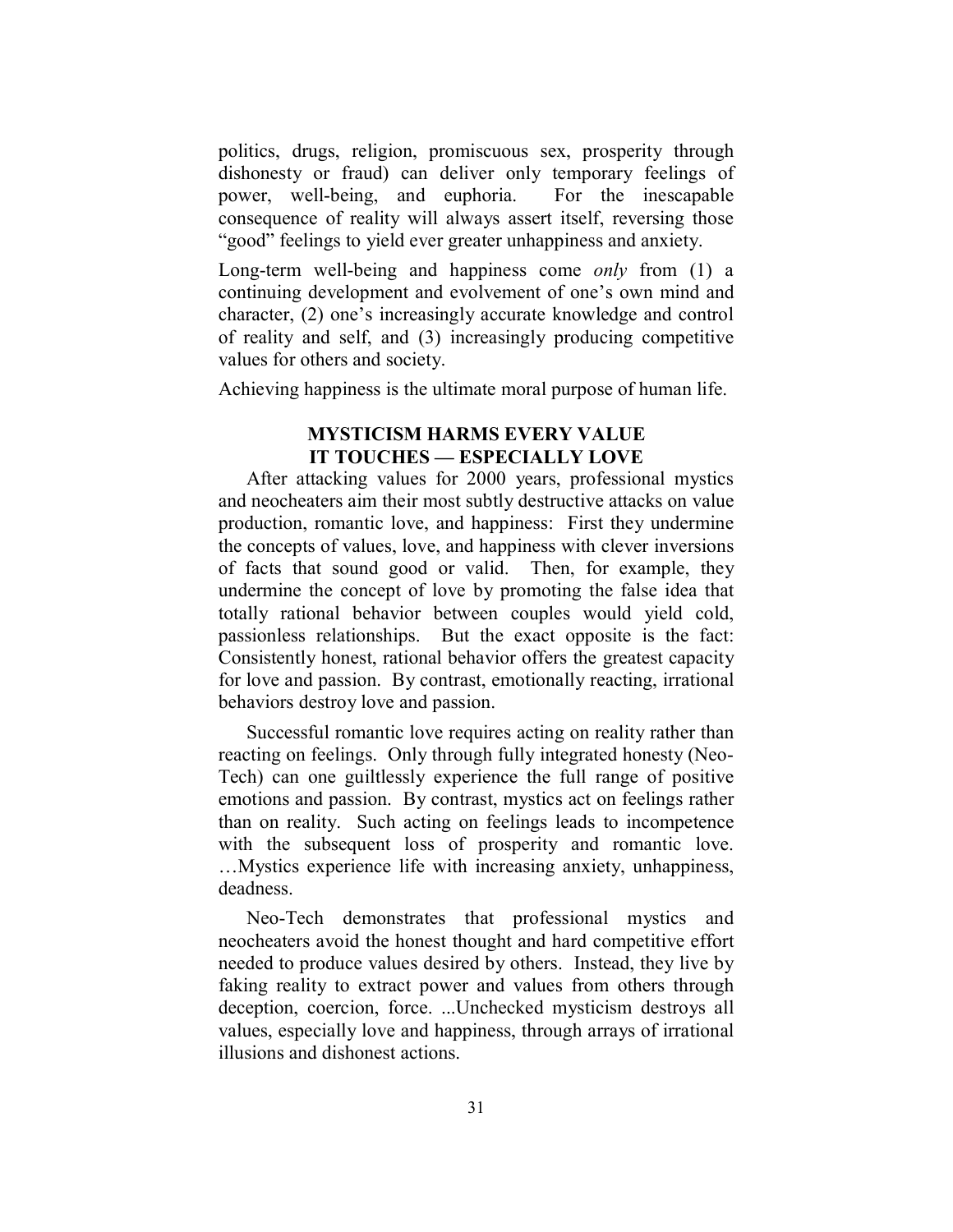# **INTEGRATED THINKING MEANS KNOWLEDGE AND POWER**

Integrated thinking is the conscious effort of putting information into accurate context by logically and honestly connecting *all* relevant knowledge. All valid and powerful knowledge is contextual. Thus, genuine power is gained through integrated thinking used to obtain the widest possible range of contextual knowledge. Integrated thinking delivers unbeatable advantages.

# **NEO-TECH DELIVERS MONEY/POWER/ROMANTIC LOVE**

Those who live by fully integrated honesty (Neo-Tech) are by nature sexy, happy, prosperous winners. For they ultimately hold all honest power. Moreover, with Neo-Tech, they hold the supreme aphrodisiac. By contrast, mystics and neocheaters contradict their nature through their laziness, dishonesty, and parasitism. They are unsexy, unhappy, envious losers. Thus, they become increasingly impotent, tired, powerless.

Only through fully integrated honesty (Neo-Tech) can one increasingly earn competence, self-esteem, happiness. ...Through Neo-Tech, one soars to spiralling heights of money/power/romantic love.

## **MYSTICISM AND NEOCHEATING VANQUISHED**

With the discovery of Neo-Tech, all mystics and neocheaters are in the final sentence of the final chapter of their long, destructive history on planet Earth. They are finished forever. But ironically, for the first time in history, all mystics and neocheaters have, through Neo-Tech, an invincible tool to purge their own mysticism, to solve their own problems, to evolve into happy, productive human beings. ...Happy days are here for everyone, forever.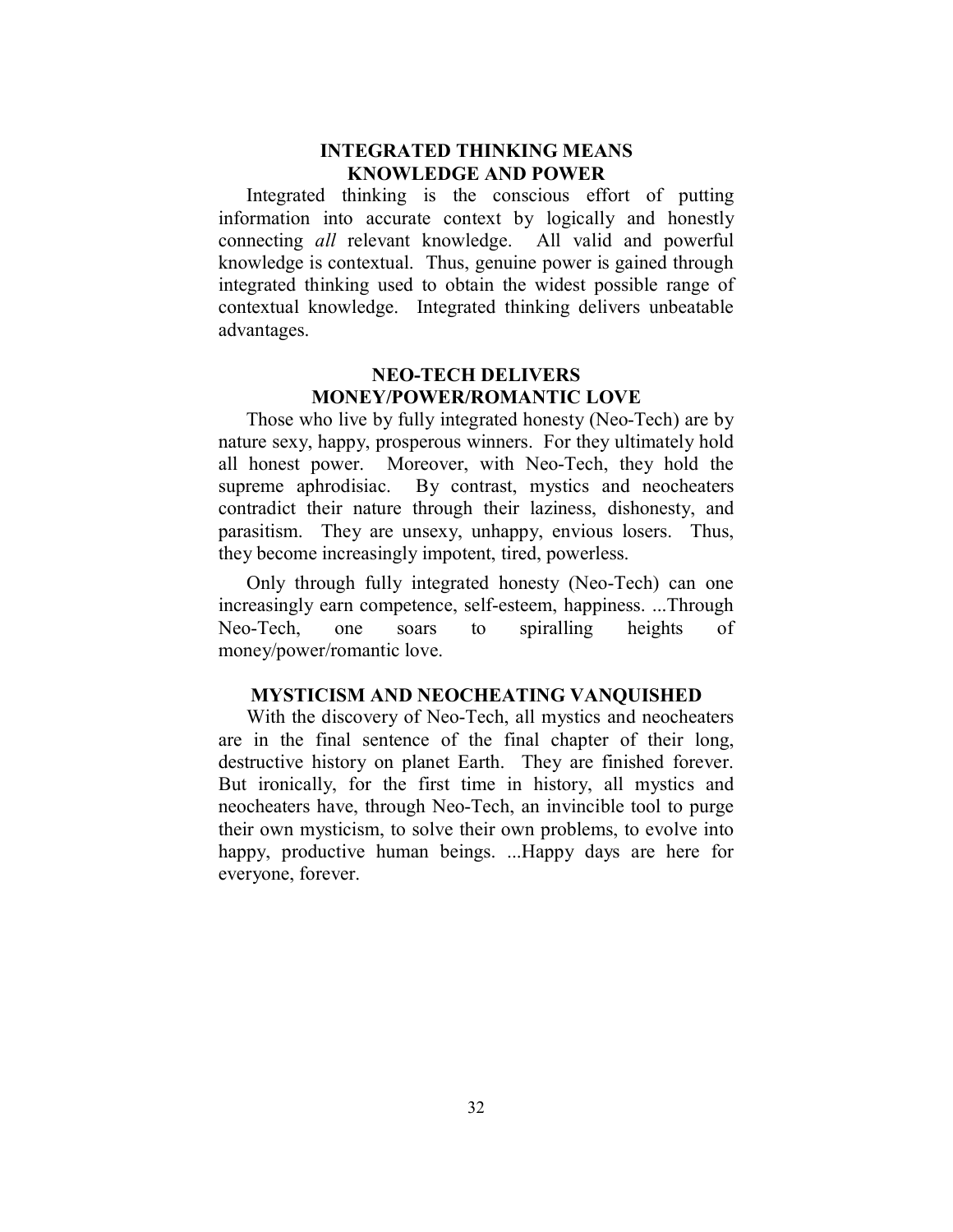# **LISTING OF TE 114 NEO-TECH ADVANTAGES**

| $\mathbf{1}$   | The Nature of Man and Woman             | 36 |
|----------------|-----------------------------------------|----|
| $\overline{c}$ | Child of the Past                       | 38 |
| 3              | Carving One's Own Destiny               | 38 |
| $\overline{4}$ | Dogma and Rules Eliminated              | 40 |
| 5              | Good and Bad Actions                    | 40 |
| 6              | Abandoning The Neocheaters              | 43 |
| 7              | Prosperity and Happiness Goals          | 44 |
| 8              | Happiness Test                          | 45 |
| 9              | Rewards from Life                       | 46 |
| 10             | The Highest Cause                       | 47 |
| 11             | Self-Esteem and the Rewards of Life     | 49 |
| 12             | Unjust Criticism and Guilt              | 50 |
| 14             | Self-Growth vs. Selfless View           | 52 |
| 15             | <b>Avoiding Sacrifice</b>               | 53 |
| 17             | Overcoming Altruistic Ethics            | 54 |
| 18             | Benefits from Romantic-Love             | 54 |
| 19             | Religious/"Playboy"/Psychuous Views     | 55 |
| 20             | Requirements for Psychuous Pleasures    | 57 |
| 21             | Psychuous vs. Sensuous                  | 57 |
| 22             | Psychuous Experiences                   | 58 |
| 23             | Psychuous Capacity                      | 58 |
| 24             | Other Books vs. Neo-Tech                | 59 |
| 25             | Valuable Books                          | 59 |
| 26             | Harmful Books                           | 61 |
| 27             | Mysticism and Destruction               | 63 |
| 28             | <b>Who Created Existence</b>            | 64 |
| 29             | Techniques of Mysticism                 | 65 |
| 32             | Existentialism and its Influence        | 66 |
| 34             | <b>Aesthetic Pleasures</b>              | 68 |
| 35             | Value of Emotions                       | 70 |
| 36             | <b>Emotions and Reality</b>             | 72 |
| 37             | Religious Condemnation of Emotions      | 72 |
| 38             | Fear of Emotions                        | 73 |
| 39             | Emotions of Fear; Value of Fearlessness | 73 |
| 40             | Fear of Rejection; Risk Taking          | 74 |
| 41             | Independent Judgment; Opinion of Others | 75 |
| 42             | Casual vs. Serious Sex                  | 75 |
| 43             | Multiple Partners and Values Systems    | 76 |
| 44             | <b>Relationship Errors</b>              | 78 |
| 45             | Achieving Psychuous Pleasures           | 78 |
| 46             | Ending a Relationship                   | 79 |
| 47             | <b>Handling Problems</b>                | 80 |
| 48             | Guiltless Freedom                       | 82 |
| 49             | Injustice of Jealousy                   | 84 |
|                |                                         |    |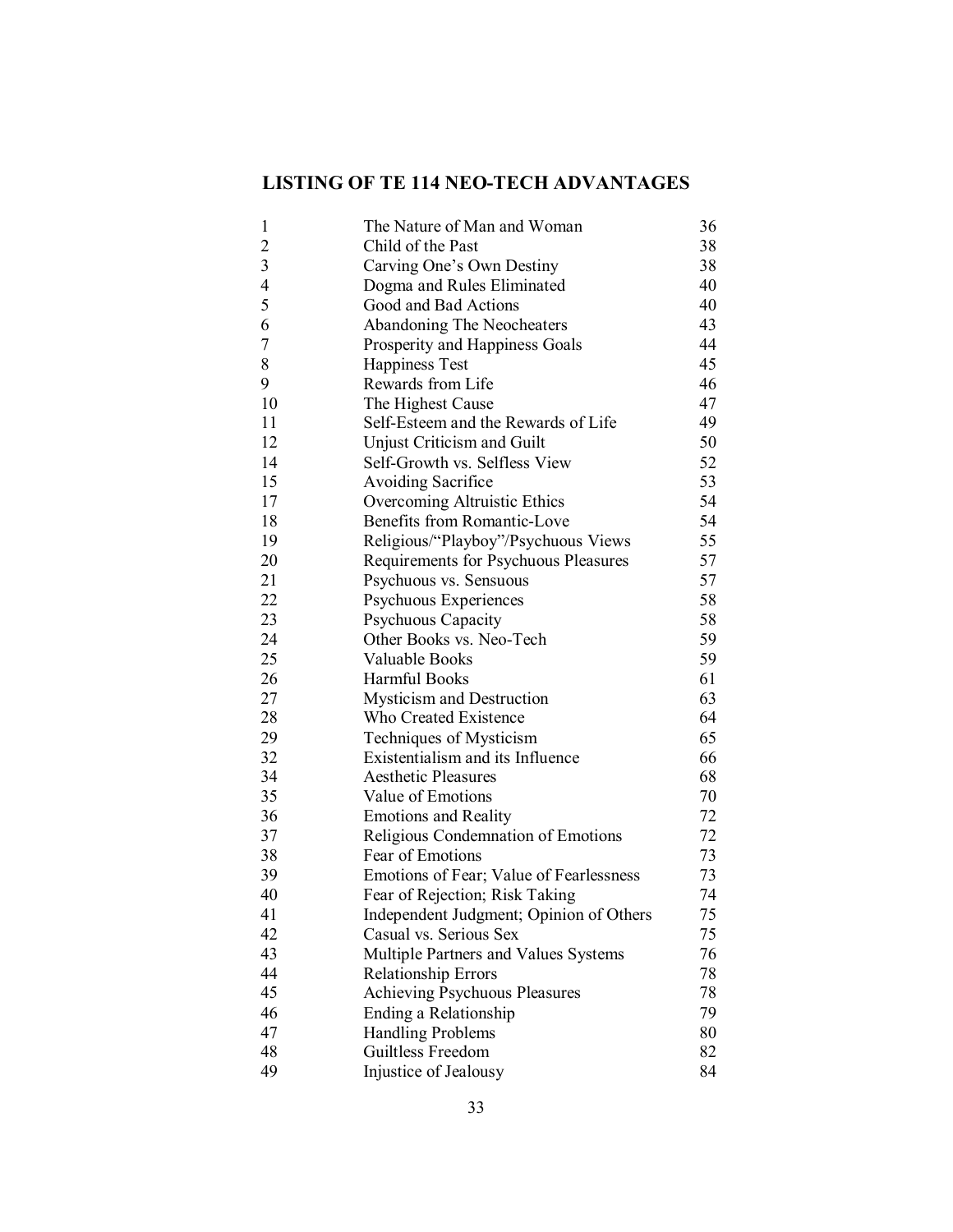| 50  | Poison Core of Jealousy                   | 88  |
|-----|-------------------------------------------|-----|
| 51  | Unnecessary Aging                         | 89  |
| 52  | Parents as Scapegoats                     | 90  |
| 53  | Adolescent, Premarital, Nonmarital Love   | 91  |
| 54  | Seduction: Casual, Serious, Mutual        | 93  |
| 55  | Physical Beauty/Sexual Roles              | 96  |
| 56  | <b>Psychuous Pleasures</b>                | 98  |
| 57  | Natural Phenomena                         | 99  |
| 58  | Personal Appearance                       | 100 |
| 59  | Physical Fitness, Diet, Addictions        | 101 |
| 60  | Alcohol, Drugs, Sugar, and Mysticism      | 104 |
| 61  | Aphrodisiacs — Negative and Positive      | 106 |
| 62  | Romantic Love and the DTC Technique       | 107 |
| 63  | Romantic-Love Standards                   | 109 |
| 64  | Three Segments of Romantic Love           | 109 |
| 65  | Two Types of Romantic Love                | 111 |
| 66  | Individual Uniqueness; Personal Worth     | 112 |
| 67  | Capacity to Change                        | 113 |
| 68  | Finding Partners and Bypassing Shyness    | 114 |
| 69  | Shyness — Causes and Cures                | 117 |
| 70  | Equality of Men and Women                 | 118 |
| 71  | Housewife, Children, "Greatness"          | 121 |
| 72  | Potential of Women, 1300 BC through Today | 124 |
| 73  | Nature of Emotions; Self-Responsibility   | 133 |
| 74  | Natural Highs                             | 134 |
| 75  | Joy and Happiness                         | 136 |
| 76  | Philosophy for Romantic-Love              | 137 |
| 77  | Aristotle vs. Plato                       | 138 |
| 78  | Humor and Sense of Life                   | 142 |
| 79  | Taboos vs. Voluntary Sex Acts             | 143 |
| 80  | Initiatory Force — The Prime Evil         | 146 |
| 81  | Oppression vs. Freedom                    | 147 |
| 82  | <b>Constitution for Prosperity</b>        | 151 |
| 83  | Dismissing 3000 Years of Mysticism        | 153 |
| 85  | Rejecting Mystics and Neocheaters         | 161 |
| 86  | Power, Plato, Aristotle, and Neo-Tech     | 165 |
| 87  | Freedom, Responsibility, and Prosperity   | 169 |
| 91  | Suicide Option                            | 176 |
| 92  | Obscenity Laws and Censorship             | 177 |
| 93  | Failure-To-Judge Syndrome                 | 181 |
| 94  | Objective Thinking vs. Emotional Thinking | 187 |
| 95  | Four Levels of Communication              | 189 |
| 96  | Communication in Romantic Love            | 192 |
| 97  | Productiveness and Happiness              | 193 |
| 99  | Three Steps to Biological Immortality     | 198 |
| 102 | Neo-Tech Versus Altruism                  | 200 |
| 103 | Plato, Aristotle, and Neo-Tech            | 201 |
| 104 | Value of Art                              | 202 |
|     |                                           |     |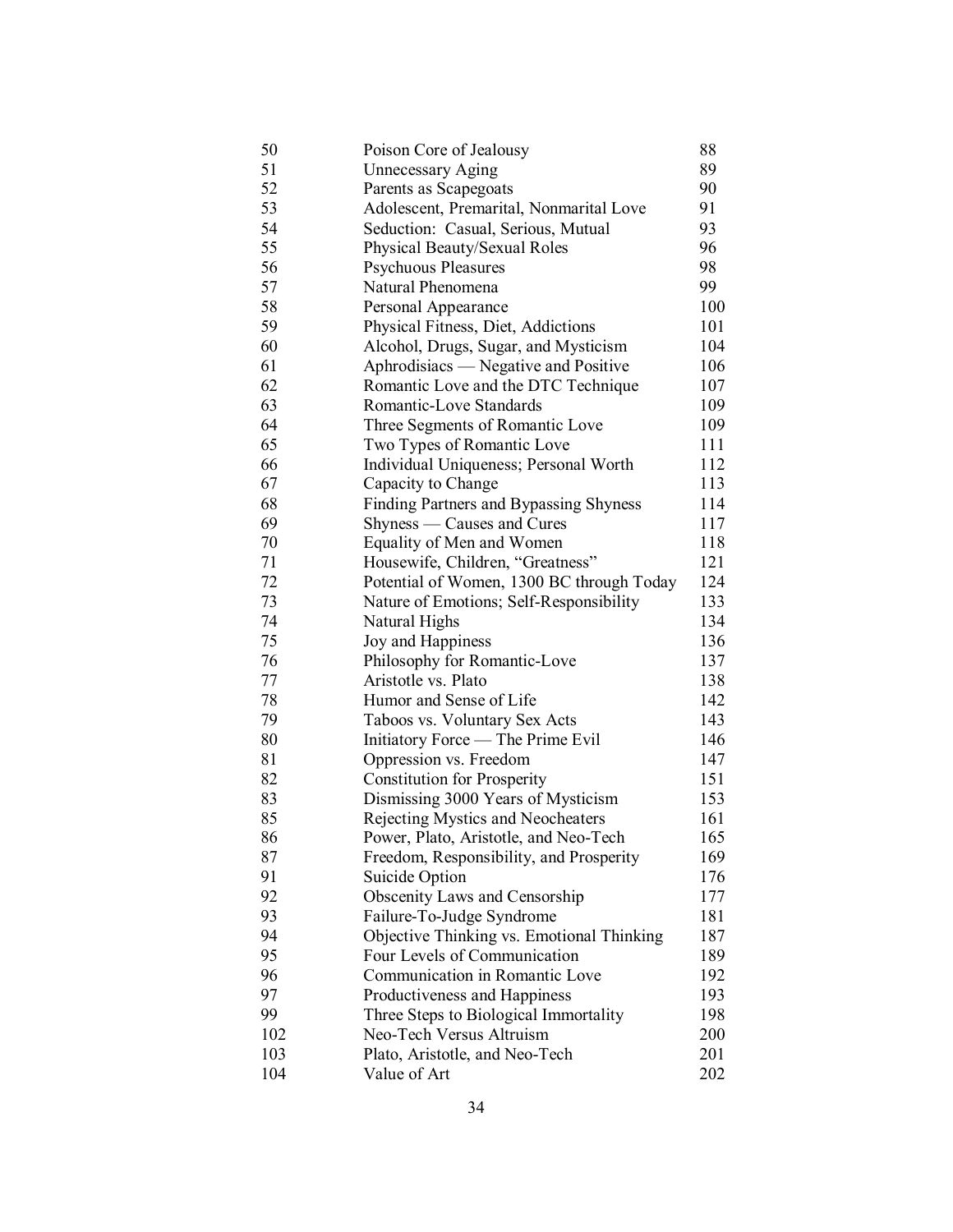| 105 | Self-Awareness vs. Mystical "Awareness"   | 211 |
|-----|-------------------------------------------|-----|
| 106 | <b>Beyond Understanding</b>               | 212 |
| 107 | Value Theft vs. Value Exchange            | 215 |
| 108 | Value Exchange/Friendship/Romantic Love   | 219 |
| 109 | Understanding Justice and Love            | 223 |
| 111 | The Neo-Tech Solution to Racism           | 225 |
| 112 | Vertical/Horizontal Thinking vs. Dreaming | 227 |
| 114 | Youth-Rejuvenating Immortality Now        | 229 |
| *** | Happiness Forever                         | 257 |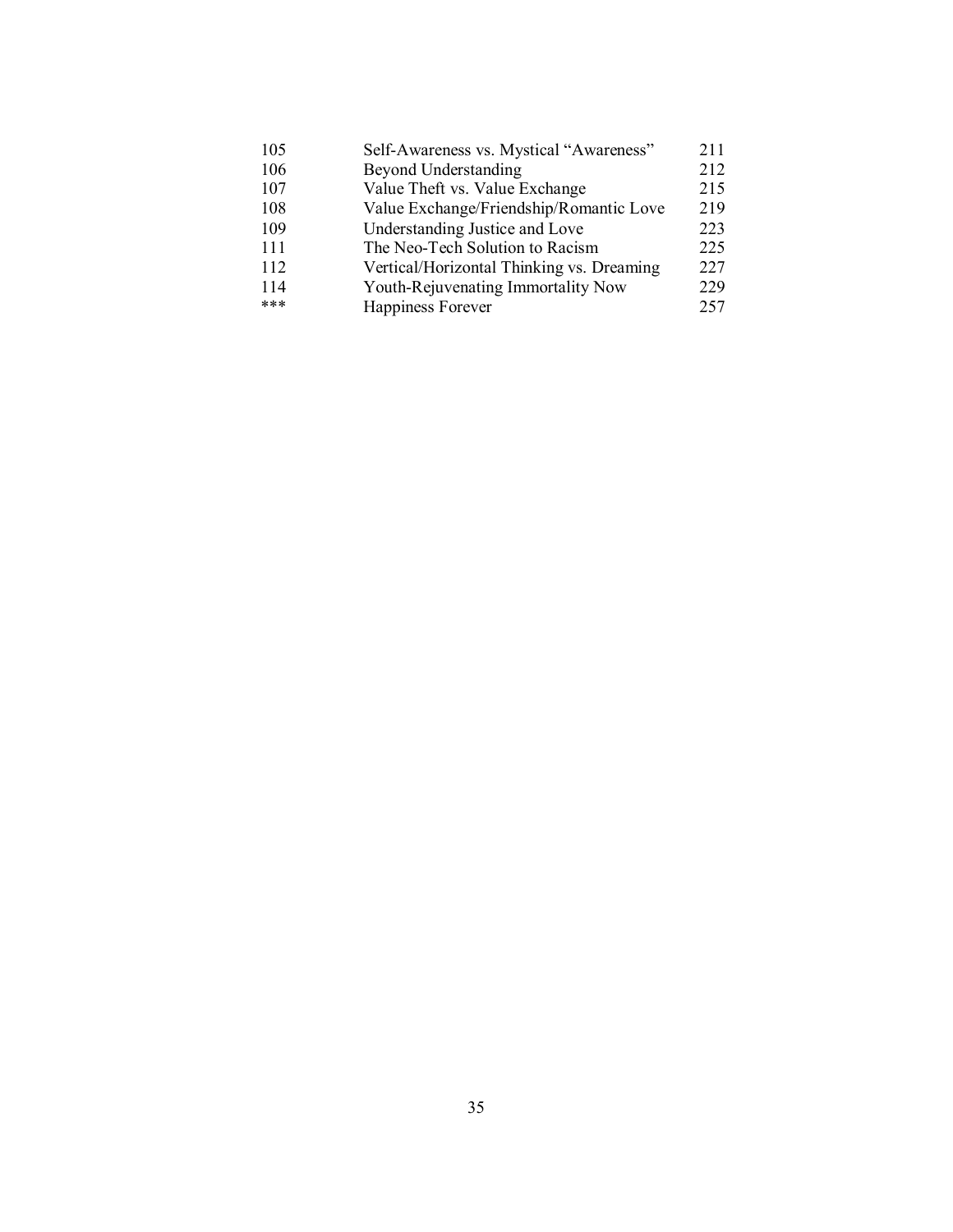# **NEO-TECH DISCOVERY**

# **NEO-TECH POWER and the NEO-TECH ADVANTAGES**

The easiest, quickest way to gain Neo-Tech/Psychuous advantages for prosperity, power, and romantic love is simply to forge ahead: Read all the Neo-Tech Advantages in order. Do not make prejudgments. Wait until you have completed all 114 Neo-Tech Advantages. Forget judgments made by others. Do your own thinking; make your own judgments.

Grab the values from those concepts to which you can relate. Put aside temporarily those concepts you are uncertain about or disagree with. By the end of this volume, all the concepts will come together into a clear, harmonious understanding — into a powerful, practical matrix. You will then have integrated control over all competitive situations through the Neo-Tech concepts. You will also know exactly what is happening and exactly what to do. You will forever know how to conquer mysticism in self and others. You will forever know how to quell all neocheaters. You will forever hold the power of prosperity and romantic love.

All advantages in this manual are backed by the original Neo-Tech source — the "Neo-Tech Reference Encyclopedia".

\* \* \*

# Neo-Tech Advantage #1 **THE NATURE OF MAN AND WOMAN**

Anyone can experience financial prosperity, psychuous pleasures, and long-range happiness by satisfying his or her biological needs (i.e., physical, psychological, emotional, intellectual needs). Psychuous pleasures require the freedom to satisfy one's own healthy needs and to set one's own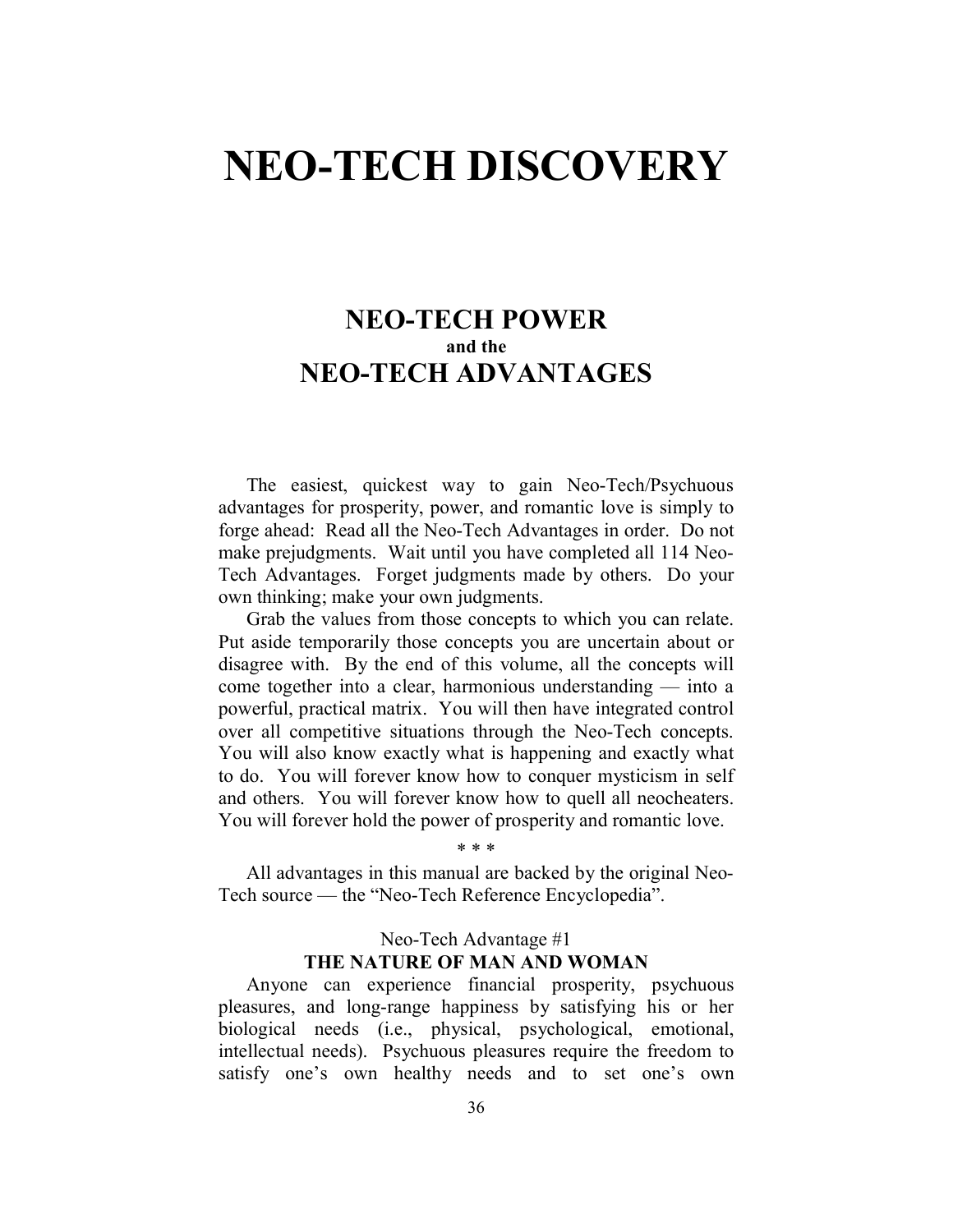standards...to live without being obligated to fill someone else's needs or to follow someone else's standards (e.g., standards of parents, spouse, government, church). But in freedom, a person's actions must be rational and responsible to be beneficial. Irrational or mystical actions will always diminish a person's well-being and happiness.

In asking, "What is the nature of man and woman?", a person might also ask, "What is reality?" and "What is required for prosperity, love, and happiness?" Losers will answer from a mystical, Platonistic basis. Winners will answer from a rational, Aristotelian basis:

# 1. WHAT IS THE NATURE OF MAN AND WOMAN? **Loser/Mystical Answer (Platonistic)**

Human beings are by nature evil, irrational, and destructive. They are subordinate to "higher" causes. Human beings must be controlled by some higher authority or government and forced to serve others or society.

## **Winner/Factual Answer (Aristotelian)**

Human beings are by nature good, rational, and productive (or mankind could not exist). Human beings are competent to fill their needs and to achieve happiness. By being free to act according to their own nature, they will best serve themselves and society without force or coercion from any authority or government.

## 2. WHAT IS REALITY?

## **Loser/Mystical Answer (Platonistic)**

Reality is what the mind thinks or imagines. Wishes, will, or faith can create or alter reality. "True" reality is unknowable.

## **Winner/Factual Answer (Aristotelian)**

Reality is what exists. Reality exists independently of anyone's thoughts, desires, will, or wishes. All reality is knowable.

## 3. WHAT IS REQUIRED FOR PROSPERITY, LOVE, AND HAPPINESS?

## **Loser/Mystical Answer (Platonistic)**

Sacrifice, humility, and service to duty are needed for prosperity, love, and happiness in the hereafter.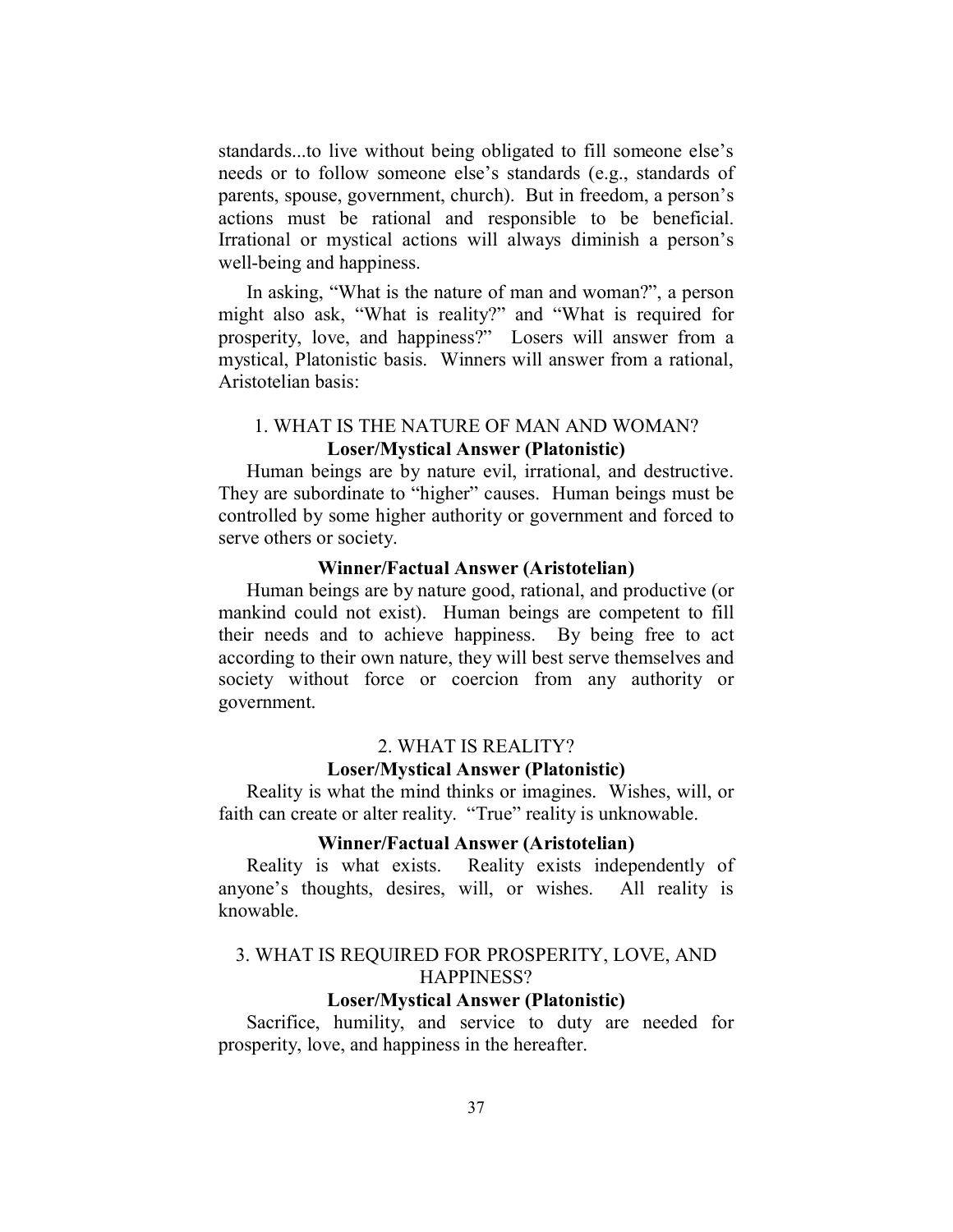## **Winner/Factual Answer (Aristotelian)**

Rational action, self-esteem, and production of competitive values for others are needed for prosperity, love, and happiness here on earth.

Complete answers to the above three questions are developed throughout the 114 Neo-Tech Advantages.

Human beings survive by using their minds rationally to deal with reality. They must know reality to competitively produce the values needed to prosper. Only by being left free to satisfy their nature can human beings serve themselves and others best. ...People who live free and according to their natures can easily build a future of prosperity and happiness. Moreover, with Neo-Tech, such people can easily rid themselves of mystics and neocheaters.

# Neo-Tech Advantage #2 **THE CHILD OF THE PAST**

The child of the past exists in every adult. Lost within faded memories, that child keeps searching for a life of adventure, discovery, value, happiness.

The Neo-Tech/Psychuous concepts let the reader turn inward to discover that child. And then the reader can break free from those who are hurting him or her...from those who are wasting his or her time and resources. That child of the past will kindle a new life of adventure, discovery, value, happiness.

# Neo-Tech Advantage #3 **CARVING ONE'S OWN DESTINY**

While the past is gone forever, it offers valuable experience and reference points that can enhance one's present and future. But many people consume too much time living in the past. Those people often cripple their potential by living and thinking in terms of concrete, past experiences. Thus, they fail to grasp the broader concepts and principles necessary for productive growth into the future. People who live in the concrete past lose the ability to control their futures. Those who achieve long-range prosperity, happiness, and psychuous pleasures are well aware of the experiences and knowledge gained from their past. But, they live in the present while continuously building the integrations for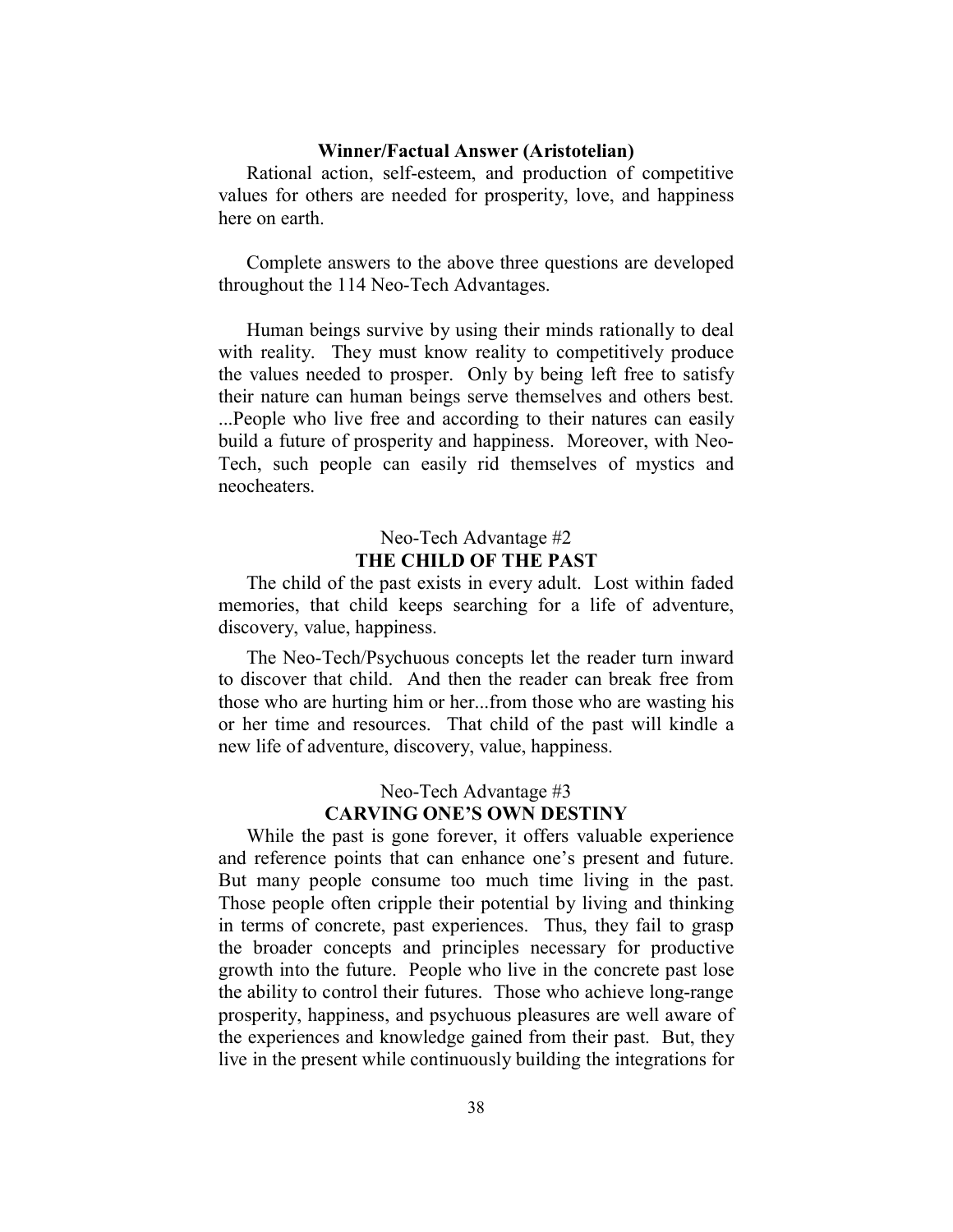growing into the future.

Rational value producers can view their personal futures with confidence in the knowledge that they have the power (through their own rational minds and efforts) to control their own destinies no matter what external variables impinge on them. With the exception of being trapped in an inescapable totalitarian slavery situation, rational individuals can carve their own destinies while achieving great prosperity, romantic love, and happiness no matter what external forces surround them. Indeed, by removing mysticism, the rational mind can be more powerful than all those irrational minds that constantly work to diminish everyone's life [Re: Table 7, Neo-Tech Reference Encyclopedia].

The rational mind can also vanquish the destructive effects of religion and the God concept. Likewise, with the rational mind one can spring free from the guilt pushers and freeloaders as well as from "friends" and relatives (including parents and nondependent children) who do not offer overall values to one's personal life.

The variables of nature (e.g., weather, tides, earthquakes, hurricanes, floods) can have chance impacts and short-range effects on a person's life. For most productive people, however, natural variables have little or no effect in their long-range lives. Other natural forces such as the faint celestial forces (minute gravitational and electromagnetic forces from planets and from stars beyond our sun) have no effect on anyone's life, except for the illusionary, psychologically damaging effects on those who allow their thinking or actions to be stunted or undermined by immature beliefs such as astrology. [Re: Concept 41 in the Neo-Tech Encyclopedia exposes mystical frauds such as astrology and UFOs. The Encyclopedia also reveals the harmful effects those frauds have on prosperity, romantic love, and long-range happiness.]

A no-hope, no-escape situation would occur only with total control by master neocheaters. That situation would mean a Stalin/Pol Pot style, never-ending terror totalitarianism with no hope for change within one's lifetime or no place to escape to freedom. Under such conditions, life for the moral, productive individual would be intolerable, unbearable, and not worth living. The only viable option would be to maintain one's personal integrity and freedom by surviving without slavery through underground or guerrilla existences. [Re: Concept 22, Neo-Tech Reference Encyclopedia].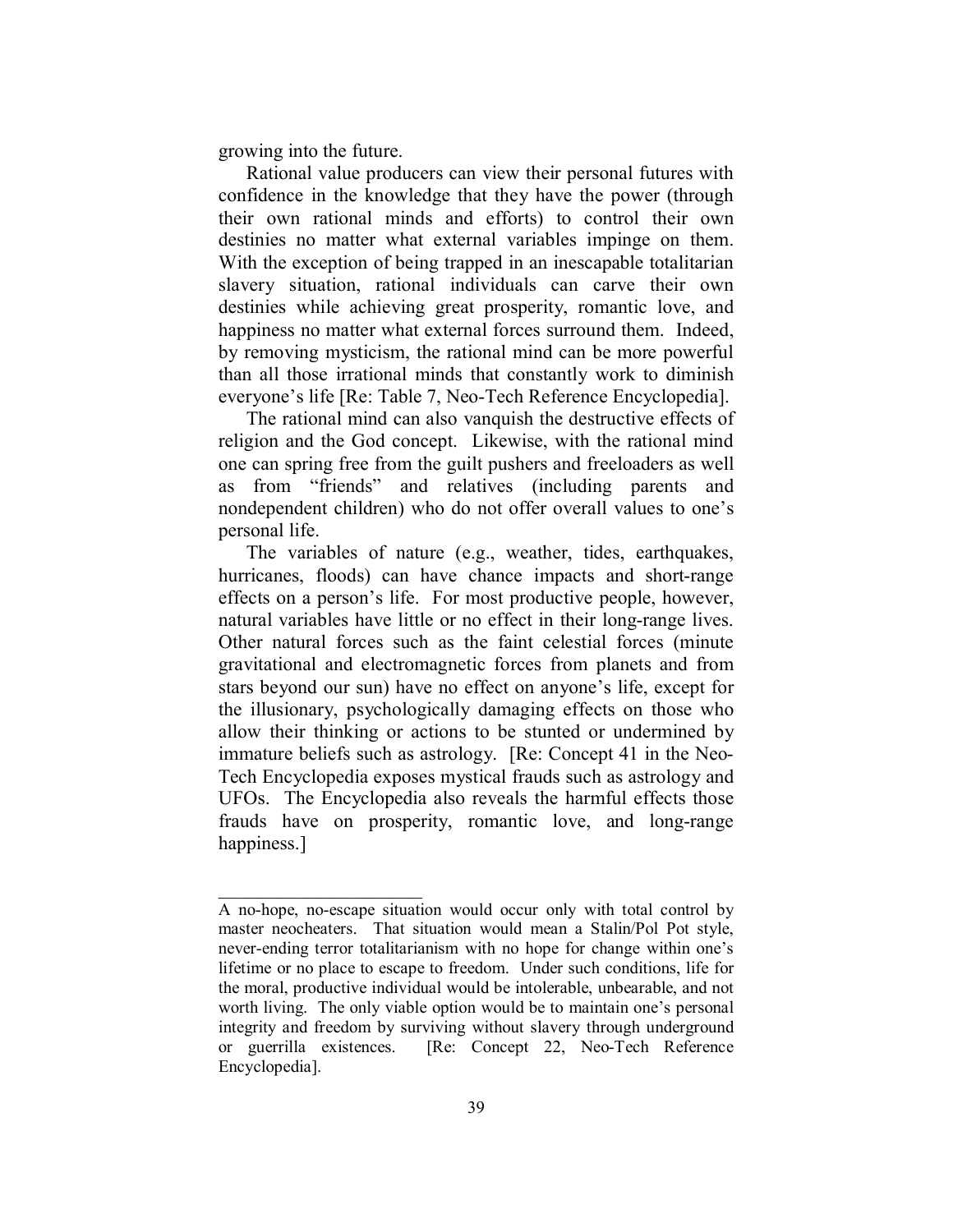# Neo-Tech Advantage #4 **DOGMA AND RULES ELIMINATED**

All Neo-Tech/Psychuous Concepts develop from the three basic elements of human nature — the physical, intellectual, and psychological nature of man and woman [Re: Concept 7, Neo-Tech Reference Encyclopedia]. All individuals are uniquely different with widely variable tastes, desires, personalities, characteristics, and needs. Neo-Tech offers no fixed rules or dogma for any individual to follow.

Neo-Tech deals with principles and concepts. Anyone can choose to use any number of the 114 Neo-Tech/Psychuous Concepts. Since each of the 114 Concepts developed by Neo-Tech are linked to the basic nature of man and woman, the application of any single concept will deliver certain specific values. The application of each additional concept will deliver additional values. The more Neo-Tech/Psychuous concepts the reader uses, the greater will be his or her prosperity and happiness. To fully utilize any concept, however, an individual must first integrate that concept through one's own mind according to his or her own unique character and values. ...But the unbeatable power of Neo-Tech comes from grasping, integrating, and then using *all* 114 Advantages as one mighty, unbreakable unit or matrix.

# Neo-Tech Advantage #5 **UNIVERSAL GOOD AND BAD ACTIONS: BLACK AND WHITE MORAL ABSOLUTES**

Rational or good actions increase prosperity, happiness, and psychuous pleasures. Irrational or bad actions undermine those values. While each individual's life and values are unique, certain basic actions never change in terms of good or bad actions. The rightness or wrongness of those basic actions do not vary according to opinion, or from person to person, or from generation to generation, or from culture to culture, or from solar system to solar system. Universally good or bad actions are objectively based on the biological nature of human beings and are definable in absolute terms. But other actions are amoral and cannot be judged in terms of good or bad because they are a matter of personal preference determined by individual differences.

Universal morals are objective. They are not based on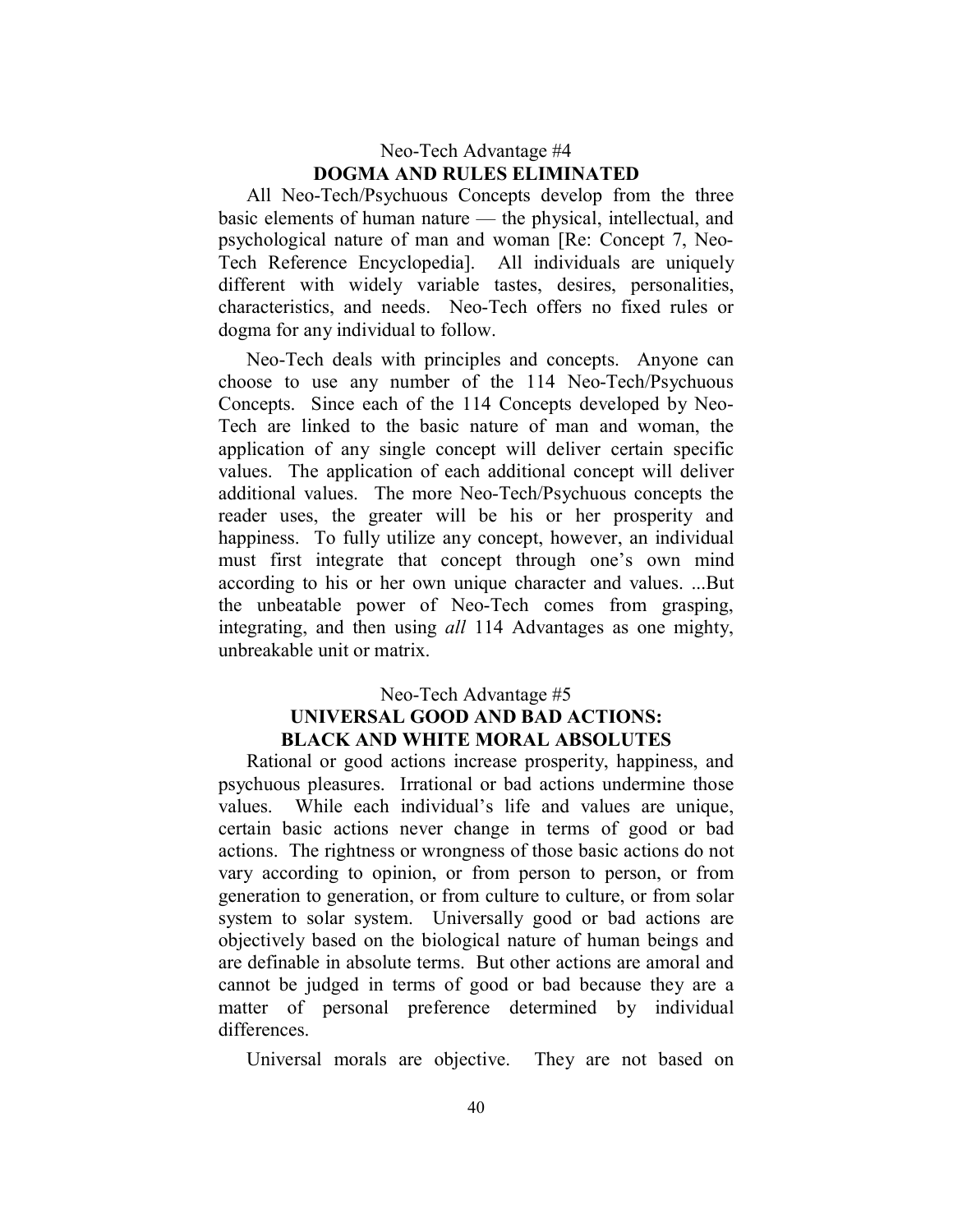opinions of the author or anyone else. Universal morals are not created or determined by anyone. No one can deem what is moral and what is not moral. The same moral standards exist for each and every human being throughout all locations, cultures, and ages. Those standards are independent of anyone's opinions or proclamations. Moreover, two and only two black-and-white moral standards exist. Those two moral standards are:

# **Any chosen action that purposely benefits the human organism or society is morally good and right.**

# **Any chosen action that purposely harms the human organism or society is morally bad and wrong.**

Feelings and emotions, on the other hand, cannot be considered as standards, absolutes, or morals. A person's lifestyle, desires, needs, and preferences can vary greatly without altering that person's character or without making that person morally right or wrong. Still, moral absolutes do exist. And following or violating moral absolutes determines a person's character and self-esteem. The two moral absolutes essential for prosperity and happiness are:

- 1. Integrated honesty for knowing reality
- 2. Integrated efforts for increasing productivity

Habitually violating either of those two moral absolutes precludes genuine prosperity and happiness. Related to those absolutes are the following moral issues:

# Honesty Self-esteem Individual rights

# \* \* \* Sacrifice

# Use of force Ends justifying the means

The list below shows how each *moral* issue separates into either a moral, pro-life, pro-individual category or an *immoral*, anti-life, anti-individual category.

Objective morals are based on reality, reason, logic. Subjective "morals", on the other hand, are based on unreal,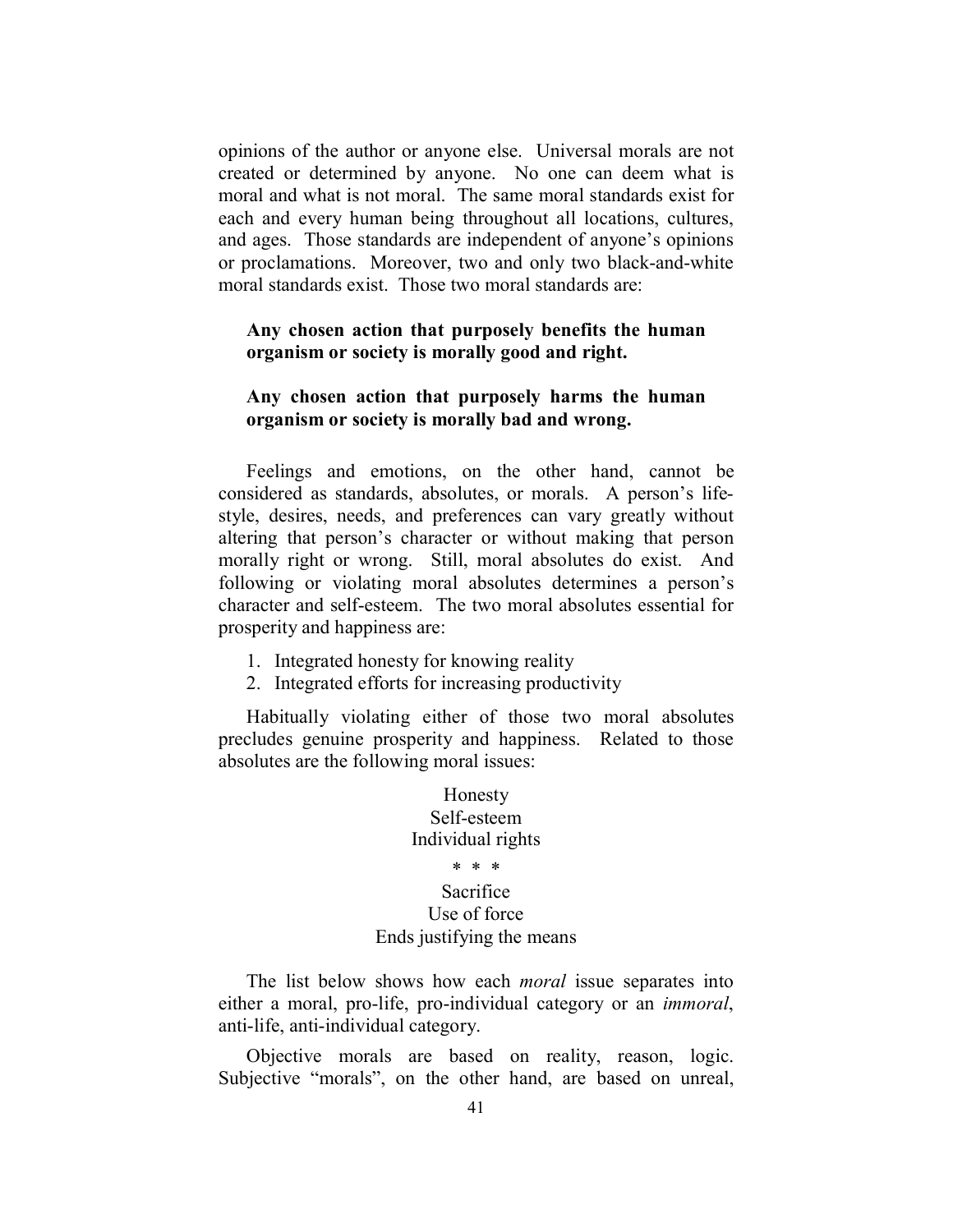arbitrary feelings or wishes. All such unreal "morals" require force, deception, or coercion to impose them on others. Subjectivism, mysticism, existentialism, and "do your own thing" are all attempts to deny objective morals by implying that no standards exist and everything is of equal value (thus denying objective morals and values).

# UNIVERSAL MORAL ISSUES

## **Moral Issue**: Honesty.

# **Prosperity and Happiness Approach**

Conscious striving for self-honesty. Unyielding loyalty to honesty. Productive effort. (Moral)

## **Failure and Unhappiness Approach**

Pragmatic compromise and evasion of honesty. Habitual dishonesty. Parasitical laziness. (Immoral)

**Moral Issue**: Productivity.

## **Prosperity and Happiness Approach**

Productive actions that increase values to others and society while increasing effectiveness in dealing with reality. (Moral)

## **Failure and Unhappiness Approach**

Destructive actions that decrease values to others and society while decreasing effectiveness in dealing with reality. (Immoral)

**Moral Issue**: Individual Rights.

# **Prosperity and Happiness Approach**

Recognition of the inalienable right everyone has to his or her own life and property. (Moral)

## **Failure and Unhappiness Approach**

Denial of individual or property rights in order to plunder the life and property of others. (Immoral)

**Moral Issue:** Sacrifice<sup>1</sup>.

# **Prosperity and Happiness Approach**

Refusal to sacrifice is by nature life enhancing and thus is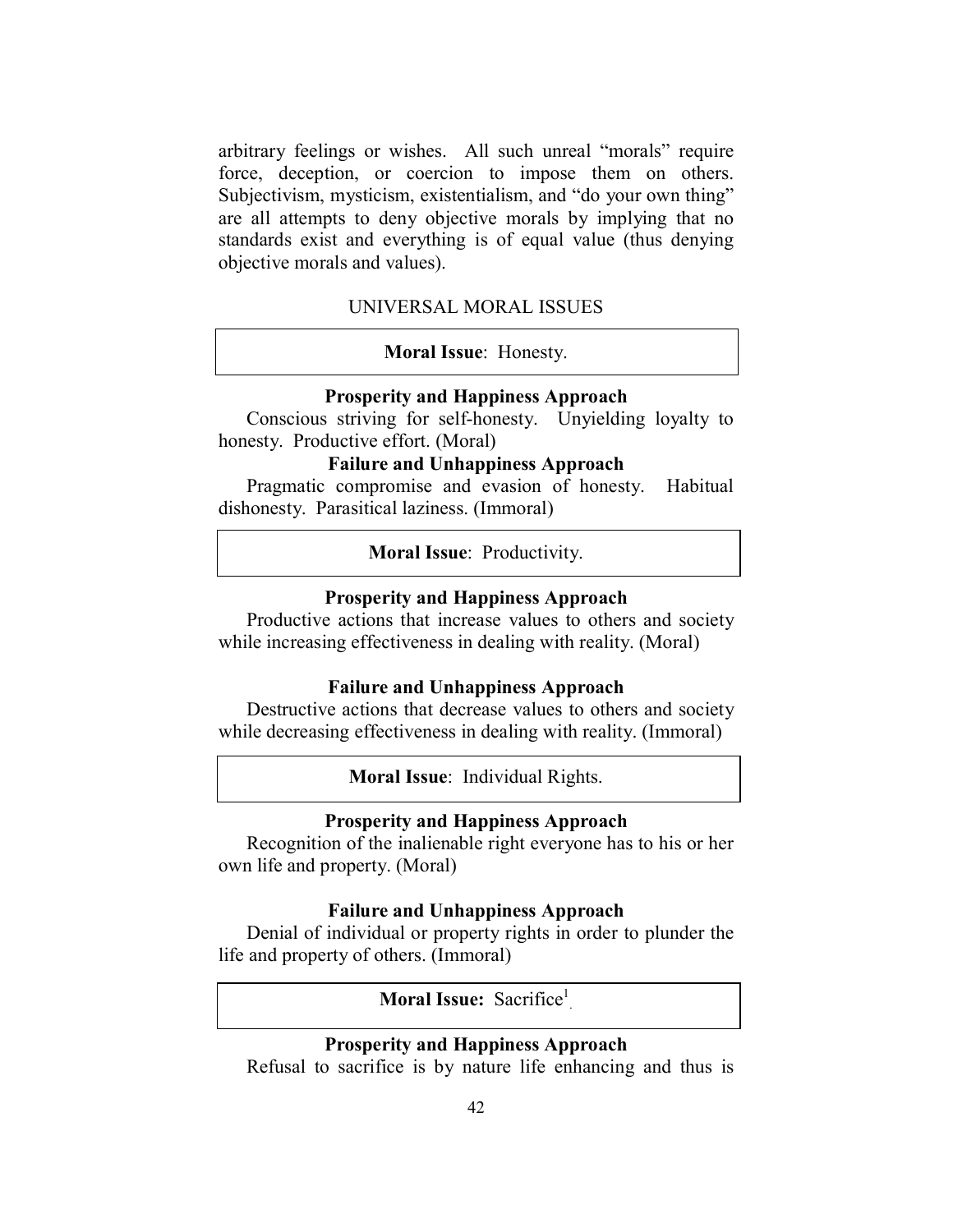morally right. (Moral)

 $\mathcal{L}_\text{max}$  and  $\mathcal{L}_\text{max}$  and  $\mathcal{L}_\text{max}$ 

# **Failure and Unhappiness Approach**

Sacrifice is "noble", especially when done for a "higher" cause or, better yet, no cause. (Immoral)

# **Moral Issue**: Use of Force.

## **Prosperity and Happiness Approach**

Rejecting the *initiation* of force, threat of force, coercion, or

fraud against any individual for *any* reason is the foundation of morality. (Moral)

## **Failure and Unhappiness Approach**

Use of force (especially government force) is acceptable against individuals, especially if the result serves the social "good" or a "higher" cause. (Immoral)

# **Moral Issue:** Ends Justifying the Means.

## **Prosperity and Happiness Approach**

In regards to force, the ends *never* justify the means. All moral actions are based on principles that prohibit initiatory force, threat of force, coercion, and fraud as a means to accomplish ends, no matter how "noble". (Moral)

## **Failure and Unhappiness Approach**

Ends can justify the means. Force and coercion can be pragmatically used for the "good" of society. Individual rights can be violated or sacrificed for "noble" ends. (Immoral)

# Neo-Tech Advantage #6 **ABANDONING THE NEOCHEATERS**

All destructive authorities and other neocheaters would become powerless if the value producers withdrew their support and said "no". If *all* victims simply said "no" to their victimizers, *all* professional mystics and neocheaters would lose their power to plunder others and destroy values.

<sup>&</sup>lt;sup>1</sup>Sacrifice occurs when a value is diminished or destroyed for a lesser value or a nonvalue.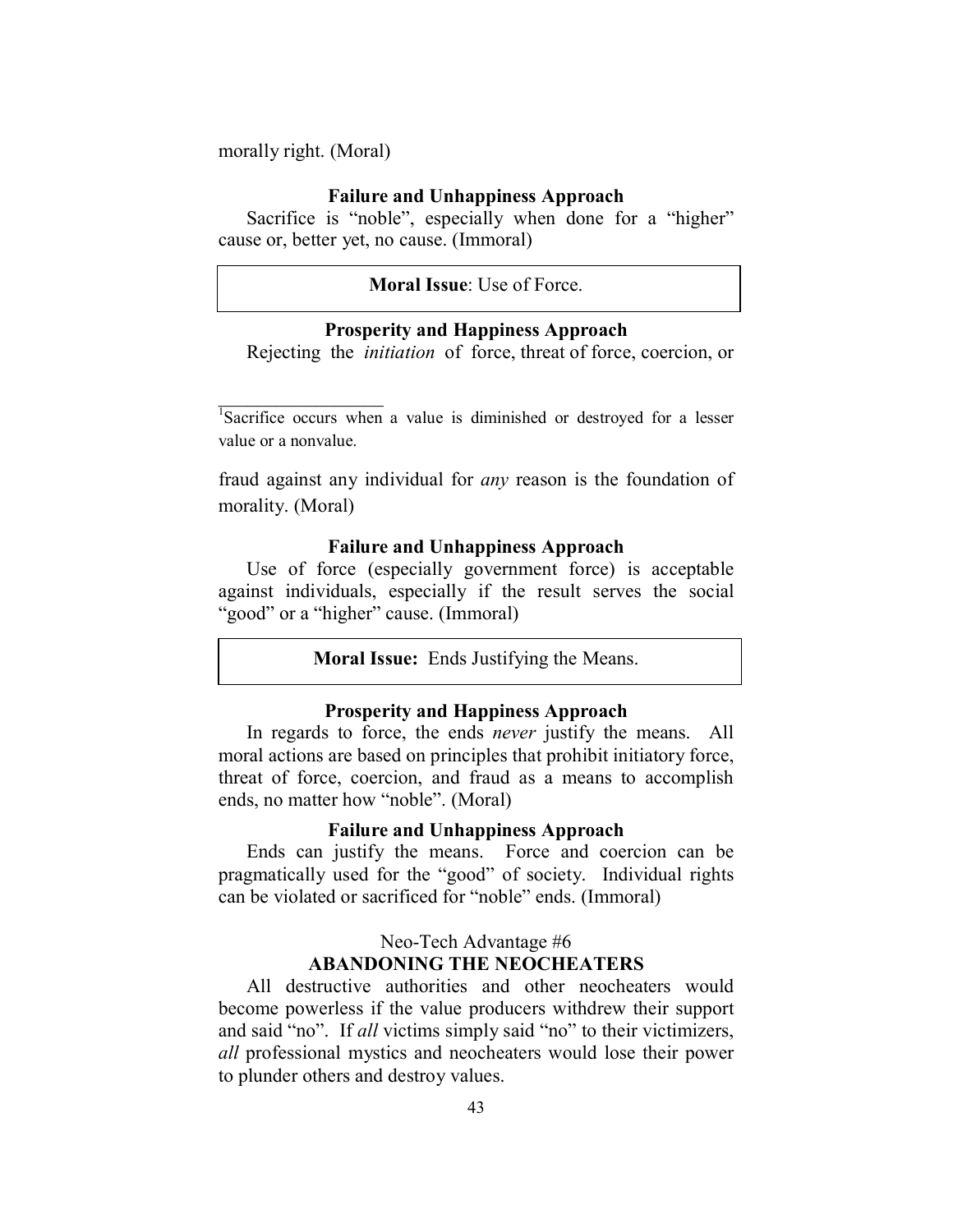Consider this quote from *A Discourse of Voluntary Servitude*  by Etienne de la Boétie, written in the 16th Century:

"The oppressor has nothing more than the power you confer upon him to destroy you. Where has he acquired enough eyes to spy upon you if you do not provide them yourselves? How can he have so many arms to beat you with if he does not borrow them from you? The feet that trample down your cities, where does he get them if they are not your own? How does he have any power over you except through you? How would he dare assail you if he had not cooperation from you?"

Stanley Milgrams in his book, *Obedience to Authority*, demonstrates through the famous electric-shock experiments done at Yale that the majority of average, honest citizens will follow authority to do destructive, immoral acts up to the point of injuring, even killing other people. As quoted from Milgrams's book:

"...ordinary people simply doing their jobs, and without any particular hostility on their part, can become agents in a terrible destructive process. Moreover, even when the destructive effects of their work become patently clear, and they are asked to carry out actions incompatible with fundamental standards of morality, relatively few people have the resources needed to resist authority."

But what is that external authority? It is a myth that has no basis in reality. Such external authority always develops into a destructive machine when the majority unthinkingly or out of fear accept, obey, and follow the commands and wishes of that authority. In reality, no one has genuine authority over anyone else. Once that fact is realized, a person can say "no" and break the destructive habit of obedience to the myth of authority. Then the neocheaters would be abandoned by the value producers. And all value destroyers would founder with no power to survive.

# Neo-Tech Advantage #7

## **PROSPERITY AND HAPPINESS GOALS**

**Life** is the universal standard to which all people are subject. And **life** — conscious human life — is the standard on which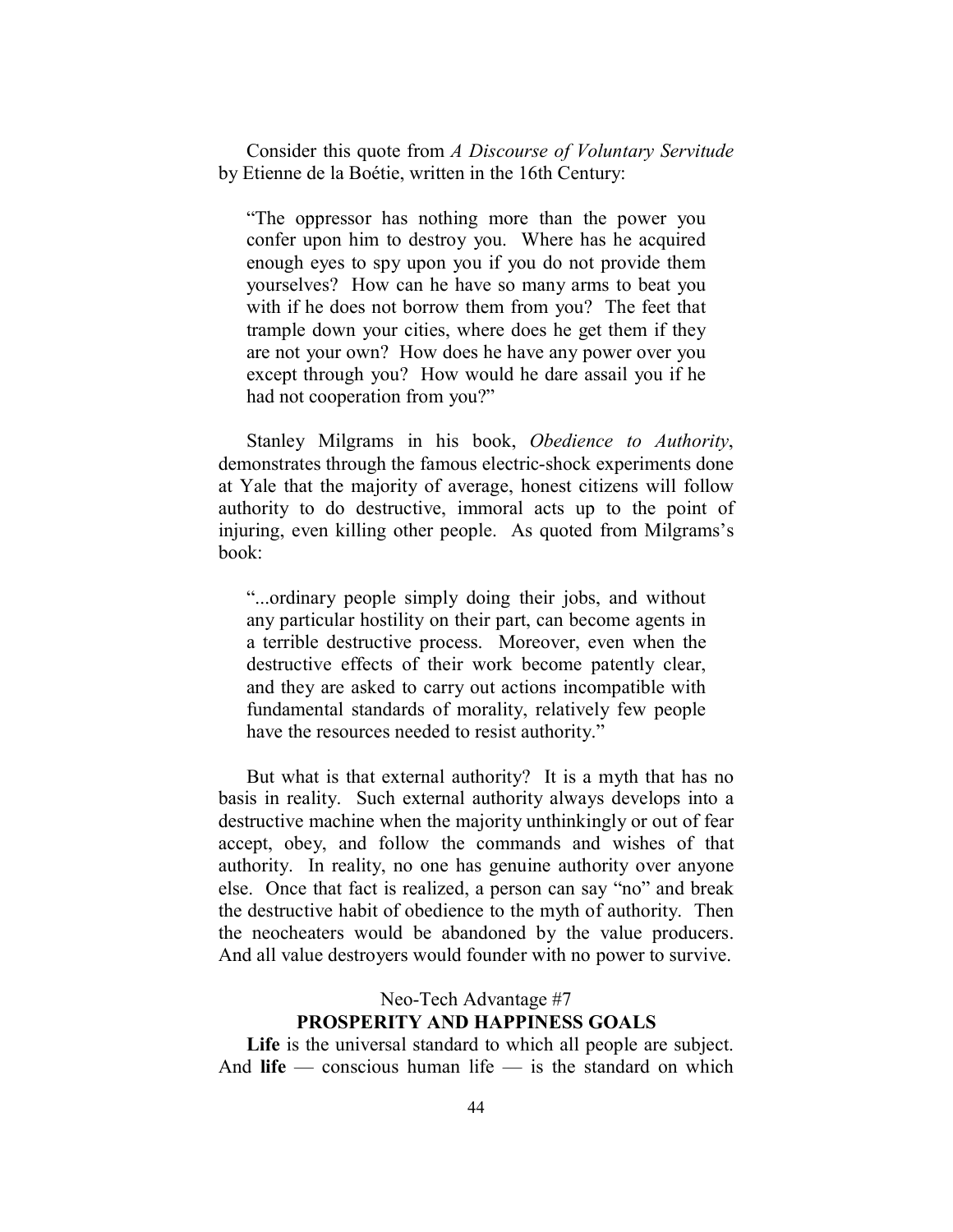every Neo-Tech Concept is based.

How does the standard of life relate to prosperity and happiness? Human beings must meet specific needs to function at their best (i.e., to function as the living organism is designed to function). Filling those needs produces prosperity, pleasure, and happiness.<sup>1</sup> The Neo-Tech Concepts provide the knowledge for filling those biological needs — physical, psychological, and intellectual needs. And in filling those biological needs, personal prosperity and happiness become the natural, rational goals of human life.

An important purpose of Neo-Tech is to demonstrate that three requirements for prosperity and happiness always exist: (1) a healthy physical state, (2) a healthy self-esteem, and (3) an honest, efficacious handling of objective reality in competitively producing maximum values for others. A person can meet all three requirements by using the Neo-Tech concepts. But to earn prosperity through productivity requires rational thought and constant effort. ...By nature, a prosperous, happy life is an active, challenging life. [Neo-Tech Advantage #11 provides a selfevaluation test to determine if one has oriented his or her life as a value producer or as a value destroyer.]

## Neo-Tech Advantage #8 **HAPPINESS TEST**

A person sets up prosperity and earns happiness from within. Happiness cannot be taken from the material world or from another person. Happiness depends on genuine self-esteem, which is a product of a person's own life and choices. Happiness is a deeply personal, inner matter. Thus, no one can judge another person's happiness by outward appearances alone. A person may be miserable (such as a nonproductive mystic), but project a happy, cheerful appearance. Another person may appear unsmiling, even stern or cross (such as an intensely busy business executive), but if he or she is a productive person with self-esteem, that person will be profoundly happy.

<sup>&</sup>lt;sup>1</sup>Throughout Neo-Tech, the words prosperity, pleasure, and happiness are always used in a rational context. For, irrational prosperity or pleasures are based on destructive actions (e.g., profit by fraud, victory by force, success by deceit, pleasure by drugs). Such actions may provide a transitory sense of euphoria, pleasure, or well-being, but can never deliver abiding prosperity or happiness.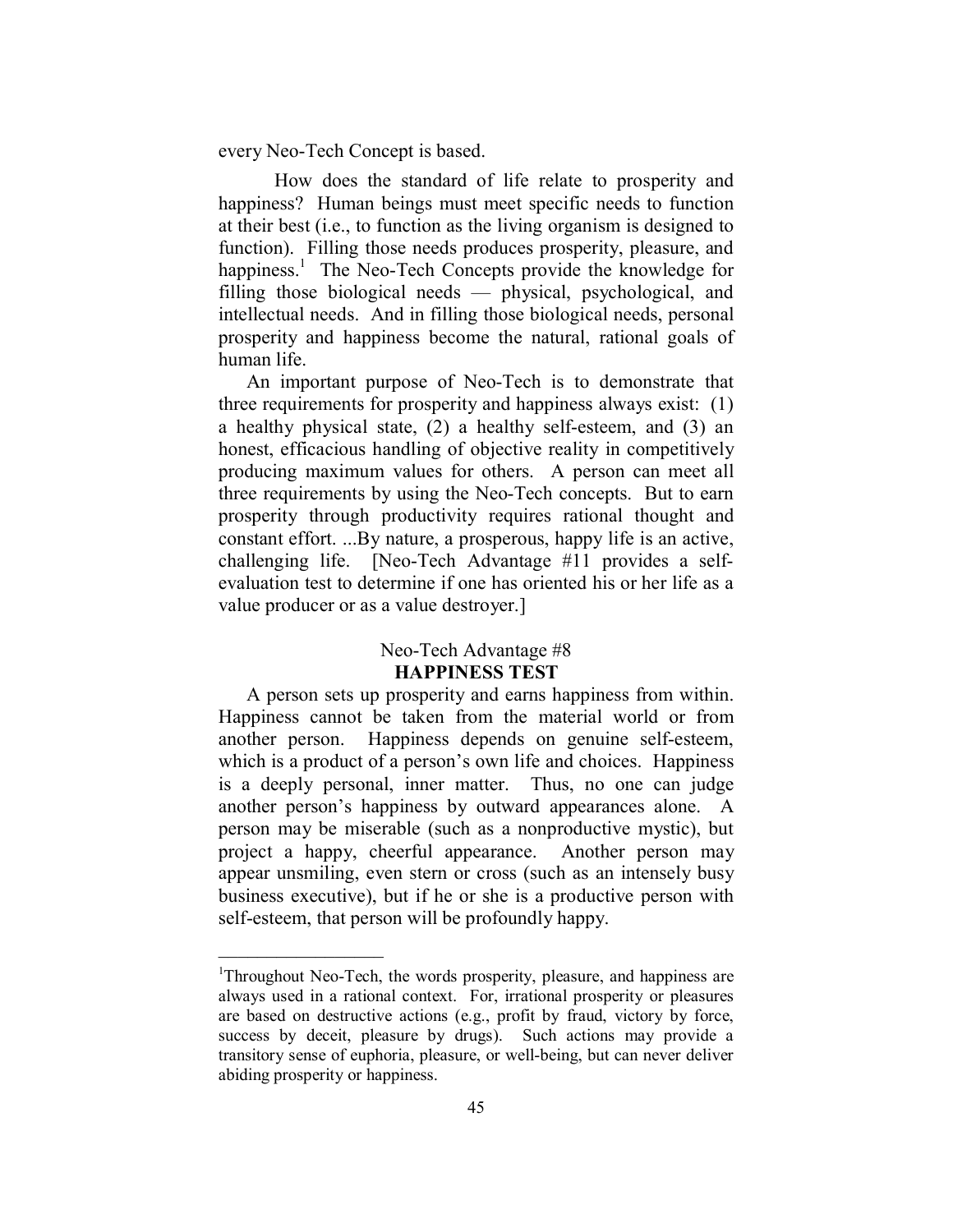To achieve long-range happiness, an individual must be mentally healthy. Many people, including most psychiatrists and psychologists, erroneously believe that mental health depends on how well a person adapts to the views and opinions of others, the majority, or society. That belief places conformity as the standard for mental health. But, instead, mental health depends on a loyalty to honesty, *regardless* of the views and opinions of others or one's own feelings. Indeed, the individual must deal honestly with reality to gain the productivity and self-esteem required for quality survival of the mind and body — for prosperity and happiness.

Productivity and self-esteem build on each other. They are not, however, in a cause-and-effect relationship. The **cause** is character evolvement, development, and maturity; the **effect** is both productivity and self-esteem. And that **effect** delivers prosperity and happiness.

The human mind and body, by nature, function harmoniously. But when an individual accepts mystical ideas or takes irrational actions, the mind and body clash and contradict each other (e.g., the acceptance of religion-inspired guilt clashes with the sexual natures of men and women).

With Neo-Tech, one can easily determine the direction that an individual is moving: (a) toward prosperity, happiness, and life, or (b) toward conflict, unhappiness, and death. [Re: Table 3, Neo-Tech Reference Encyclopedia]

# Neo-Tech Advantage #9 **REWARDS FROM LIFE**

Nearly everyone desires the rewards available from conscious life. But, few people achieve those rewards. And, by nature, people who buy into mysticism or promote altruistic, selfsacrifice can *never* experience those rewards.

The main reasons for prosperity limitations and failures are (1) the lack of knowledge and (2) the acceptance of mysticism. But the Neo-Tech concepts provide that knowledge for eliminating mysticism to achieve full-range prosperity and happiness.

Many myths about prosperity and happiness promoted by professional mystics and neocheaters sound right and click into people's minds as packages of truth. But those myths are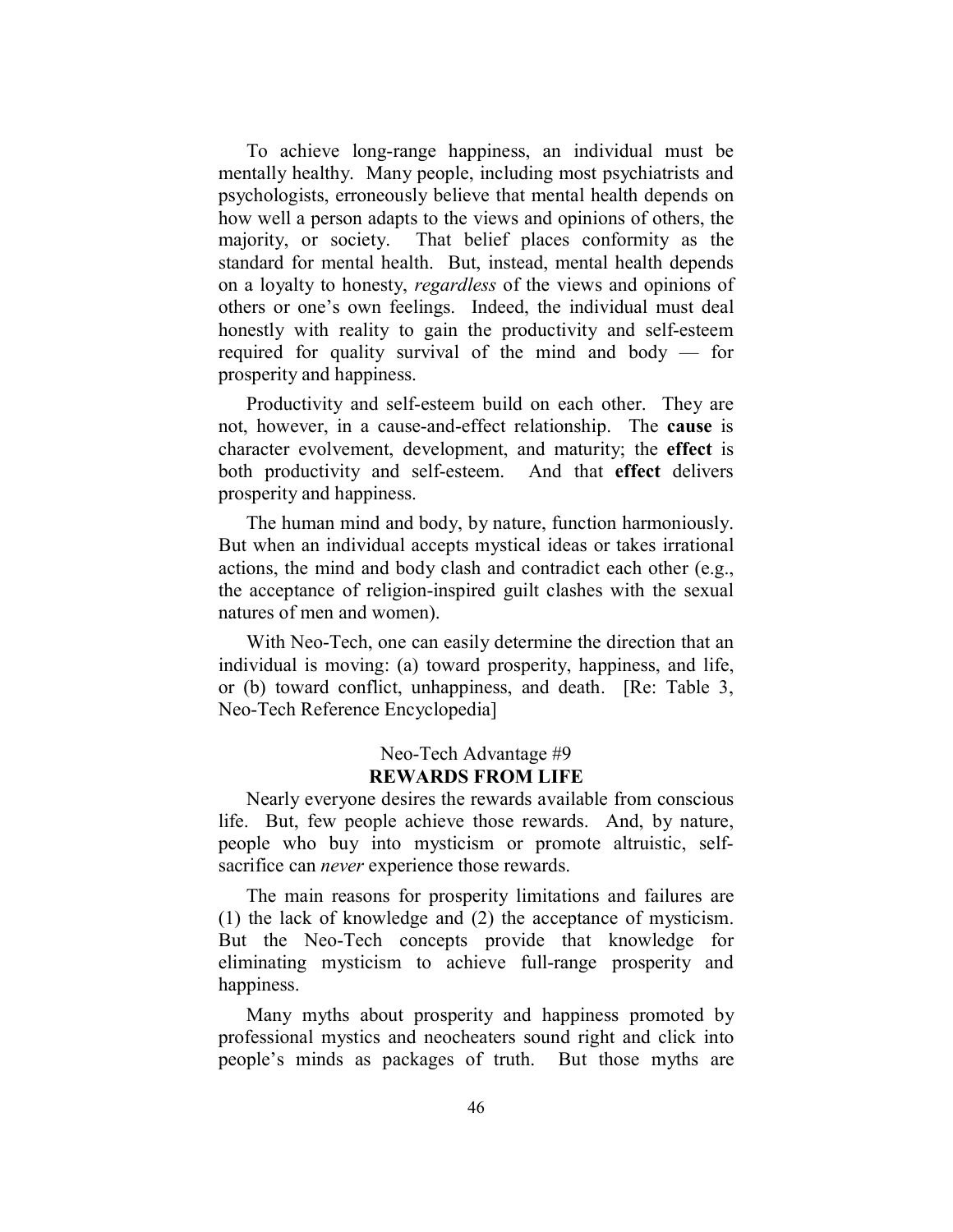misleading and destructive. For example, the works of Sigmund Freud, Herbert Marcuse, and Wilhelm Reich promote the myth that sex dominates human behavior. Their views help promote the false notion that all human life is oriented around sex. While sex is important to life, joy, and pleasure, such an all-inclusive life orientation around sex is false. Instead, the drive for life is oriented around advancing the survival and well-being of the living organism — not around sex.

Survival is man's fundamental **physical** need. And selfesteem is man's fundamental **psychological** need. A person's life is oriented around those physical and psychological needs — not around sex. ...Still, sex plays a major, pervasive role in human life, joy, and pleasure.

# Neo-Tech Advantage #10 **THE HIGHEST CAUSE — THE CONSCIOUS INDIVIDUAL**

The highest cause in the universe is the well-being and happiness of the conscious individual. The individual — a minority of one  $\frac{1}{\sqrt{2}}$  is the smallest, the most important, most unprotected of all minorities. If rights of the individual are protected, then rights are protected for everyone — for Blacks, Chicanos, women, factory owners, factory workers, farmers, homosexuals. The concept of minority rights is meaningless, prejudicial, and destructive. In fact, that concept is a tool used by professional mystics and neocheaters to usurp power and unearned values not by protecting but by violating the rights of individuals.

Only the concept of individual rights is meaningful and valid. The following table contrasts the anti-individual, neocheating view to the pro-individual, Neo-Tech view.

# **ANTI-INDIVIDUAL VIEW VERSUS PRO-INDIVIDUAL VIEW**

## **Anti-Individual, Neocheating View**

(Platonistic Oriented)

• The uncontrolled, free individual is by nature bad and harmful to conscious life. Morally, the individual must be controlled by external "authorities".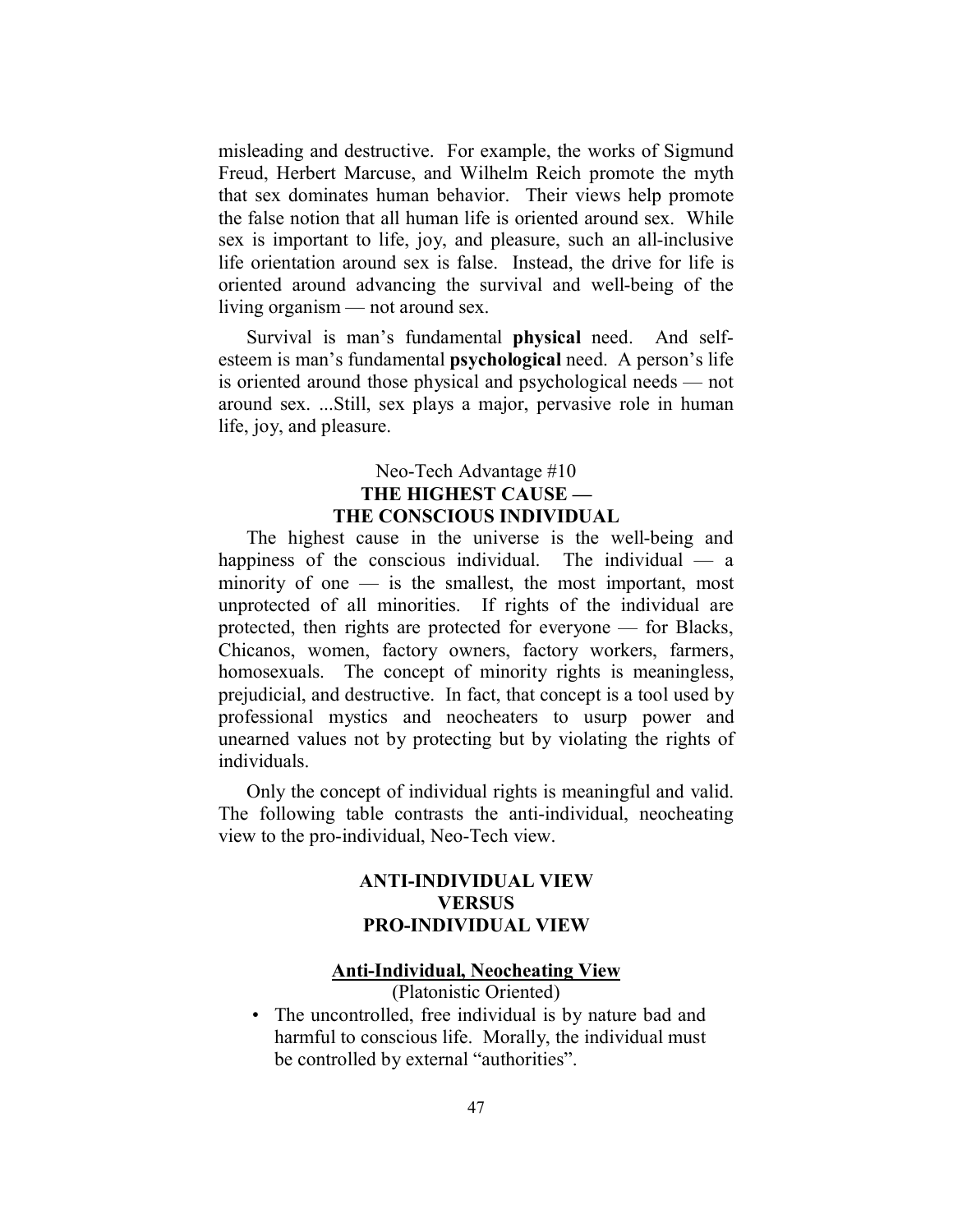- Group or government force is necessary to control the individual to make him do good.
- The conscious individual is subordinate to society or to "higher" or "nobler" causes.
- The use of force to compel individuals to comply with the "will" of society is moral.
- The moral purpose of life is self-sacrifice in serving "higher" goals.
- Pride is a character flaw.
- Service to a government by conscription is necessary and proper.
- Property belongs to society, the "people", or the government.
- Social science is a valid, valuable science.
- Populations consist of various groups of people, societies, and cultures.

# **Pro-Individual, Neo-Tech View**

(Aristotelian Oriented)

- The uncontrolled, free individual is by nature good and beneficial to conscious life. Morally, the individual must be free and remain free from external "authorities".
- Both the individual and society function best when the individual is free from any group control, government force, or external "authority".
- The conscious individual is the highest, noblest possible good or cause in the universe.
- The use of initiatory force against any individual for any reason is immoral.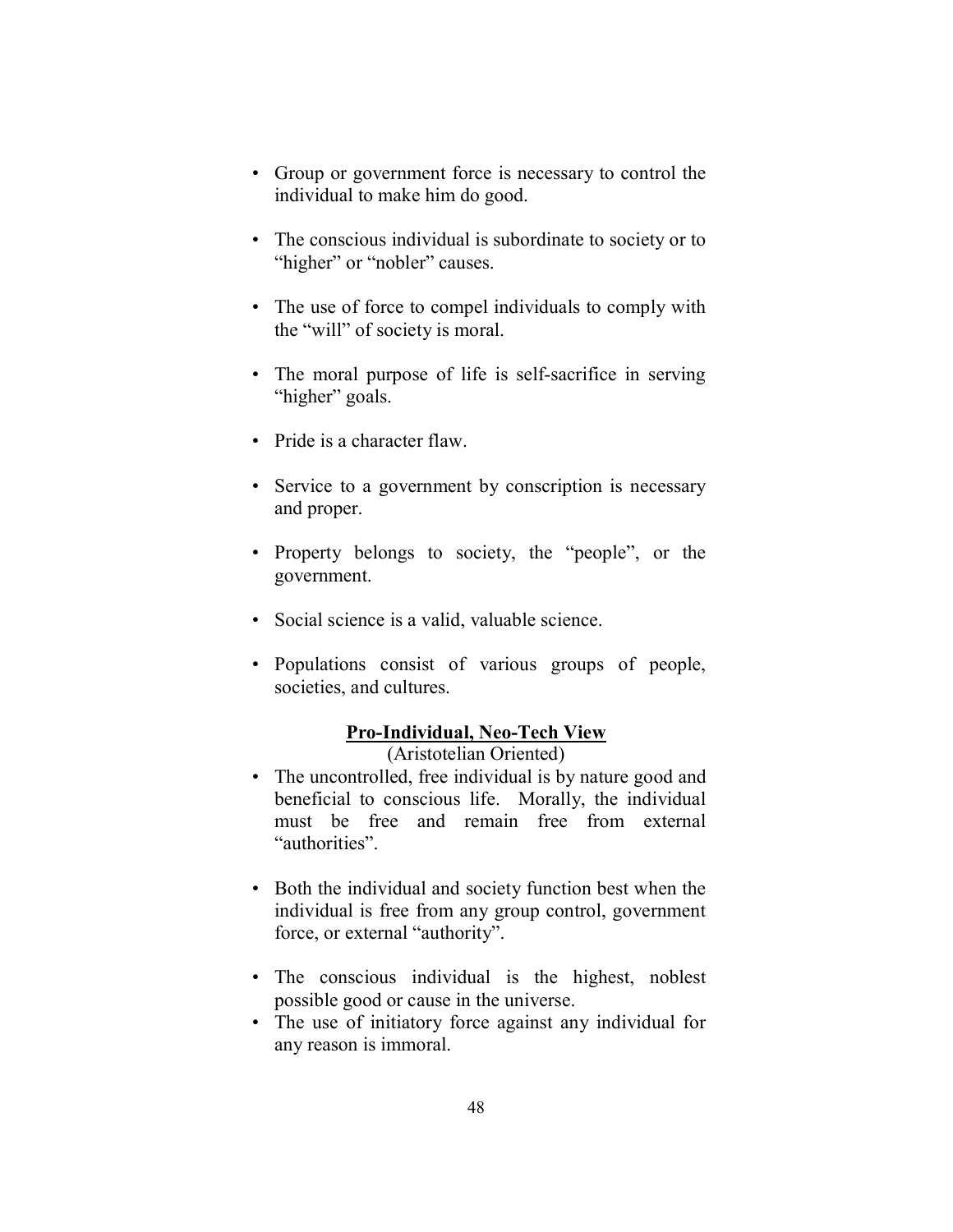- The moral purpose of life is to achieve rational happiness.
- Pride is the result of moral virtue.
- Service to a government or to any cause is proper only on a voluntary basis. Any form of conscription is forced sacrifice and evil.
- Property is an earned entity. Thus, it can morally belong only to those individuals (or their businesses) who produced the values needed to earn that property.
- Social science generally has little or no validity as a science, especially because it usually denies the individual as the prime entity of human life.
- Populations, societies, and cultures consist of specific individuals.

## Neo-Tech Advantage #11

## **SELF-ESTEEM AND THE REWARDS FROM LIFE**

Happiness of man and woman is not based on sex or pleasure, but on self-esteem. Self-esteem acquired through honesty and productivity is the requisite for romantic love and psychuous pleasures. Within a romantic-love relationship, psychuous sex adds an intensity to human pleasure unattainable elsewhere in life. Psychuous pleasures are the rewards for day-by-day, rational, productive actions. Psychuous pleasures, financial prosperity, romantic love, and long-range happiness are the rewards of a productive, honest life.

Self-esteem is a person's estimation of his or her self-worth. Self-esteem is based on the ability to live independently, happily, competently. Self-esteem is dependent on one's effectiveness in dealing with reality. A high level of self-esteem requires a commitment to objectivity and honesty. But objectivity and honesty do not occur automatically. One must constantly work hard to be objective and honest. And one must always work to maintain those qualities or they will slip away.

Self-esteem is that emotion of feeling worthy and competent to live in this world — of feeling in control of life. That feeling